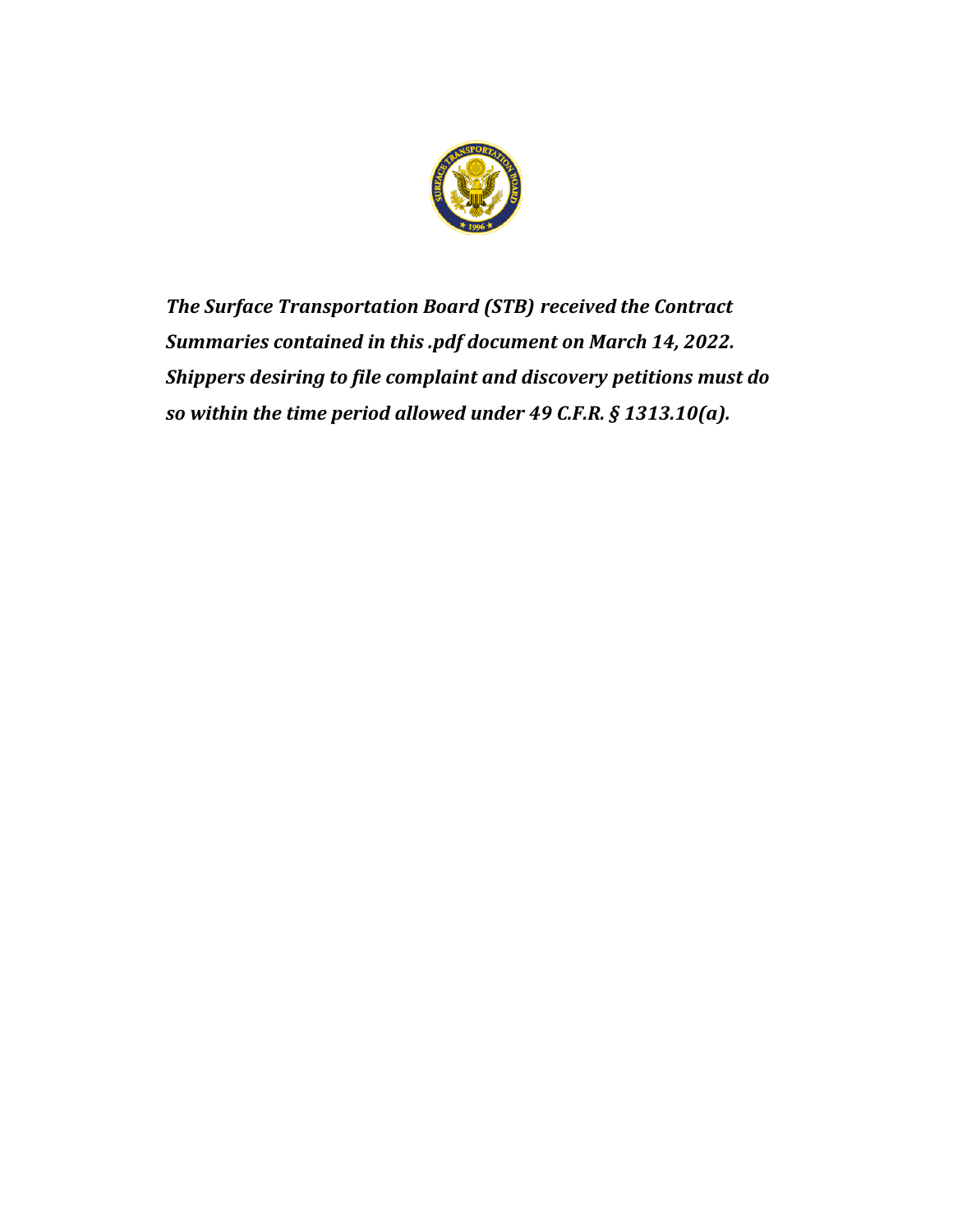

STB-UPI5CQ 90662-G

# **UNION PACIFIC RAILROAD COMPANY**

# **AMENDED CONTRACT SUMMARY**

**Issued:**  March 7, 2022

**Effective:** January 1, 2022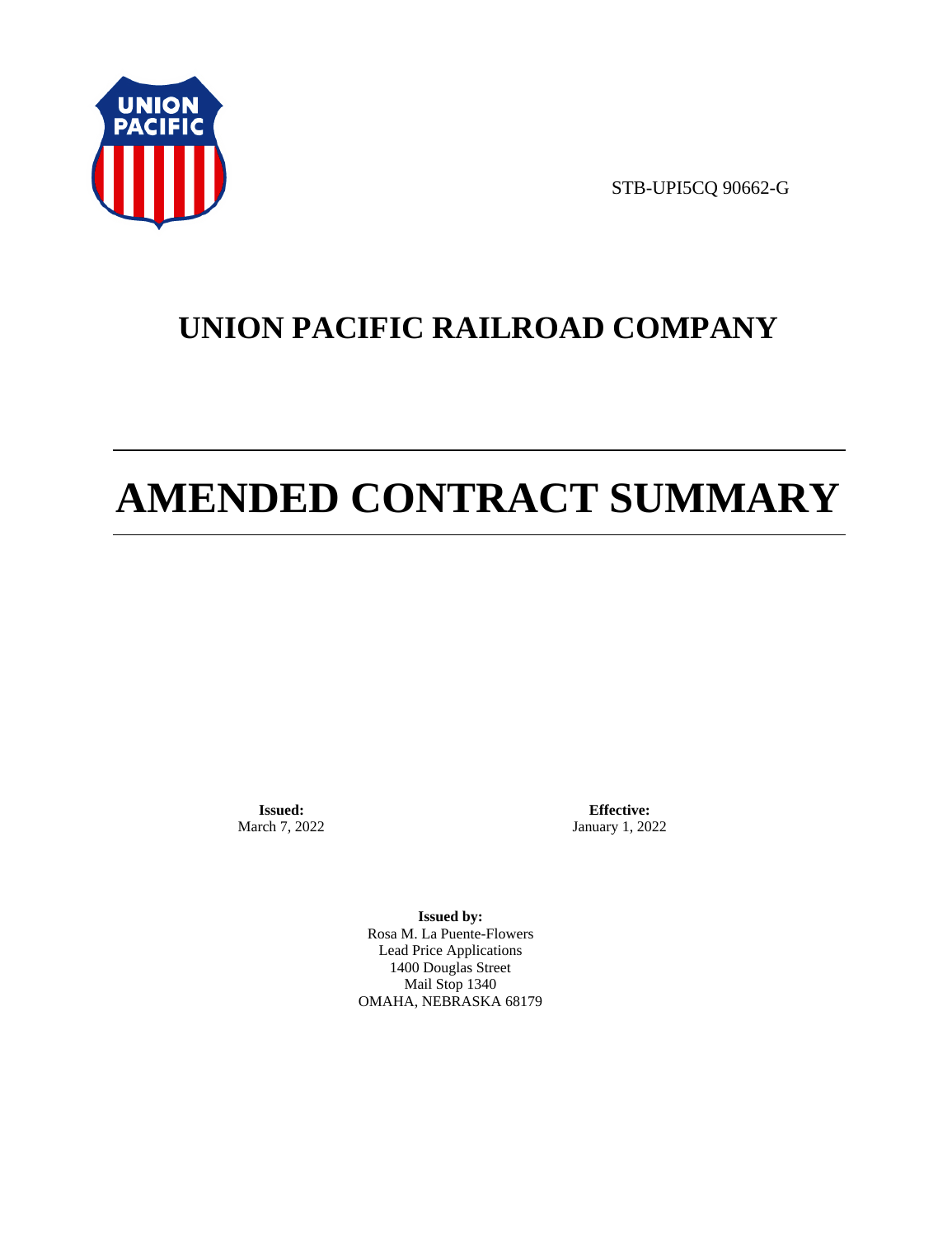UNION PACIFIC RAILROAD COMPANY 1400 Douglas St. Omaha, NE 68179

## **COMMODITY:**

**Oats** Rye

Flour Or Other Grain Mill Products,Nec **ADDITION** 

# **SHIPPER:**

GRAIN MILLERS INC

# **ORIGIN(S):**

 NEW WESTMINSTER, BC **ADDITION**  EASTPORT, ID

# **DESTINATION(S):**

EUGENE, OR

# **PORT(S):**

Not Applicable

# **DURATION:**

 Effective Date: September 1, 2018 Amendment Effective Date: January 1, 2022 **ADDITION**  Expiration Date: December 31, 2022 **EXTENSION** 

# **RAIL CAR DATA:**

No cars dedicated to service under this Contract. Cars are provided on a common carrier basis only.

# **RATES & CHARGES:**

Not applicable

# **VOLUME:**

Single Car Shipments

# **SPECIAL FEATURES:**

 Special Switching Provision Not Applicable. This change pertained only to confidential data. (Switching)

# **SPECIAL NOTICE:**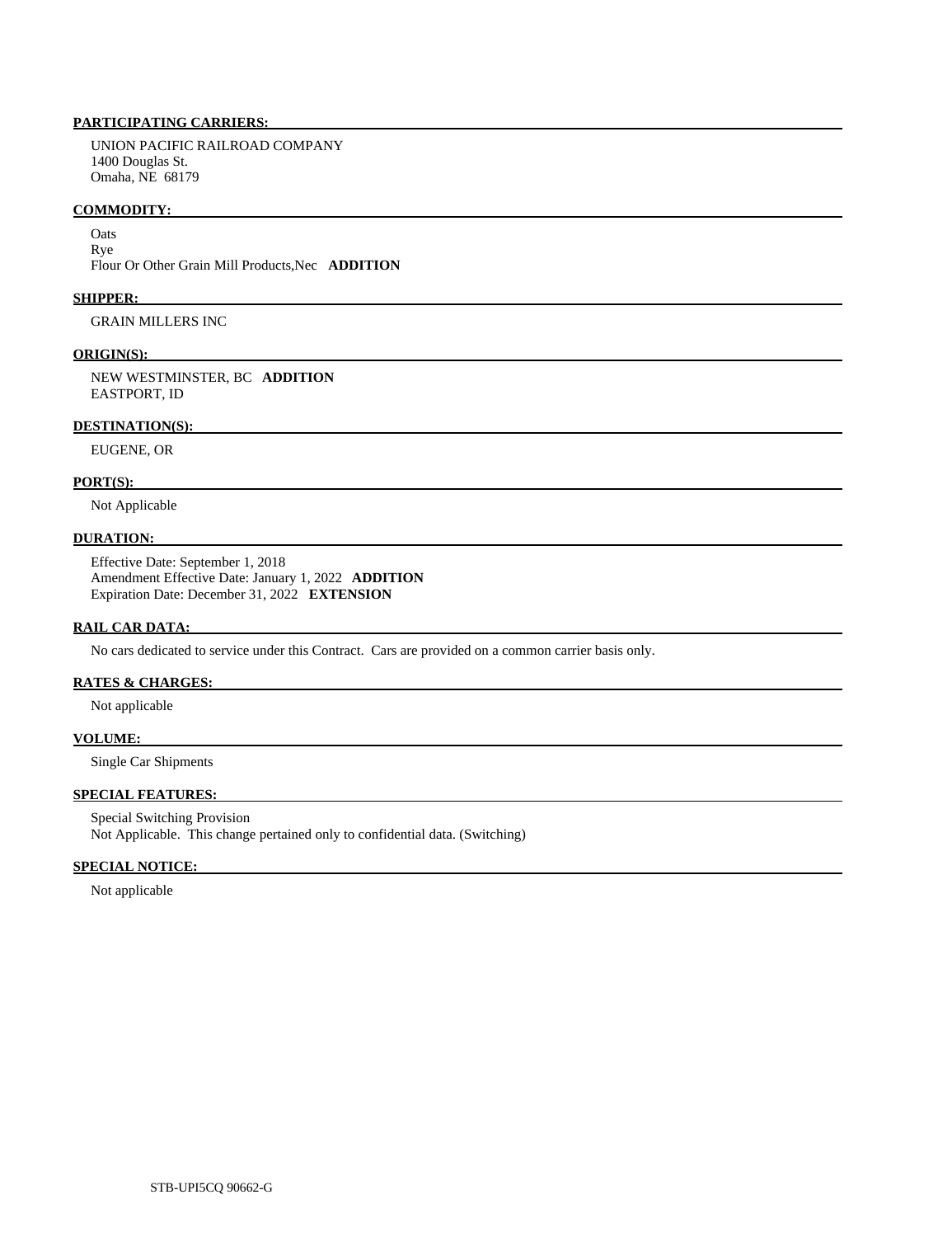

STB-UPOTMQ 162123-T

# **UNION PACIFIC RAILROAD COMPANY**

# **AMENDED CONTRACT SUMMARY**

**Issued:**  March 10, 2022

**Effective:** January 1, 2021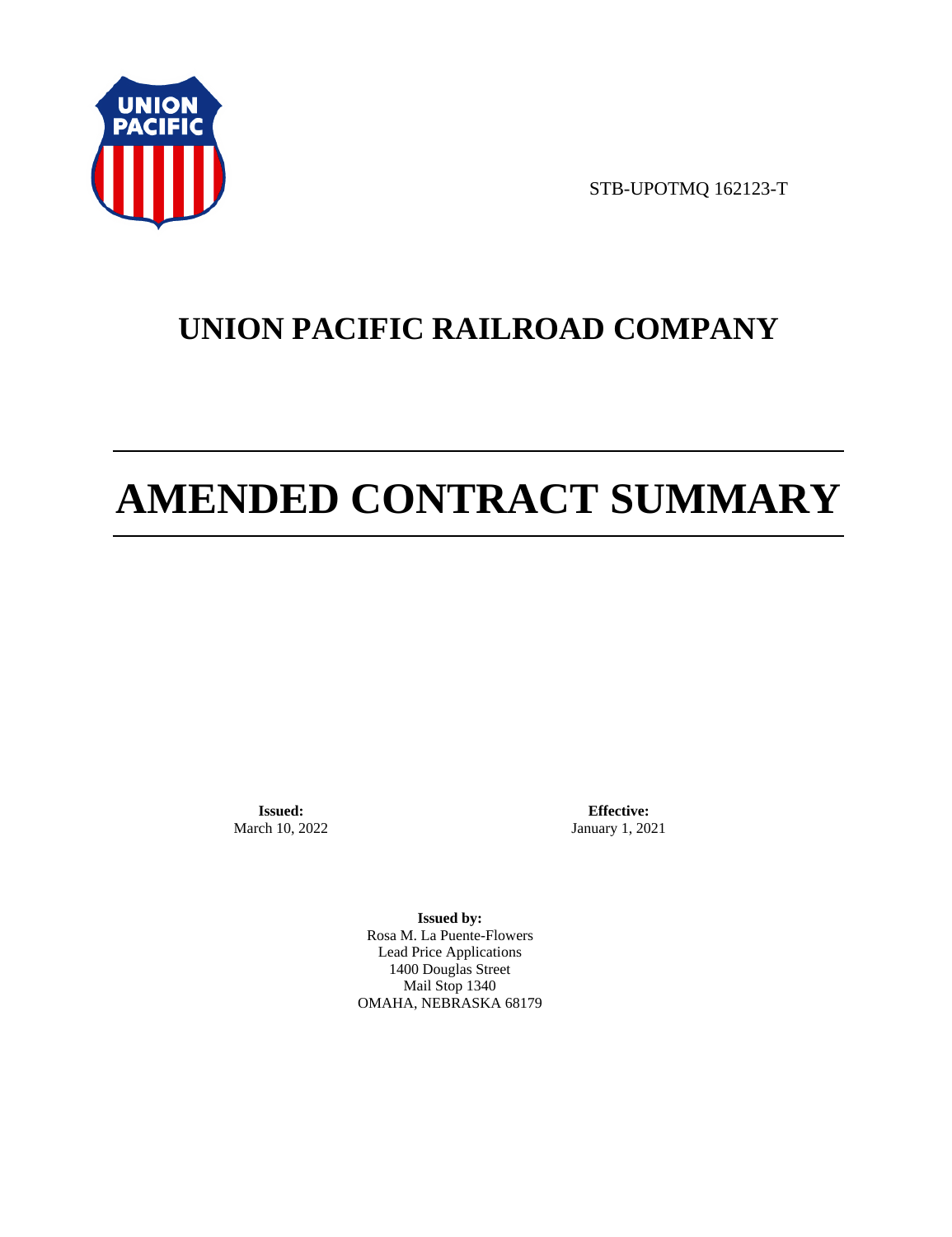AT & L RAILROAD CO INC **ADDITION**  P.O. Box 29 Watonga, OK 73772

 FERROCARRIL MEXICANO S A DE C V **ADDITION**  Col. Bosques De Las Lomas Mexico City, DF 11700

 UNION PACIFIC RAILROAD COMPANY 1400 Douglas St. Omaha, NE 68179

# **COMMODITY:**

Wheat Exc.Buckwheat See 01139 **ADDITION** 

#### **SHIPPER:**

THE ANDERSONS INC

#### **ORIGIN(S):**

 WATONGA, OK **ADDITION**  GLEN ELDER, KS **ADDITION**  JANESVILLE, WI **ADDITION**  CHICAGO, IL **ADDITION**  BLISS, ID **ADDITION**  PRATT, KS **ADDITION**  MEDFORD, OK **ADDITION**  COLBY, KS **ADDITION**  ABILENE, KS **ADDITION**  CANTON, KS **ADDITION** 

# **DESTINATION(S):**

 TORREON, CU **ADDITION**  CUAUTITLAN, EM **ADDITION**  CIUDAD OBREGON, SO **ADDITION**  VILLAGRAN, GJ **ADDITION** 

#### **PORT(S):**

Not Applicable

## **DURATION:**

 Effective Date: October 25, 2017 Amendment Effective Date: January 1, 2021 **ADDITION**  Expiration Date: December 31, 2021 **EXTENSION** 

# **RAIL CAR DATA:**

No cars dedicated to service under this Contract. Cars are provided on a common carrier basis only.

# **RATES & CHARGES:**

Not applicable

#### **VOLUME:**

 Minimum shipment of 92 carloads. **ADDITION**  Multiple Car Shipments **ADDITION** 

# **SPECIAL FEATURES:**

Special Switching Provision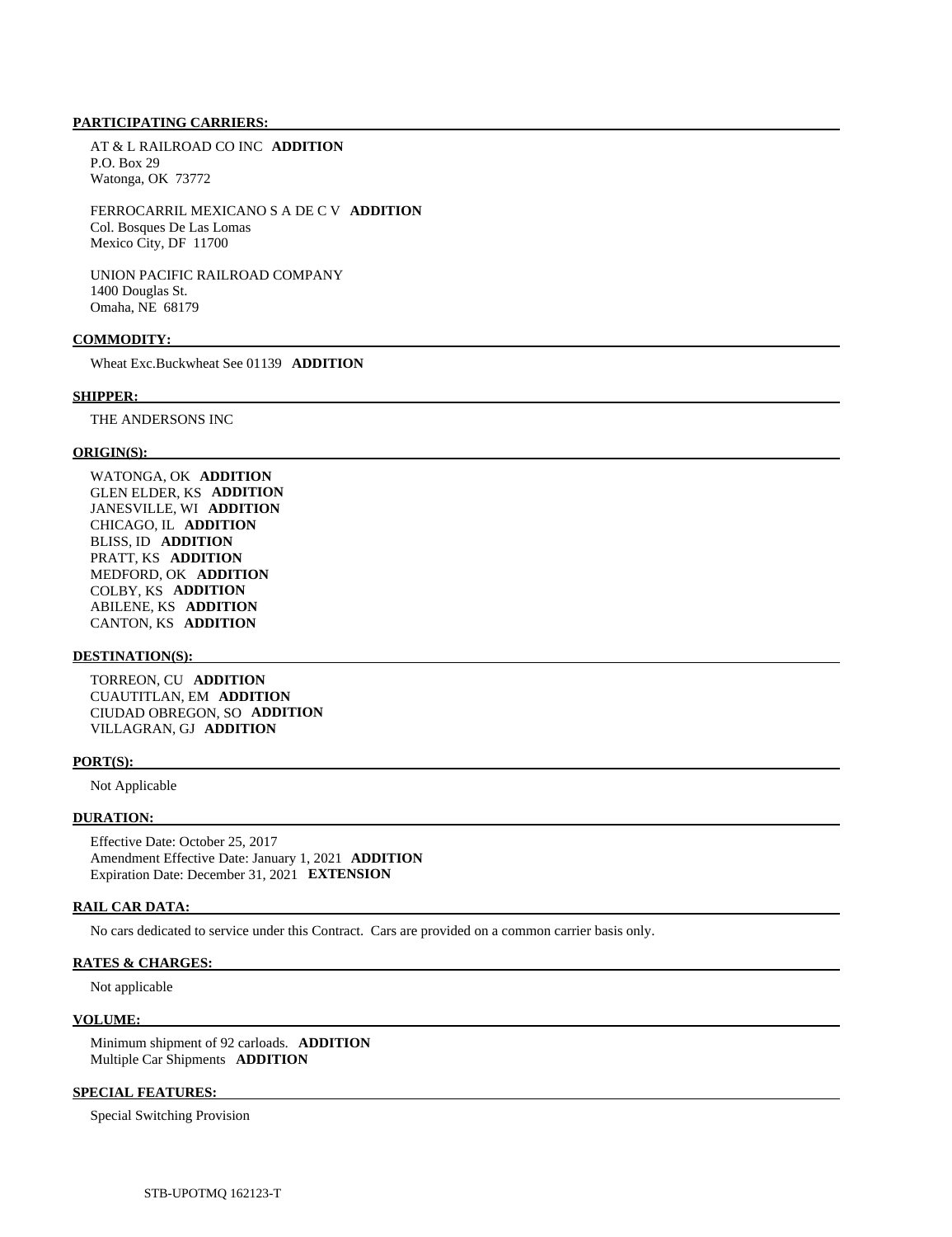# **SPECIAL NOTICE:**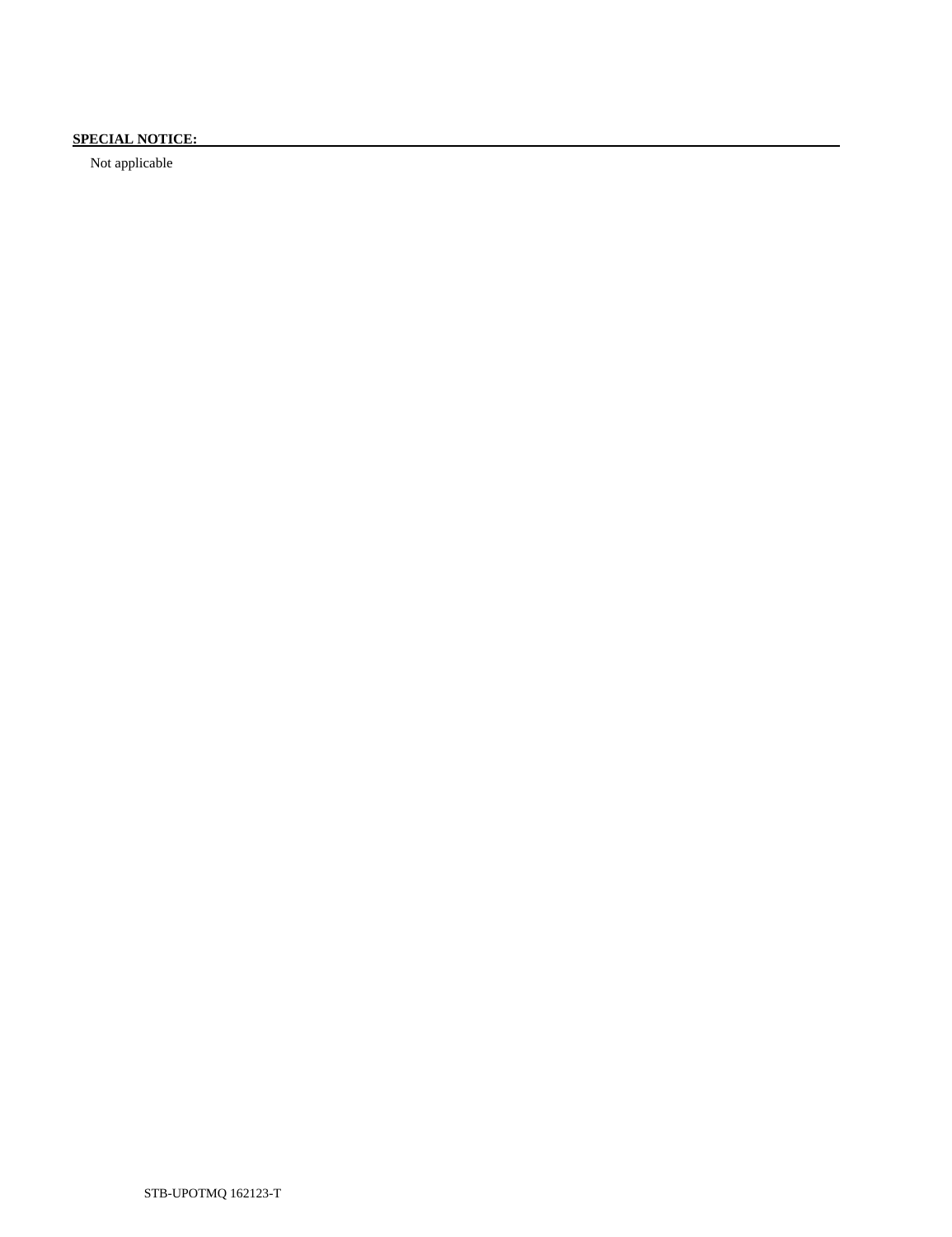

STB-UPOTMQ 165486-U

# **UNION PACIFIC RAILROAD COMPANY**

# **AMENDED CONTRACT SUMMARY**

**Issued:**  March 12, 2022

**Effective:** January 1, 2022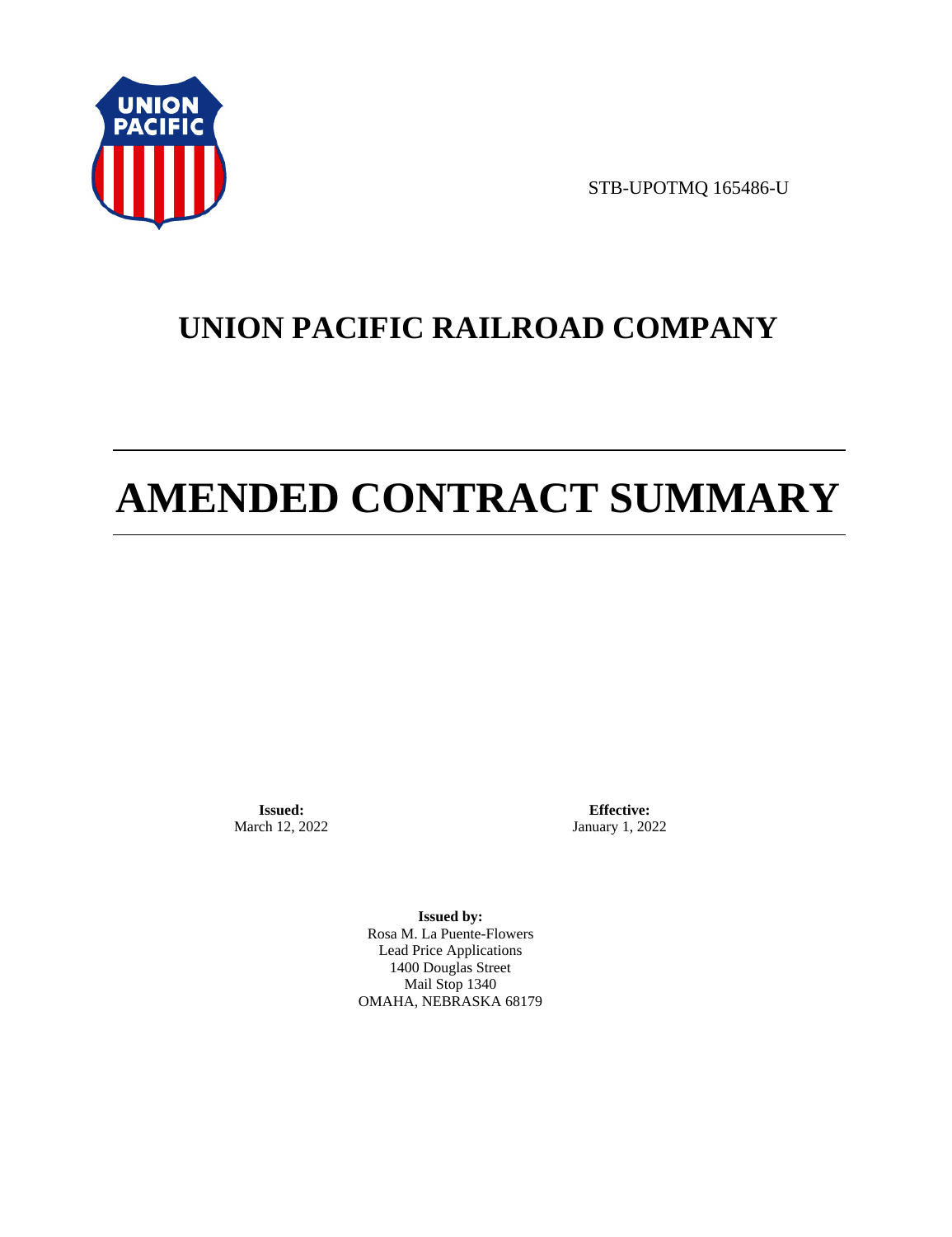UNION PACIFIC RAILROAD COMPANY 1400 Douglas St. Omaha, NE 68179

### **COMMODITY:**

 Sorghum Grains **ADDITION**  Wheat, Not Organically Grown Free Of Fertilizer And Or Pesticide Applications **ADDITION**  Wheat Exc.Buckwheat See 01139 **ADDITION** 

### **SHIPPER:**

CHS INC

# **ORIGIN(S):**

 GLEN ELDER, KS **ADDITION**  CANTON, KS **ADDITION**  LUVERNE, MN **ADDITION**  WORTHINGTON, MN **ADDITION**  SHARON SPRINGS, KS **ADDITION**  ELM CREEK, NE **ADDITION** 

# **DESTINATION(S):**

 WA - WALLULA AGS (See Exhibit Definition) MANKATO, MN **ADDITION**  FAIRMONT, MN **ADDITION**  OR - PORTLAND AGS (See Exhibit Definition) CHICAGO, IL **ADDITION** 

#### **PORT(S):**

Not Applicable

# **DURATION:**

 Effective Date: January 1, 2020 Amendment Effective Date: January 1, 2022 **ADDITION**  Expiration Date: June 30, 2022 **EXTENSION** 

#### **RAIL CAR DATA:**

No cars dedicated to service under this Contract. Cars are provided on a common carrier basis only.

### **RATES & CHARGES:**

Subject to increases.

# **VOLUME:**

 Minimum shipment of 107 carloads. **ADDITION**  Multiple Car Shipments **ADDITION** 

# **SPECIAL FEATURES:**

Special Switching Provision

## **SPECIAL NOTICE:**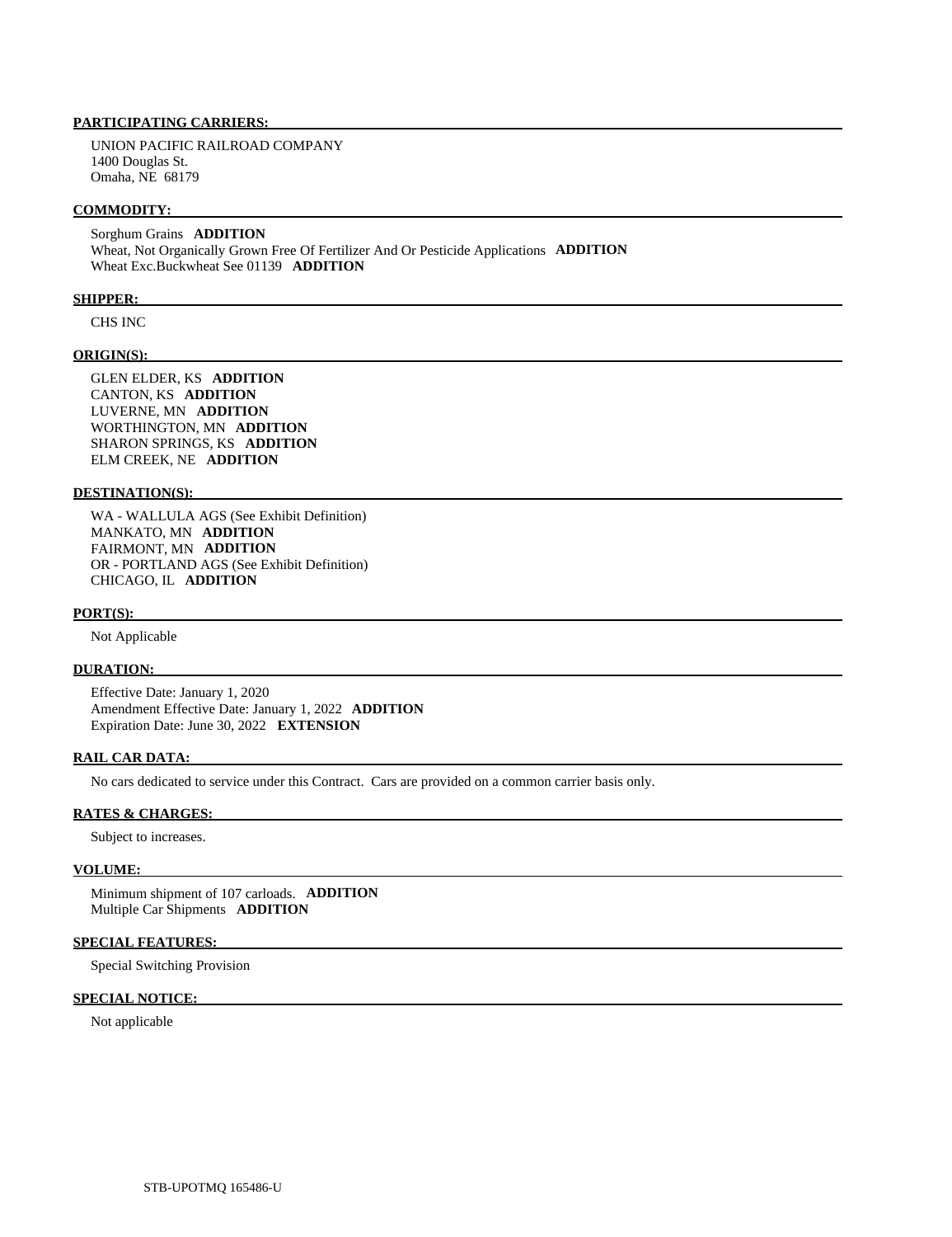WA - WALLULA AGS consist of: ARLINGTON, OR **ADDITION**  BIGGS, OR **ADDITION**  BLALOCK, OR **ADDITION**  BOARDMAN, OR **ADDITION**  CASCADE LOCKS, OR **ADDITION**  CASTLE, OR **ADDITION**  CLARKE, OR **ADDITION**  COLD SPRINGS, OR **ADDITION**  CRATES, OR **ADDITION**  DEE, OR **ADDITION**  GILLIAM, OR **ADDITION**  HEPPNER JCT, OR **ADDITION**  HOOD RIVER, OR **ADDITION**  JUNIPER, OR **ADDITION**  LOCKIT, OR **ADDITION**  MENO, OR **ADDITION**  MOSIER, OR **ADDITION**  MUNLEY, OR **ADDITION**  ODELL, OR **ADDITION**  ORDNANCE, OR **ADDITION**  OREGON TRUNK JCT, OR **ADDITION**  PARKDALE, OR **ADDITION**  PINE GROVE, OR **ADDITION**  QUINTON, OR **ADDITION**  ROWENA, OR **ADDITION**  RUFUS, OR **ADDITION**  SEUFERTS, OR **ADDITION**  SHUTLER, OR **ADDITION**  THE DALLES, OR **ADDITION**  UMATILLA, OR **ADDITION**  WYETH, OR **ADDITION**  ALBION, WA **ADDITION**  ALMOTA, WA **ADDITION**  ANKENY, WA **ADDITION**  ASH, WA **ADDITION**  ASHUE, WA **ADDITION**  ATTALIA, WA **ADDITION**  AYER, WA **ADDITION**  BERRYMAN, WA **ADDITION**  BIGGAM, WA **ADDITION**  BINGEN WHITE SALMON, WA **ADDITION**  BOLLES, WA **ADDITION**  BURBANK, WA **ADDITION**  CENTRAL FERRY, WA **ADDITION**  COLFAX, WA **ADDITION**  COLLEGE PLACE, WA **ADDITION**  CREST, WA **ADDITION**  CROSKEY, WA **ADDITION**  CRUM, WA **ADDITION**  DAYTON, WA **ADDITION**  DIAMOND, WA **ADDITION**  DUMAS, WA **ADDITION**  EASTWAY SPUR, WA **ADDITION**  ENDICOTT, WA **ADDITION**  ENNIS, WA **ADDITION**  EPHRATA, WA **ADDITION**  FARRON, WA **ADDITION**  FRUITVALE, WA **ADDITION**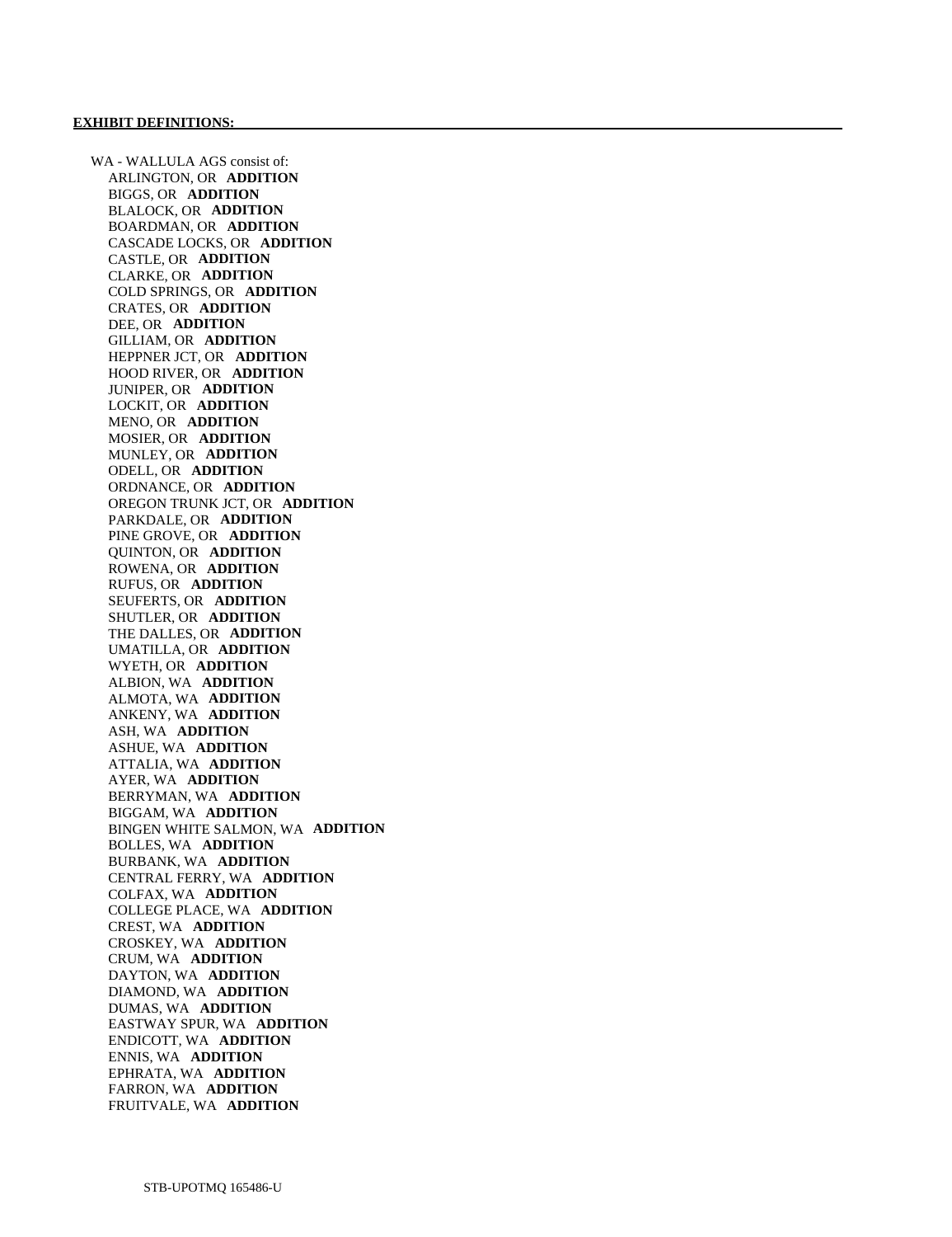GARRETT, WA **ADDITION**  GIBBON, WA **ADDITION**  GLEED, WA **ADDITION**  GORDON, WA **ADDITION**  GRANDVIEW, WA **ADDITION**  GRANGER, WA **ADDITION**  GRAVEL PIT, WA **ADDITION**  HADLEY, WA **ADDITION**  HANFORD WORKS, WA **ADDITION**  HARRAH, WA **ADDITION**  HEDGES, WA **ADDITION**  HOOPER, WA **ADDITION**  HOOPER JCT, WA **ADDITION**  HUMORIST, WA **ADDITION**  HUNTLEY, WA **ADDITION**  HUNTSVILLE, WA **ADDITION**  JOSO, WA **ADDITION**  JUNO, WA **ADDITION**  KENNEWICK, WA **ADDITION**  LA CROSSE, WA **ADDITION**  LANGDON, WA **ADDITION**  LONG, WA **ADDITION**  LOWDEN, WA **ADDITION**  MARENGO, WA **ADDITION**  MATTHEW, WA **ADDITION**  MESA, WA **ADDITION**  MIDVALE, WA **ADDITION**  MOCKONEMA, WA **ADDITION**  MOSES LAKE, WA **ADDITION**  MOXEE CITY, WA **ADDITION**  NACHES, WA **ADDITION**  NASS, WA **ADDITION**  NORTH PROSSER, WA **ADDITION**  OTHELLO, WA **ADDITION**  OUTLOOK, WA **ADDITION**  PAGE, WA **ADDITION**  PAMPA, WA **ADDITION**  PARK, WA **ADDITION**  PARVIN, WA **ADDITION**  PASCO, WA **ADDITION**  PENAWAWA, WA **ADDITION**  PLYMOUTH, WA **ADDITION**  PORT OF WILMA, WA **ADDITION**  PRESCOTT, WA **ADDITION**  PROSSER, WA **ADDITION**  PULLMAN, WA **ADDITION**  PULLMAN JCT, WA **ADDITION**  QUINCY, WA **ADDITION**  REESE, WA **ADDITION**  RICHLAND, WA **ADDITION**  RICHLAND IND PARK, WA **ADDITION**  RICHLAND JCT, WA **ADDITION**  RICHLAND JUNCTION, WA **ADDITION**  RIPARIA, WA **ADDITION**  RISBECK, WA **ADDITION**  ROYAL CITY, WA **ADDITION**  RUSSELL, WA **ADDITION**  SHAWNEE, WA **ADDITION**  ST JOHN, WA **ADDITION**  SUN HARBOR, WA **ADDITION**  SUNNY ROZA, WA **ADDITION**  SUNNYSIDE, WA **ADDITION**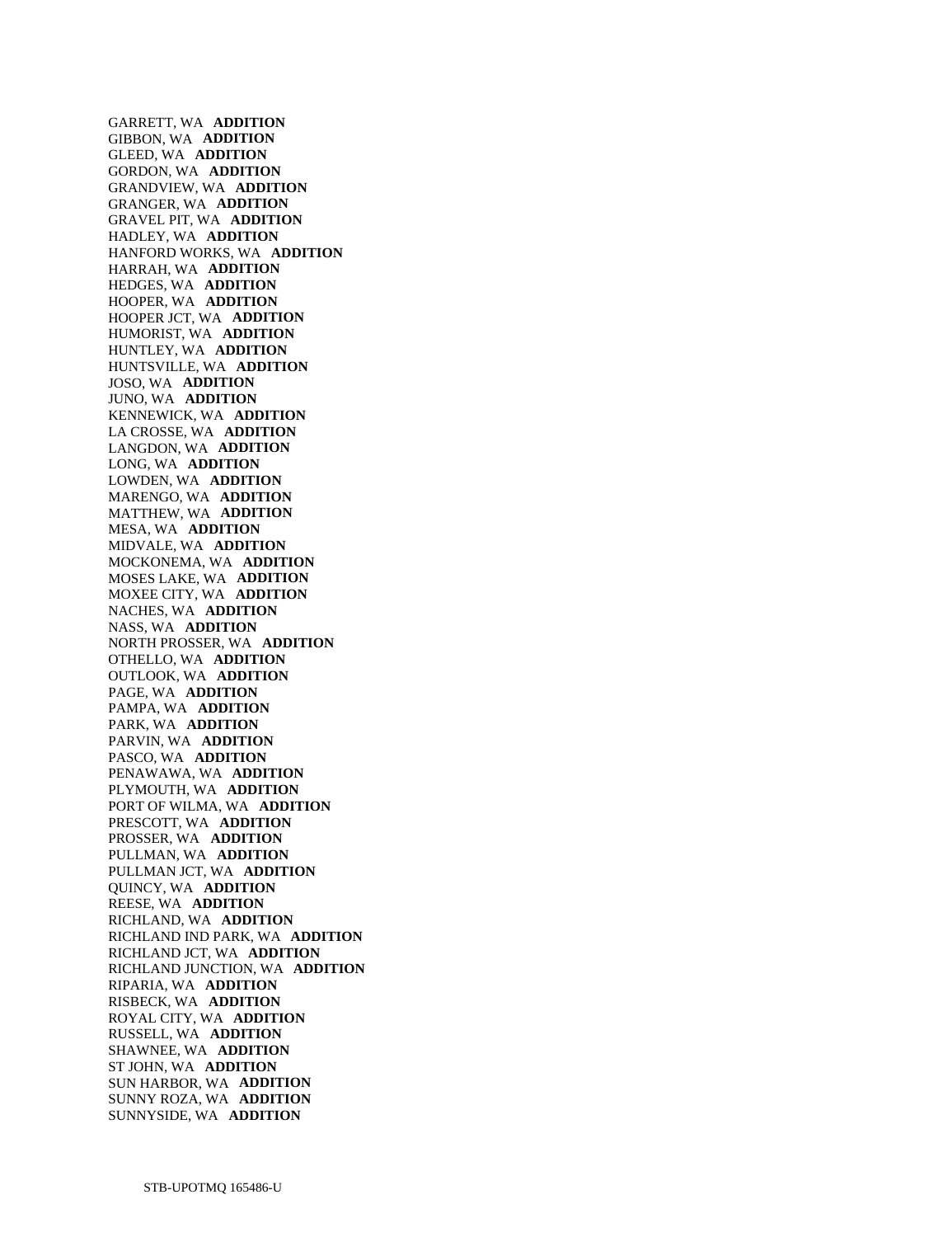SUNSET, WA **ADDITION**  SUTTON, WA **ADDITION**  TERRACE HGTS, WA **ADDITION**  TESKE, WA **ADDITION**  THERA, WA **ADDITION**  THORNTON, WA **ADDITION**  TOPPENISH, WA **ADDITION**  TOPPENISH (WESLEY JCT), WA **ADDITION**  TOUCHET, WA **ADDITION**  UNION GAP, WA **ADDITION**  VALLEY GROVE, WA **ADDITION**  VENNER, WA **ADDITION**  VILLARD JCT, WA **ADDITION**  WAITSBURG, WA **ADDITION**  WALKER, WA **ADDITION**  WALLA WALLA, WA **ADDITION**  WALLULA, WA **ADDITION**  WALLULA HEIGHTS, WA **ADDITION**  WARDEN, WA **ADDITION**  WELLS, WA **ADDITION**  WHITE SWAN, WA **ADDITION**  WHITLOW, WA **ADDITION**  WHITMAN, WA **ADDITION**  WHITSTRAN, WA **ADDITION**  WILLADA, WA **ADDITION**  WILLSON, WA **ADDITION**  WINONA, WA **ADDITION**  WISHRAM, WA **ADDITION**  YAKIMA, WA **ADDITION**  ZANGAR JCT, WA **ADDITION**  ZILLAH, WA **ADDITION**  OR - PORTLAND AGS consist of: ALBINA, OR **ADDITION**  ASTORIA, OR **ADDITION**  AUMSVILLE, OR **ADDITION**  AURORA, OR **ADDITION**  BARNES YARD, OR **ADDITION**  BATTERSON, OR **ADDITION**  BONNEVILLE, OR **ADDITION**  BRIDAL VEIL, OR **ADDITION**  BROOKS, OR **ADDITION**  BUXTON, OR **ADDITION**  CANBY, OR **ADDITION**  CLACKAMAS, OR **ADDITION**  COALCA, OR **ADDITION**  COCHRAN, OR **ADDITION**  DODSON, OR **ADDITION**  EAST MILWAUKIE, OR **ADDITION**  EAST PORTLAND, OR **ADDITION**  FIR, OR **ADDITION**  GARBALDI, OR **ADDITION**  GARIBALDI, OR **ADDITION**  GEER, OR **ADDITION**  GERVAIS, OR **ADDITION**  HEMLOCK, OR **ADDITION**  HITO, OR **ADDITION**  HUBBARD, OR **ADDITION**  KENTON, OR **ADDITION**  LAKE YARD, OR **ADDITION**  LIBERAL, OR **ADDITION**  MILWAUKIE, OR **ADDITION**  MOHLER, OR **ADDITION**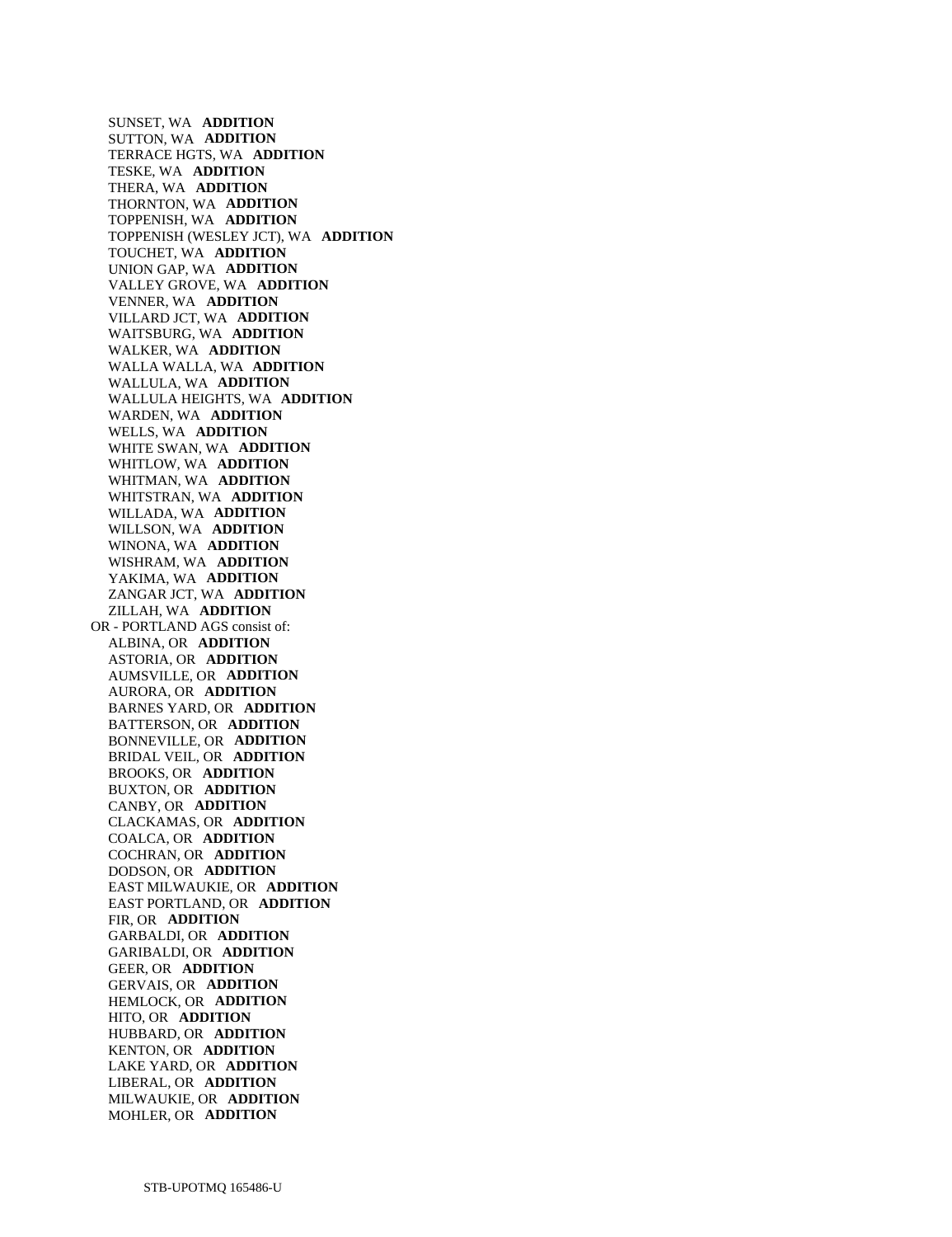MT ANGEL, OR **ADDITION**  NORTH PORTLAND, OR **ADDITION**  OREGON CITY, OR **ADDITION**  OSWEGO, OR **ADDITION**  PORTLAND, OR **ADDITION**  PRATUM, OR **ADDITION**  PULP, OR **ADDITION**  RENARD, OR **ADDITION**  RIVER GATE, OR **ADDITION**  ROCKWOOD, OR **ADDITION**  SHAW, OR **ADDITION**  SILVERTON, OR **ADDITION**  ST JOHNS, OR **ADDITION**  STAYTON, OR **ADDITION**  TILLAMOOK, OR **ADDITION**  TROUTDALE, OR **ADDITION**  WARRENTON, OR **ADDITION**  WEST LINN, OR **ADDITION**  WHEELER, OR **ADDITION**  WOODBURN, OR **ADDITION**  AMPERE, WA **ADDITION**  BARBERTON, WA **ADDITION**  BATTLE GROUND, WA **ADDITION**  BRUSH PRAIRIE, WA **ADDITION**  CAMAS, WA **ADDITION**  CASTLE ROCK, WA **ADDITION**  CATHLAMET, WA **ADDITION**  CHELATCHIE, WA **ADDITION**  COLUMBIA JCT, WA **ADDITION**  HEISON, WA **ADDITION**  HOMAN, WA **ADDITION**  KALAMA, WA **ADDITION**  KELSO, WA **ADDITION**  LONGVIEW, WA **ADDITION**  OSTRANDER, WA **ADDITION**  RIDGEFIELD, WA **ADDITION**  ROCKY POINT, WA **ADDITION**  RYE JCT, WA **ADDITION**  VANCOUVER, WA **ADDITION**  VANCOUVER JCT, WA **ADDITION**  WASHOUGAL, WA **ADDITION**  WOODLAND, WA **ADDITION**  YACOLT, WA **ADDITION**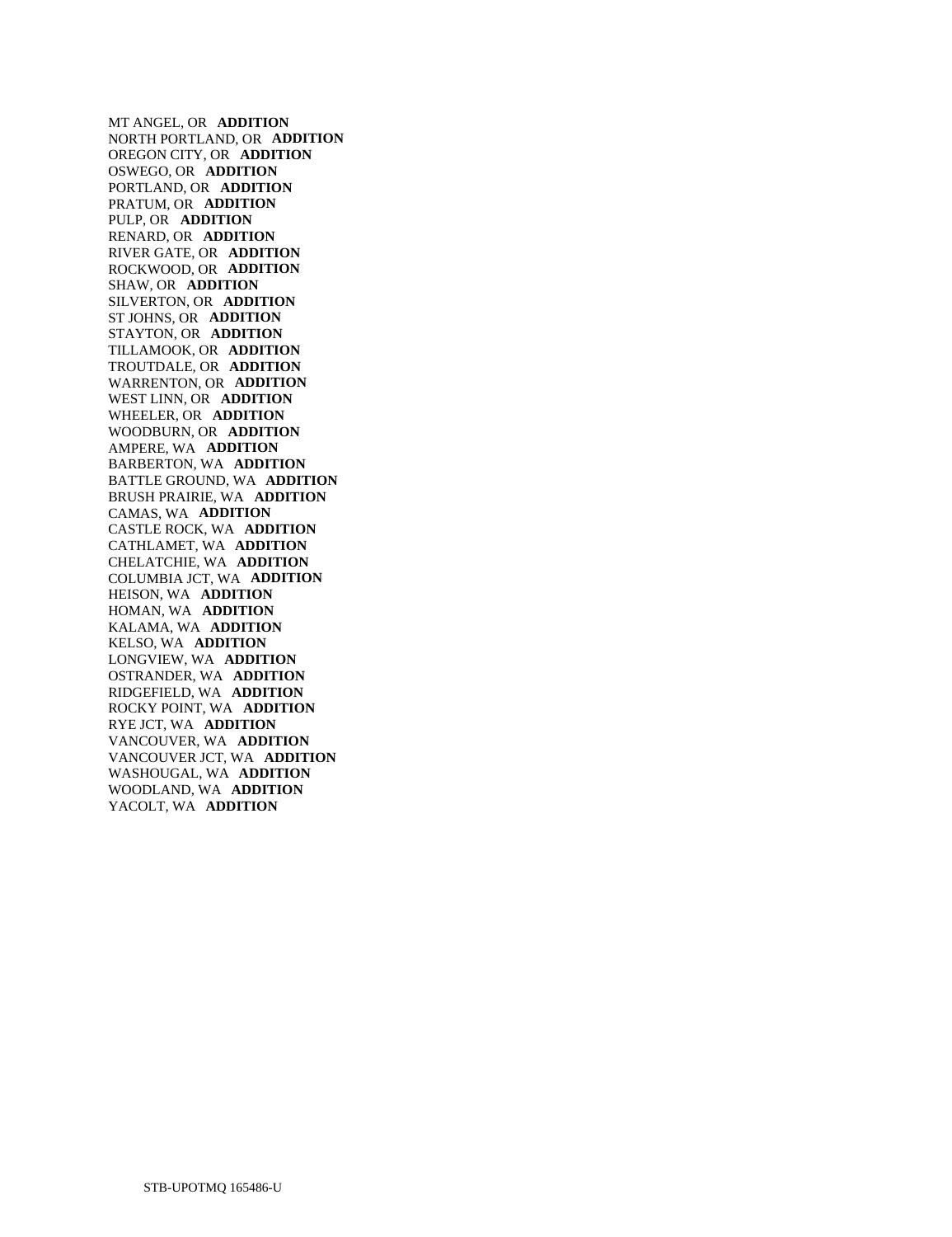

STB-UPOTMQ 168019-E

# **UNION PACIFIC RAILROAD COMPANY**

# **AMENDED CONTRACT SUMMARY**

**Issued:**  March 11, 2022

**Effective:** January 1, 2022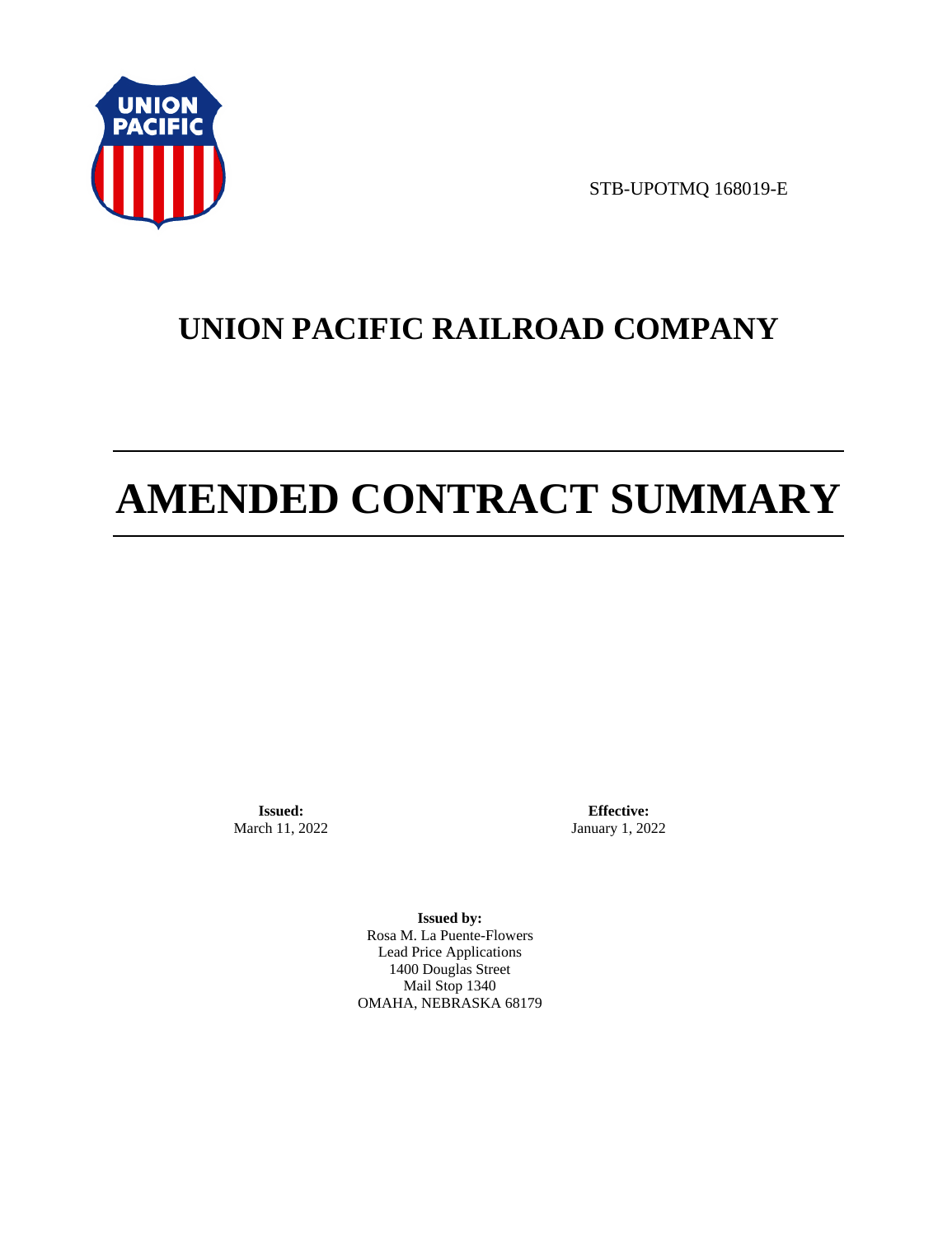AT & L RAILROAD CO INC **ADDITION**  P.O. Box 29 Watonga, OK 73772

 UNION PACIFIC RAILROAD COMPANY 1400 Douglas St. Omaha, NE 68179

#### **COMMODITY:**

 Corn Exc.Popcorn See 01152 **ADDITION**  Wheat Exc.Buckwheat See 01139 **ADDITION** 

#### **SHIPPER:**

THE ANDERSONS INC **ADDITION** 

#### **ORIGIN(S):**

 ST ANNE, IL **ADDITION**  GRAND ISLAND, NE **ADDITION**  WATONGA, OK **ADDITION**  LINCOLN, NE **ADDITION**  SIOUX CITY, IA **ADDITION**  BROWNTON, MN **ADDITION** 

#### **DESTINATION(S):**

 BRYAN, TX **ADDITION**  SHREVEPORT, LA **ADDITION**  CLINTON, OK **ADDITION**  EAGLE PASS, TX **ADDITION**  NACOGDOCHES, TX **ADDITION**  WUNOTOO, NV **ADDITION**  LAREDO, TX **ADDITION** 

# **PORT(S):**

Not Applicable

#### **DURATION:**

 Effective Date: January 1, 2022 Amendment Effective Date: January 1, 2022 **ADDITION**  Expiration Date: December 31, 2022 **EXTENSION** 

#### **RAIL CAR DATA:**

No cars dedicated to service under this Contract. Cars are provided on a common carrier basis only.

## **RATES & CHARGES:**

Not applicable

#### **VOLUME:**

 Minimum shipment of 107 carloads. **ADDITION**  Multiple Car Shipments **ADDITION** 

### **SPECIAL FEATURES:**

 Special Switching Provision Not Applicable. This change pertained only to confidential data. (Switching)

# **SPECIAL NOTICE:**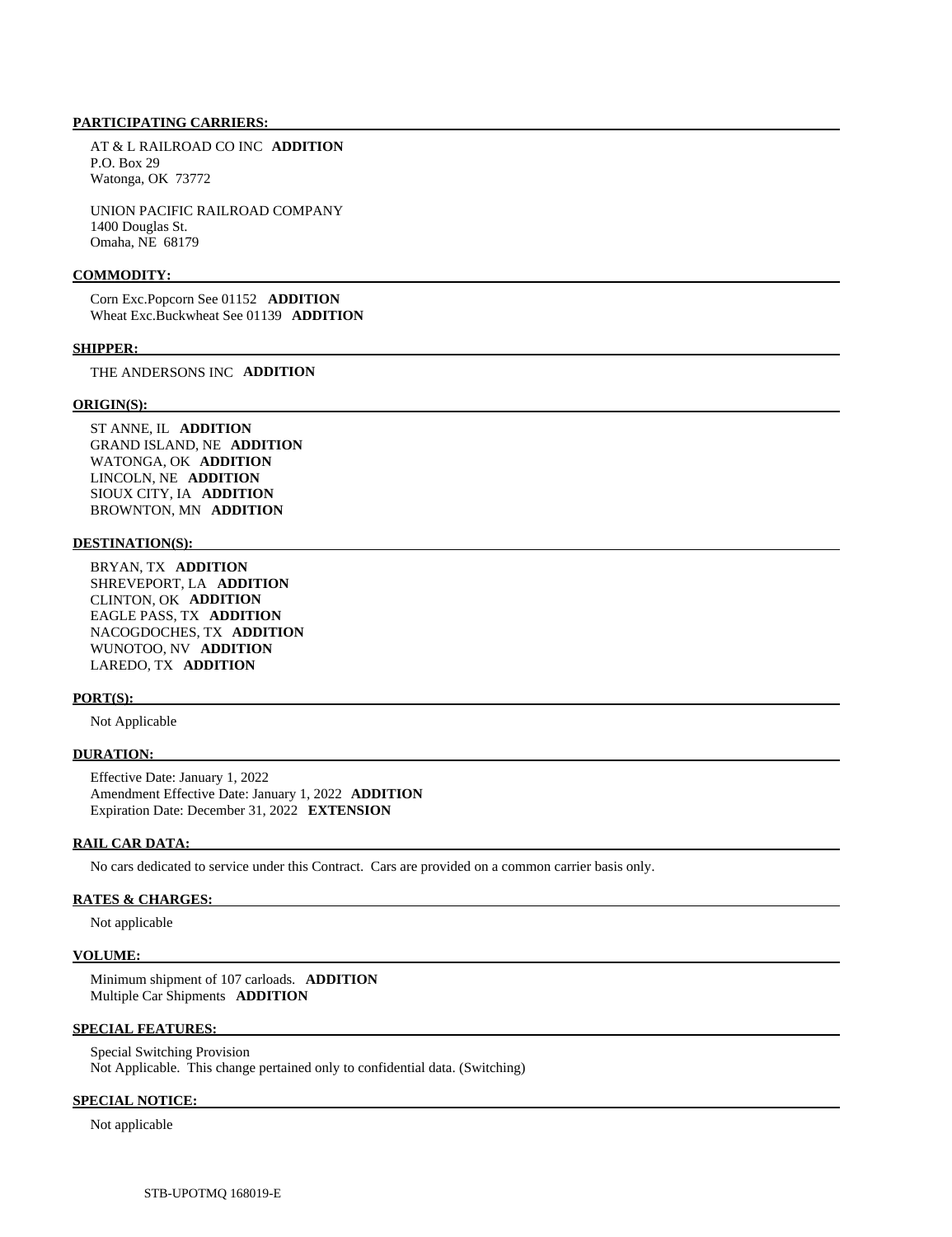

STB-UPOTMQ 168126-A

# **UNION PACIFIC RAILROAD COMPANY**

# **AMENDED CONTRACT SUMMARY**

**Issued:**  March 11, 2022

**Effective:** January 1, 2022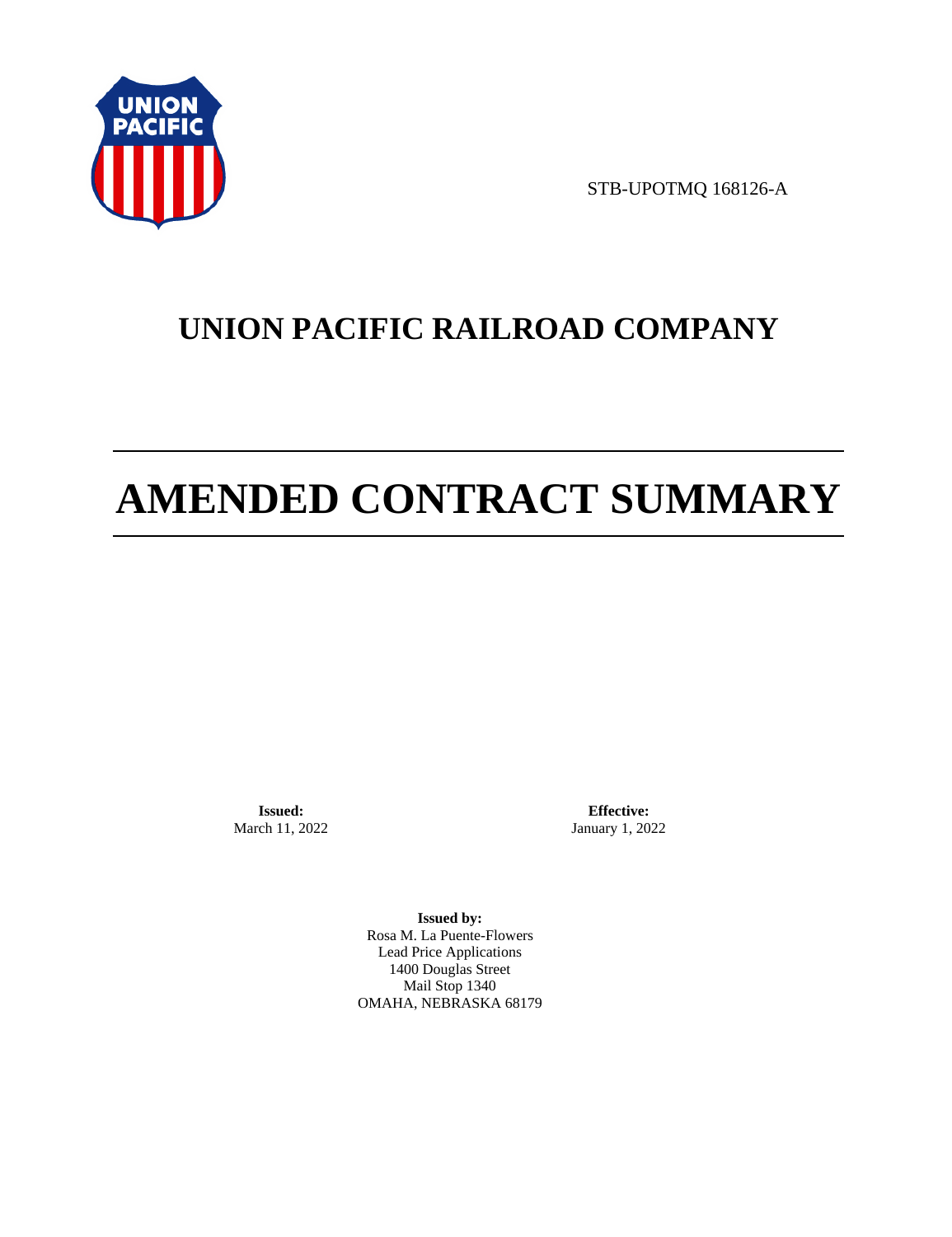UNION PACIFIC RAILROAD COMPANY 1400 Douglas St. Omaha, NE 68179

# **COMMODITY:**

Corn Exc.Popcorn See 01152

# **SHIPPER:**

AGMOTION INC

### **ORIGIN(S):**

REDWOOD FALLS, MN

# **DESTINATION(S):**

 CHINESE CAMP, CA **ADDITION**  HATCH, CA PETALUMA, CA COOS BAY, OR

### **PORT(S):**

Not Applicable

# **DURATION:**

 Effective Date: January 1, 2022 Amendment Effective Date: January 1, 2022 **ADDITION**  Expiration Date: December 31, 2022 **EXTENSION** 

### **RAIL CAR DATA:**

No cars dedicated to service under this Contract. Cars are provided on a common carrier basis only.

# **RATES & CHARGES:**

Not applicable

# **VOLUME:**

Single Car Shipments

# **SPECIAL FEATURES:**

Special Switching Provision

# **SPECIAL NOTICE:**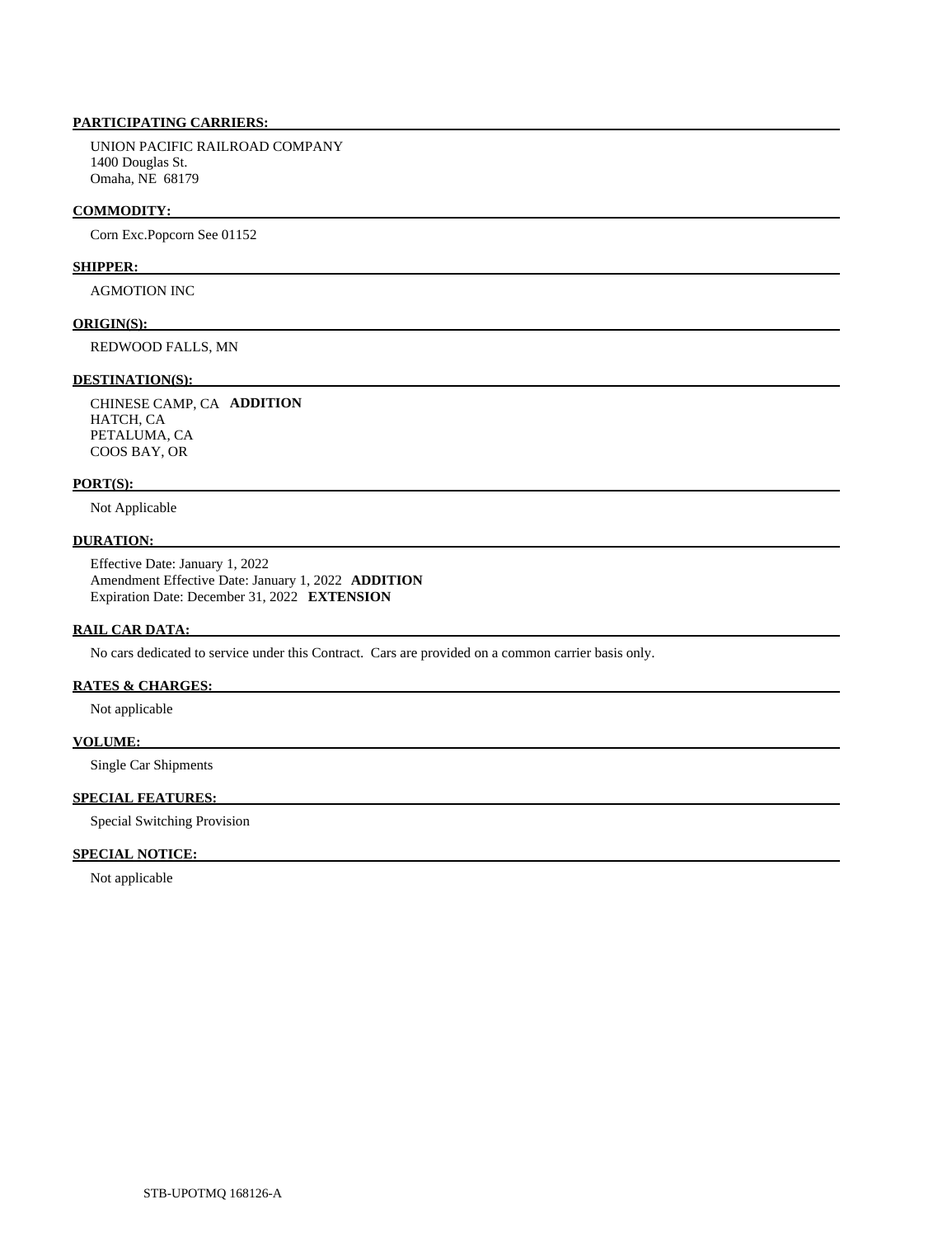

STB-UPOTMQ 168217

# **UNION PACIFIC RAILROAD COMPANY**

# **CONTRACT SUMMARY**

**Issued:**  March 7, 2022

**Effective:** January 1, 2022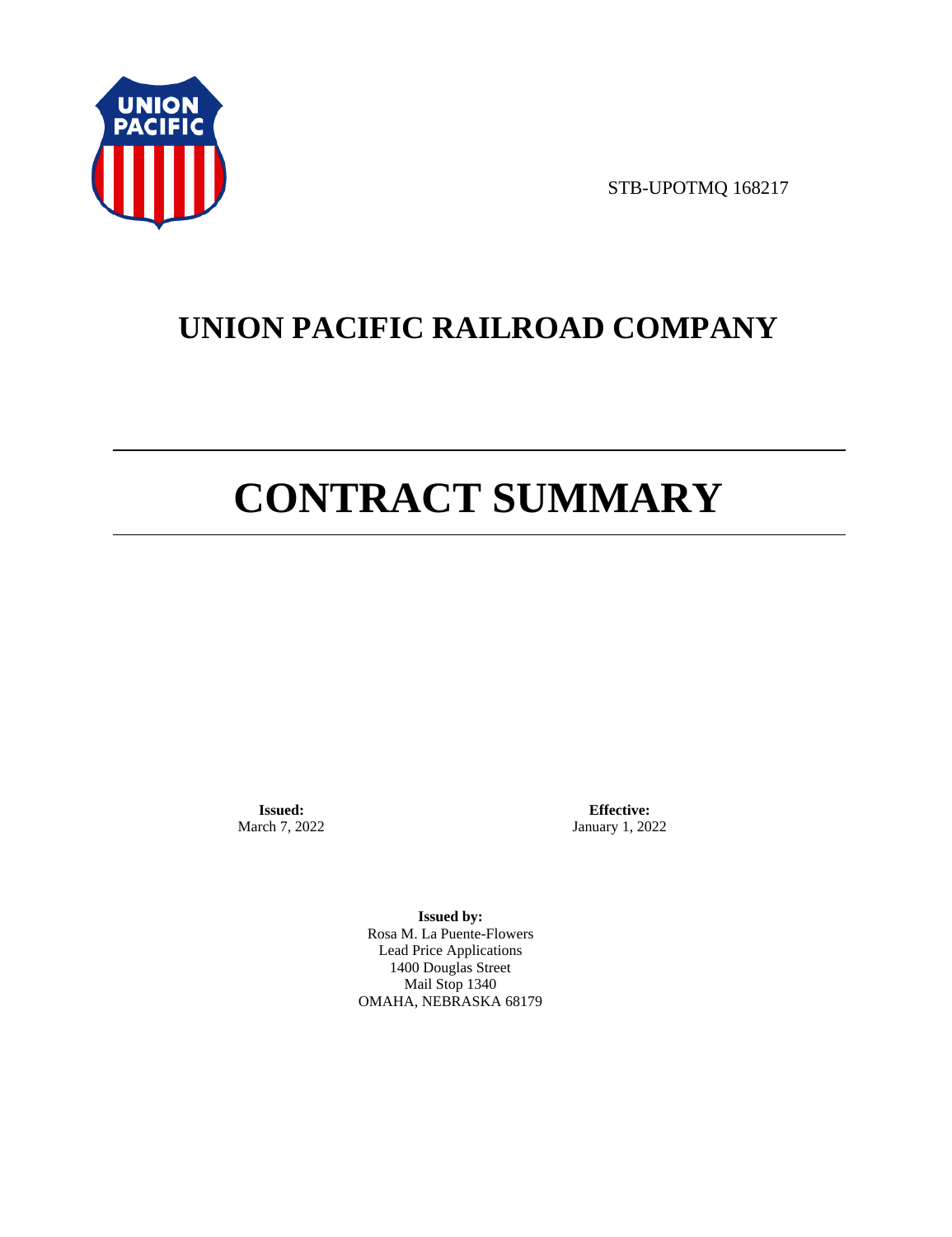UNION PACIFIC RAILROAD COMPANY 1400 Douglas St. Omaha, NE 68179

# **COMMODITY:**

**O**ats

# **SHIPPER:**

GRAIN MILLERS INC

# **ORIGIN(S):**

HOUSTON, TX

# **DESTINATION(S):**

EUGENE, OR

# **PORT(S):**

Not Applicable

## **DURATION:**

 Effective Date: January 1, 2022 Expiration Date: December 31, 2022

# **RAIL CAR DATA:**

No cars dedicated to service under this Contract. Cars are provided on a common carrier basis only.

# **RATES & CHARGES:**

Subject to increases.

# **VOLUME:**

Single Car Shipments

# **SPECIAL FEATURES:**

Special Switching Provision

# **SPECIAL NOTICE:**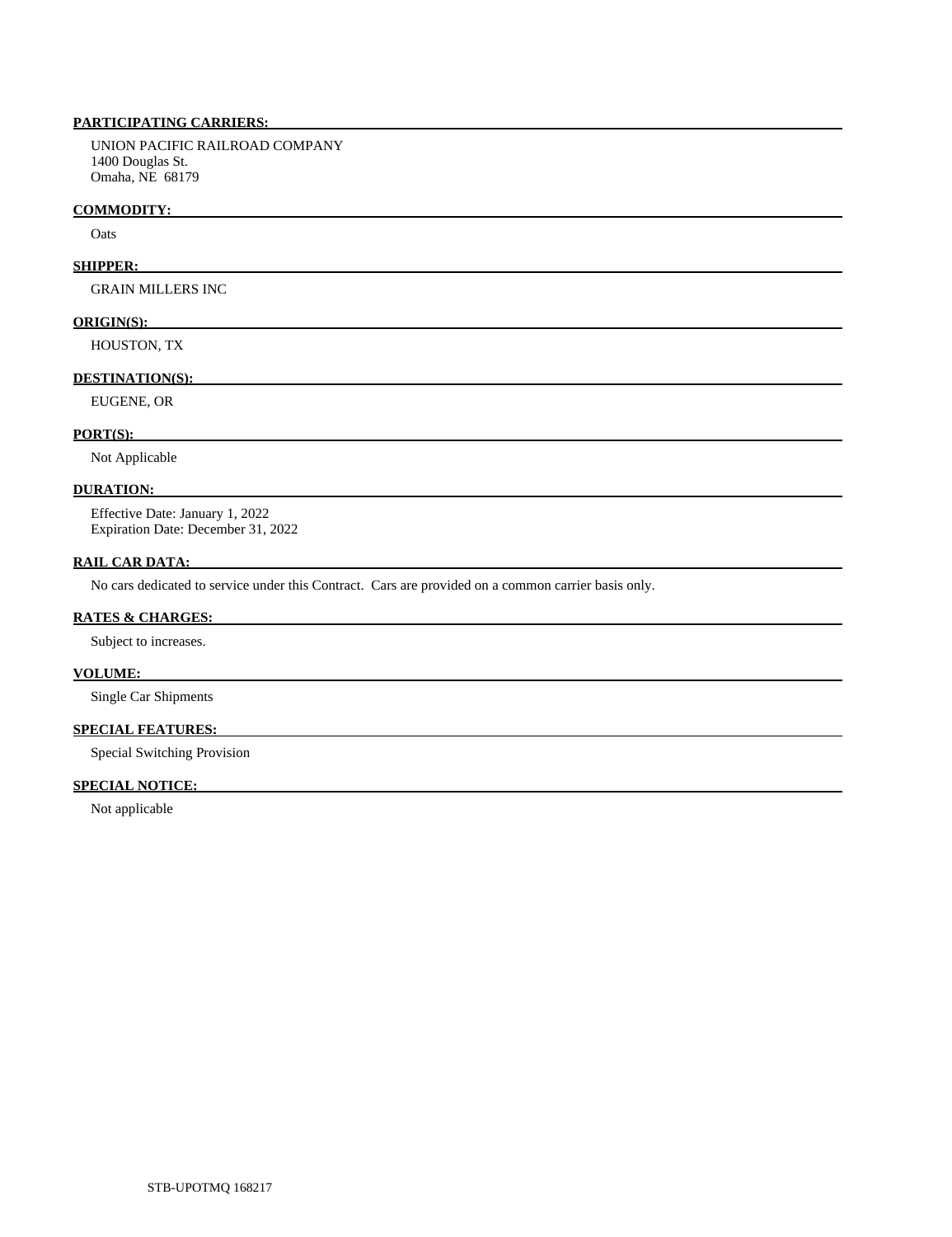

STB-UP-C-55245-05

# **UNION PACIFIC RAILROAD COMPANY**

# **AMENDED CONTRACT SUMMARY**

**Issued:**  March 7, 2022

**Effective:** January 1, 2022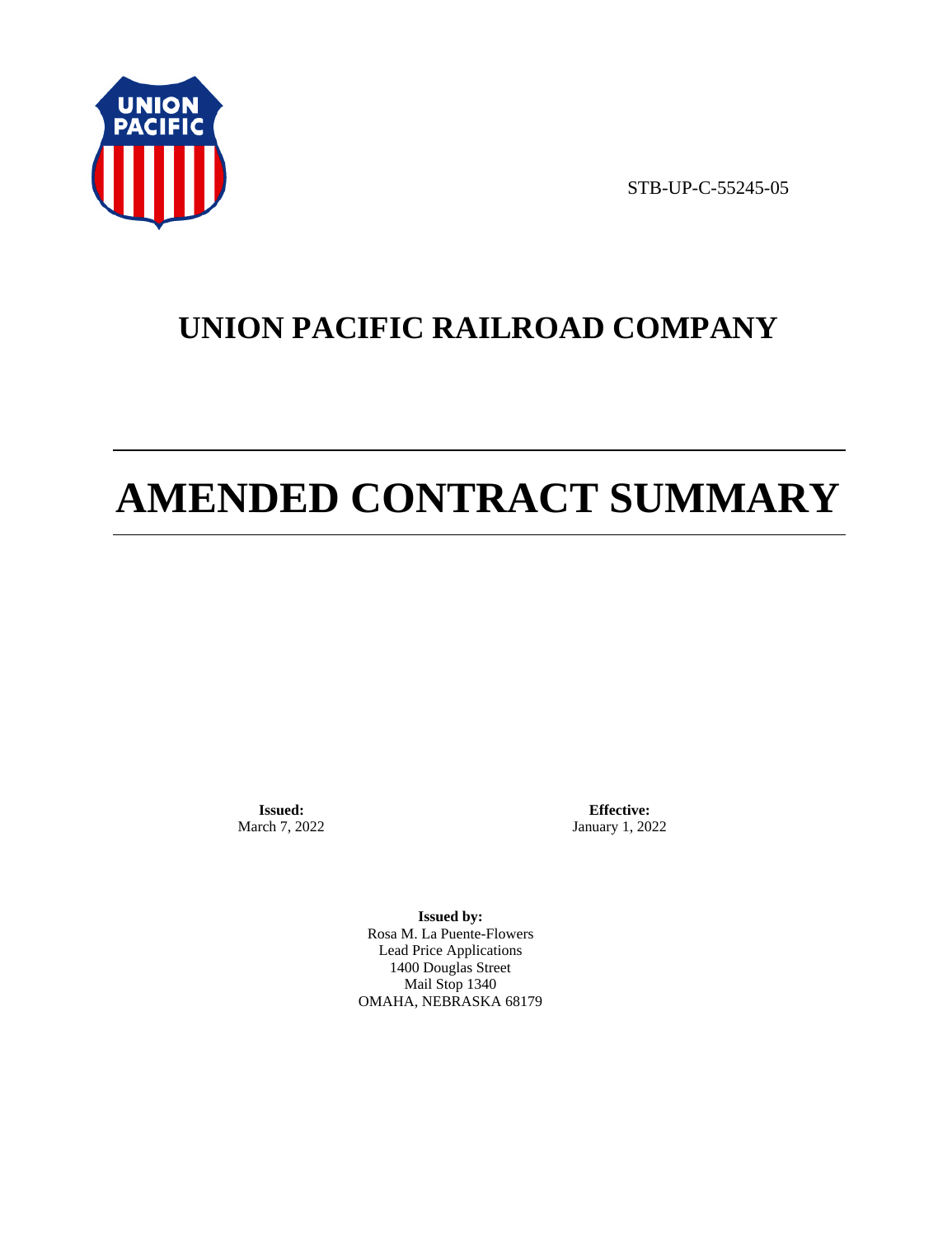UNION PACIFIC RAILROAD COMPANY 1400 Douglas St. Omaha, NE 68179

## **COMMODITY:**

Farm Products

# **SHIPPER:**

MOSAIC FERTILIZER LLC

### **ORIGIN(S):**

 DONALDSONVILLE, LA ALL LOCATIONS (See Exhibit Definition)

#### **DESTINATION(S):**

 ALL LOCATIONS (See Exhibit Definition) DONALDSONVILLE, LA

## **PORT(S):**

Not Applicable

# **DURATION:**

 Effective Date: January 1, 2013 Amendment Effective Date: January 1, 2022 **ADDITION**  Expiration Date: December 31, 2022 **EXTENSION** 

Subject to Automatic Renewals.

# **RAIL CAR DATA:**

No cars dedicated to service under this Contract. Cars are provided on a common carrier basis only.

# **RATES & CHARGES:**

Not applicable

### **VOLUME:**

Single Car Shipments

# **SPECIAL FEATURES:**

Not applicable

# **SPECIAL NOTICE:**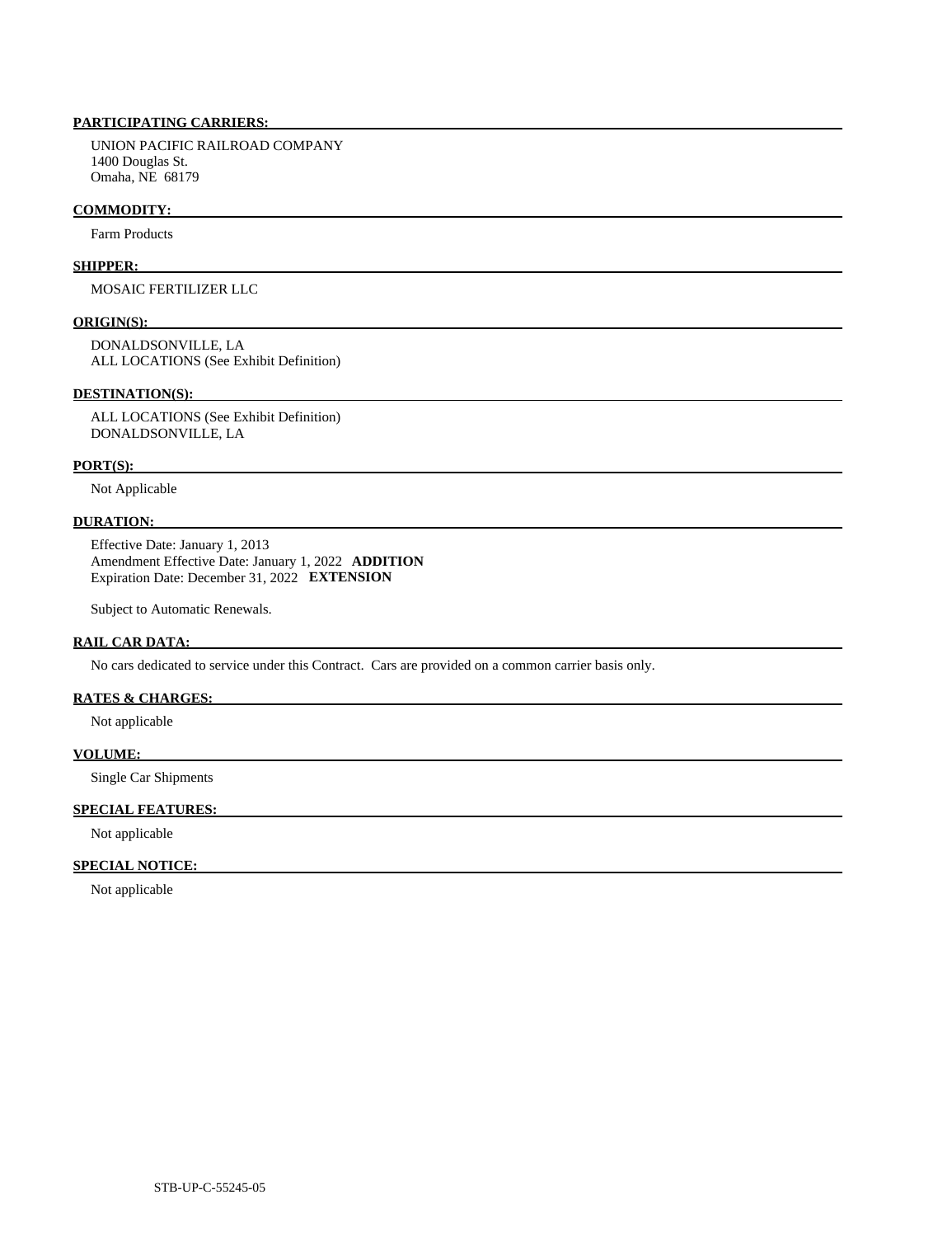# **EXHIBIT DEFINITIONS:**

 ALL LOCATIONS consist of: All railpoints in the state of Alberta as published in OPSL 6000-Series. All railpoints in the state of Aguascalientes as published in OPSL 6000-Series. All railpoints in the state of Alaska as published in OPSL 6000-Series. All railpoints in the state of Alabama as published in OPSL 6000-Series. All railpoints in the state of Arkansas as published in OPSL 6000-Series. All railpoints in the state of Arizona as published in OPSL 6000-Series. All railpoints in the state of British Columbia as published in OPSL 6000-Series. All railpoints in the state of Baja California as published in OPSL 6000-Series. All railpoints in the state of California as published in OPSL 6000-Series. All railpoints in the state of Chiapas as published in OPSL 6000-Series. All railpoints in the state of Chihuahua as published in OPSL 6000-Series. All railpoints in the state of Colima as published in OPSL 6000-Series. All railpoints in the state of Colorado as published in OPSL 6000-Series. All railpoints in the state of Connecticut as published in OPSL 6000-Series. All railpoints in the state of Coahuila as published in OPSL 6000-Series. All railpoints in the state of District of Columbia as published in OPSL 6000-Series. All railpoints in the state of Delaware as published in OPSL 6000-Series. All railpoints in the state of Distrito Federal as published in OPSL 6000-Series. All railpoints in the state of Durango as published in OPSL 6000-Series. All railpoints in the state of Estado de Mexico as published in OPSL 6000-Series. All railpoints in the state of Florida as published in OPSL 6000-Series. All railpoints in the state of Georgia as published in OPSL 6000-Series. All railpoints in the state of Guanajuato as published in OPSL 6000-Series. All railpoints in the state of Guerrero as published in OPSL 6000-Series. All railpoints in the state of Hidalgo as published in OPSL 6000-Series. All railpoints in the state of Hawaii as published in OPSL 6000-Series. All railpoints in the state of Iowa as published in OPSL 6000-Series. All railpoints in the state of Idaho as published in OPSL 6000-Series. All railpoints in the state of Illinois as published in OPSL 6000-Series. All railpoints in the state of Indiana as published in OPSL 6000-Series. All railpoints in the state of Jalisco as published in OPSL 6000-Series. All railpoints in the state of Kansas as published in OPSL 6000-Series. All railpoints in the state of Kentucky as published in OPSL 6000-Series. All railpoints in the state of Louisiana as published in OPSL 6000-Series. All railpoints in the state of Massachusets as published in OPSL 6000-Series. All railpoints in the state of Manitoba as published in OPSL 6000-Series. All railpoints in the state of Maryland as published in OPSL 6000-Series. All railpoints in the state of Maine as published in OPSL 6000-Series. All railpoints in the state of Michoacan as published in OPSL 6000-Series. All railpoints in the state of Michigan as published in OPSL 6000-Series. All railpoints in the state of Minnesota as published in OPSL 6000-Series. All railpoints in the state of Missouri as published in OPSL 6000-Series. All railpoints in the state of Morelos as published in OPSL 6000-Series. All railpoints in the state of Mississippi as published in OPSL 6000-Series. All railpoints in the state of Montana as published in OPSL 6000-Series. All railpoints in the state of Nayarit as published in OPSL 6000-Series. All railpoints in the state of New Brunswick as published in OPSL 6000-Series. All railpoints in the state of North Carolina as published in OPSL 6000-Series. All railpoints in the state of North Dakota as published in OPSL 6000-Series. All railpoints in the state of Nebraska as published in OPSL 6000-Series. All railpoints in the state of Newfoundland as published in OPSL 6000-Series. All railpoints in the state of New Hampshire as published in OPSL 6000-Series. All railpoints in the state of New Jersey as published in OPSL 6000-Series. All railpoints in the state of Nuevo Leon as published in OPSL 6000-Series. All railpoints in the state of New Mexico as published in OPSL 6000-Series. All railpoints in the state of Nova Scotia as published in OPSL 6000-Series. All railpoints in the state of Northwest Territories as published in OPSL 6000-Series. All railpoints in the state of Nevada as published in OPSL 6000-Series. All railpoints in the state of New York as published in OPSL 6000-Series. All railpoints in the state of Oaxaca as published in OPSL 6000-Series. All railpoints in the state of Ohio as published in OPSL 6000-Series.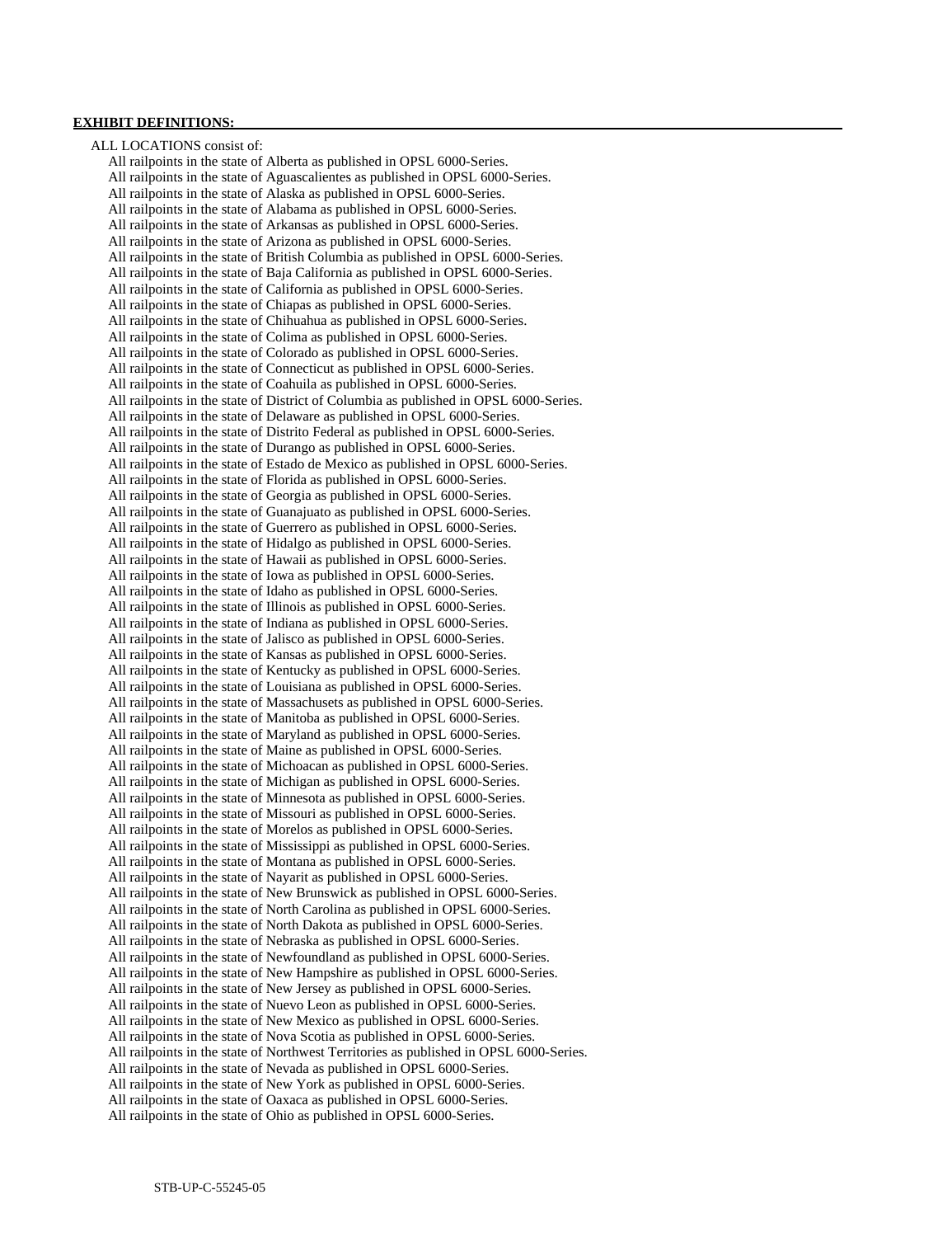All railpoints in the state of Oklahoma as published in OPSL 6000-Series. All railpoints in the state of Ontario as published in OPSL 6000-Series. All railpoints in the state of Oregon as published in OPSL 6000-Series. All railpoints in the state of Pennsylvania as published in OPSL 6000-Series. All railpoints in the state of Prince Edward Island as published in OPSL 6000-Series. All railpoints in the state of Quebec as published in OPSL 6000-Series. All railpoints in the state of Puerto Rico as published in OPSL 6000-Series. All railpoints in the state of Puebla as published in OPSL 6000-Series. All railpoints in the state of Queretaro as published in OPSL 6000-Series. All railpoints in the state of Quintana Roo as published in OPSL 6000-Series. All railpoints in the state of Rhode Island as published in OPSL 6000-Series. All railpoints in the state of South Carolina as published in OPSL 6000-Series. All railpoints in the state of South Dakota as published in OPSL 6000-Series. All railpoints in the state of Sinaloa as published in OPSL 6000-Series. All railpoints in the state of Saskatchewan as published in OPSL 6000-Series. All railpoints in the state of San Luis Potosi as published in OPSL 6000-Series. All railpoints in the state of Sonora as published in OPSL 6000-Series. All railpoints in the state of Tlaxcala as published in OPSL 6000-Series. All railpoints in the state of Tamaulipas as published in OPSL 6000-Series. All railpoints in the state of Tennessee as published in OPSL 6000-Series. All railpoints in the state of Texas as published in OPSL 6000-Series. All railpoints in the state of Utah as published in OPSL 6000-Series. All railpoints in the state of Virginia as published in OPSL 6000-Series. All railpoints in the state of Veracruz as published in OPSL 6000-Series. All railpoints in the state of Vermont as published in OPSL 6000-Series. All railpoints in the state of Washington as published in OPSL 6000-Series. All railpoints in the state of Wisconsin as published in OPSL 6000-Series. All railpoints in the state of West Virginia as published in OPSL 6000-Series. All railpoints in the state of Wyoming as published in OPSL 6000-Series. All railpoints in the state of Zacatecas as published in OPSL 6000-Series. ALL LOCATIONS consist of: All railpoints in the state of Alberta as published in OPSL 6000-Series. All railpoints in the state of Aguascalientes as published in OPSL 6000-Series. All railpoints in the state of Alaska as published in OPSL 6000-Series. All railpoints in the state of Alabama as published in OPSL 6000-Series. All railpoints in the state of Arkansas as published in OPSL 6000-Series. All railpoints in the state of Arizona as published in OPSL 6000-Series. All railpoints in the state of British Columbia as published in OPSL 6000-Series. All railpoints in the state of Baja California as published in OPSL 6000-Series. All railpoints in the state of California as published in OPSL 6000-Series. All railpoints in the state of Chiapas as published in OPSL 6000-Series. All railpoints in the state of Chihuahua as published in OPSL 6000-Series. All railpoints in the state of Colima as published in OPSL 6000-Series. All railpoints in the state of Colorado as published in OPSL 6000-Series. All railpoints in the state of Connecticut as published in OPSL 6000-Series. All railpoints in the state of Coahuila as published in OPSL 6000-Series. All railpoints in the state of District of Columbia as published in OPSL 6000-Series. All railpoints in the state of Delaware as published in OPSL 6000-Series. All railpoints in the state of Distrito Federal as published in OPSL 6000-Series. All railpoints in the state of Durango as published in OPSL 6000-Series. All railpoints in the state of Estado de Mexico as published in OPSL 6000-Series. All railpoints in the state of Florida as published in OPSL 6000-Series. All railpoints in the state of Georgia as published in OPSL 6000-Series. All railpoints in the state of Guanajuato as published in OPSL 6000-Series. All railpoints in the state of Guerrero as published in OPSL 6000-Series. All railpoints in the state of Hidalgo as published in OPSL 6000-Series. All railpoints in the state of Hawaii as published in OPSL 6000-Series. All railpoints in the state of Iowa as published in OPSL 6000-Series. All railpoints in the state of Idaho as published in OPSL 6000-Series. All railpoints in the state of Illinois as published in OPSL 6000-Series. All railpoints in the state of Indiana as published in OPSL 6000-Series. All railpoints in the state of Jalisco as published in OPSL 6000-Series. All railpoints in the state of Kansas as published in OPSL 6000-Series.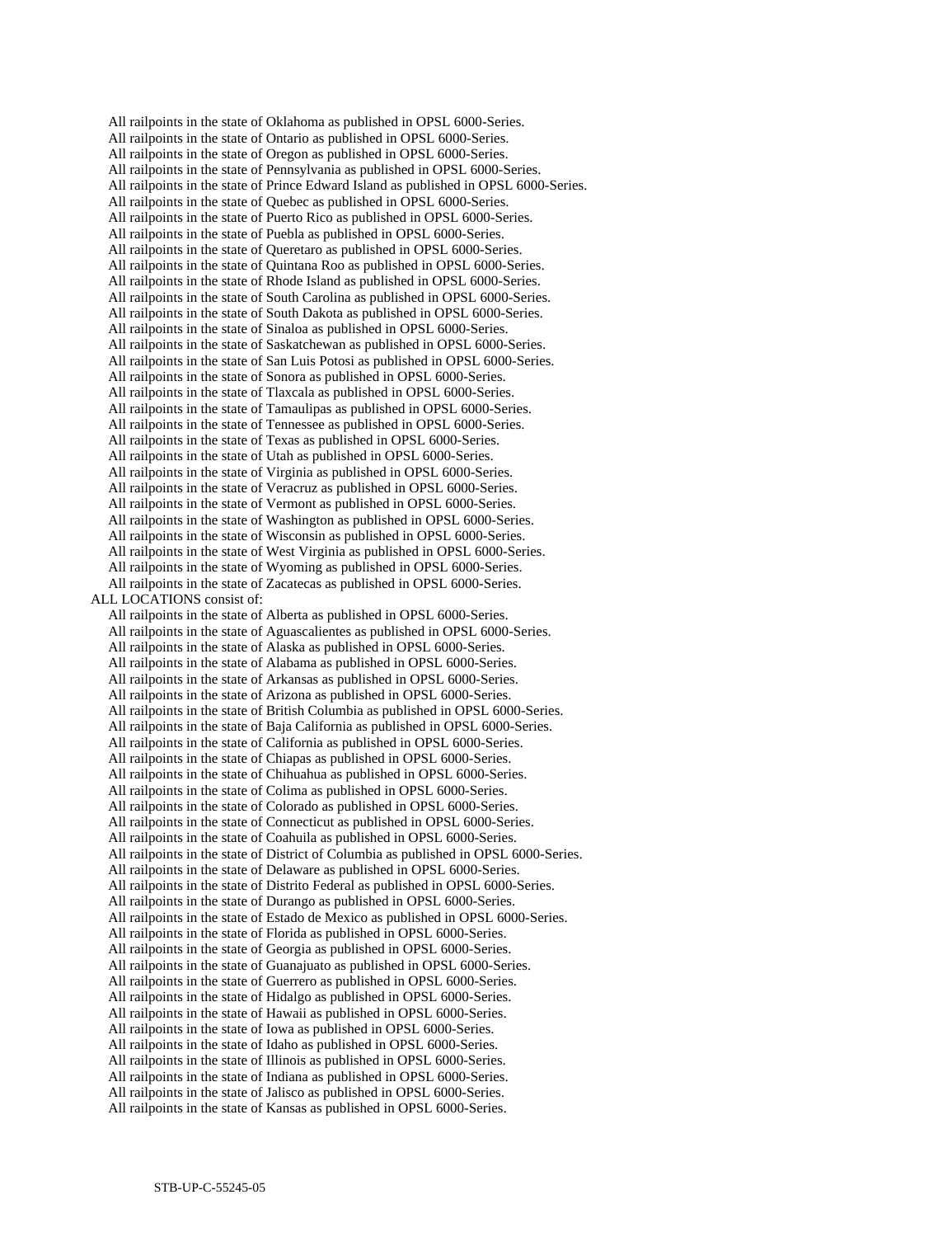All railpoints in the state of Kentucky as published in OPSL 6000-Series. All railpoints in the state of Louisiana as published in OPSL 6000-Series. All railpoints in the state of Massachusets as published in OPSL 6000-Series. All railpoints in the state of Manitoba as published in OPSL 6000-Series. All railpoints in the state of Maryland as published in OPSL 6000-Series. All railpoints in the state of Maine as published in OPSL 6000-Series. All railpoints in the state of Michoacan as published in OPSL 6000-Series. All railpoints in the state of Michigan as published in OPSL 6000-Series. All railpoints in the state of Minnesota as published in OPSL 6000-Series. All railpoints in the state of Missouri as published in OPSL 6000-Series. All railpoints in the state of Morelos as published in OPSL 6000-Series. All railpoints in the state of Mississippi as published in OPSL 6000-Series. All railpoints in the state of Montana as published in OPSL 6000-Series. All railpoints in the state of Nayarit as published in OPSL 6000-Series. All railpoints in the state of New Brunswick as published in OPSL 6000-Series. All railpoints in the state of North Carolina as published in OPSL 6000-Series. All railpoints in the state of North Dakota as published in OPSL 6000-Series. All railpoints in the state of Nebraska as published in OPSL 6000-Series. All railpoints in the state of Newfoundland as published in OPSL 6000-Series. All railpoints in the state of New Hampshire as published in OPSL 6000-Series. All railpoints in the state of New Jersey as published in OPSL 6000-Series. All railpoints in the state of Nuevo Leon as published in OPSL 6000-Series. All railpoints in the state of New Mexico as published in OPSL 6000-Series. All railpoints in the state of Nova Scotia as published in OPSL 6000-Series. All railpoints in the state of Northwest Territories as published in OPSL 6000-Series. All railpoints in the state of Nevada as published in OPSL 6000-Series. All railpoints in the state of New York as published in OPSL 6000-Series. All railpoints in the state of Oaxaca as published in OPSL 6000-Series. All railpoints in the state of Ohio as published in OPSL 6000-Series. All railpoints in the state of Oklahoma as published in OPSL 6000-Series. All railpoints in the state of Ontario as published in OPSL 6000-Series. All railpoints in the state of Oregon as published in OPSL 6000-Series. All railpoints in the state of Pennsylvania as published in OPSL 6000-Series. All railpoints in the state of Prince Edward Island as published in OPSL 6000-Series. All railpoints in the state of Quebec as published in OPSL 6000-Series. All railpoints in the state of Puerto Rico as published in OPSL 6000-Series. All railpoints in the state of Puebla as published in OPSL 6000-Series. All railpoints in the state of Queretaro as published in OPSL 6000-Series. All railpoints in the state of Quintana Roo as published in OPSL 6000-Series. All railpoints in the state of Rhode Island as published in OPSL 6000-Series. All railpoints in the state of South Carolina as published in OPSL 6000-Series. All railpoints in the state of South Dakota as published in OPSL 6000-Series. All railpoints in the state of Sinaloa as published in OPSL 6000-Series. All railpoints in the state of Saskatchewan as published in OPSL 6000-Series. All railpoints in the state of San Luis Potosi as published in OPSL 6000-Series. All railpoints in the state of Sonora as published in OPSL 6000-Series. All railpoints in the state of Tlaxcala as published in OPSL 6000-Series. All railpoints in the state of Tamaulipas as published in OPSL 6000-Series. All railpoints in the state of Tennessee as published in OPSL 6000-Series. All railpoints in the state of Texas as published in OPSL 6000-Series. All railpoints in the state of Utah as published in OPSL 6000-Series. All railpoints in the state of Virginia as published in OPSL 6000-Series. All railpoints in the state of Veracruz as published in OPSL 6000-Series. All railpoints in the state of Vermont as published in OPSL 6000-Series. All railpoints in the state of Washington as published in OPSL 6000-Series. All railpoints in the state of Wisconsin as published in OPSL 6000-Series. All railpoints in the state of West Virginia as published in OPSL 6000-Series. All railpoints in the state of Wyoming as published in OPSL 6000-Series. All railpoints in the state of Zacatecas as published in OPSL 6000-Series.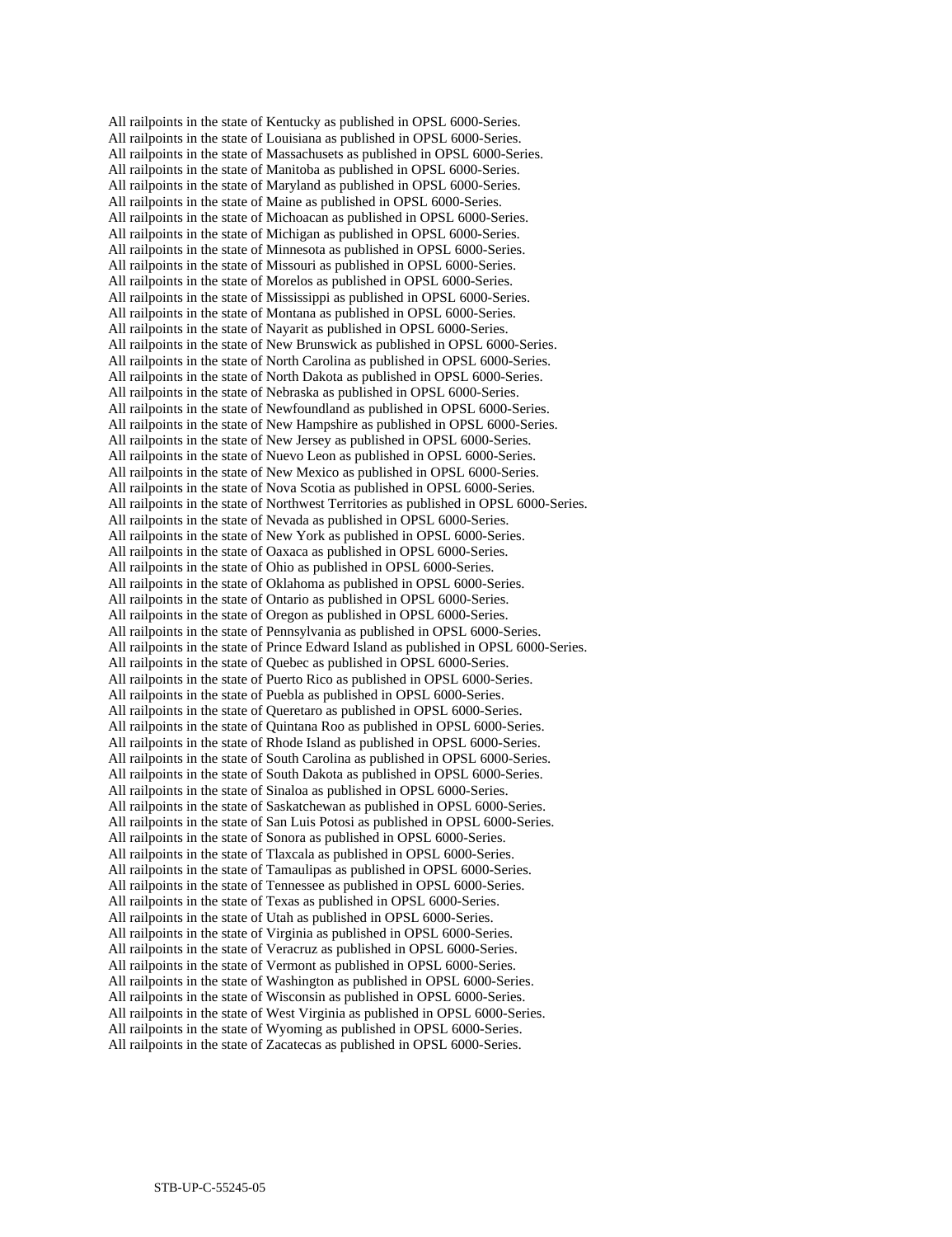

STB-UPUPCQ 101813-DG

# **UNION PACIFIC RAILROAD COMPANY**

# **AMENDED CONTRACT SUMMARY**

**Issued:**  March 9, 2022

**Effective:** June 1, 2021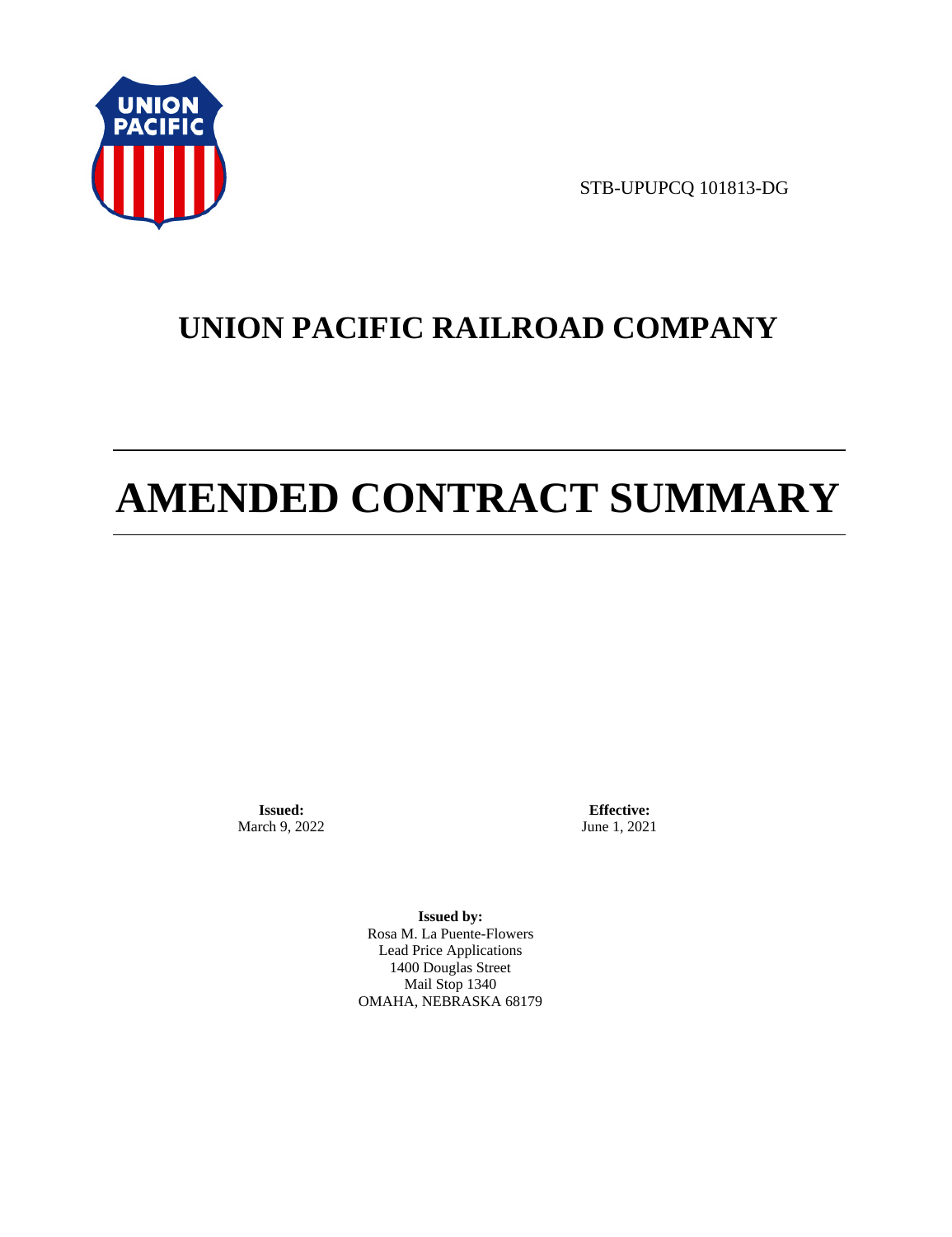UNION PACIFIC RAILROAD COMPANY 1400 Douglas St. Omaha, NE 68179

#### **COMMODITY:**

 Wheat Exc.Buckwheat See 01139 Barley **ADDITION** 

### **SHIPPER:**

THE SCOULAR COMPANY

## **ORIGIN(S):**

 DOWNS, KS GOODLAND, KS SIDNEY, NE GRAINFIELD, KS BUFFALO PARK, KS GORHAM, KS HAYS, KS HOISINGTON, KS TOULON, KS VICTORIA, KS WALKER, KS YOCEMENTO, KS DENMARK, KS LINCOLN, KS WINONA, KS BUCKLIN, KS PRATT, KS FREMONT, NE BROWNSON, NE SALINA, KS LEVANT, KS PITTSBURG, KS ADRIAN, MO SEIBERT, CO BAZINE, KS **ADDITION**  BISON, KS ALBERT, KS **ADDITION**  AMY, KS **ADDITION**  DIGHTON, KS **ADDITION**  BEELER, KS **ADDITION**  HANSTON, KS **ADDITION**  MARIENTHAL, KS **ADDITION**  TEXHOMA, OK **ADDITION**  JEROME, ID **ADDITION**  HERSHEY, NE PINE BLUFFS, WY LINDBERGH, WY HOOKER, OK TYHEE, ID BANCROFT, ID MICHAUD, ID RIRIE, ID REXBURG, ID OGDEN, UT LINCOLN, ID **ADDITION**  KANSAS CITY, MO **ADDITION**  STRATTON, CO **ADDITION**  FREDERICK, OK **ADDITION**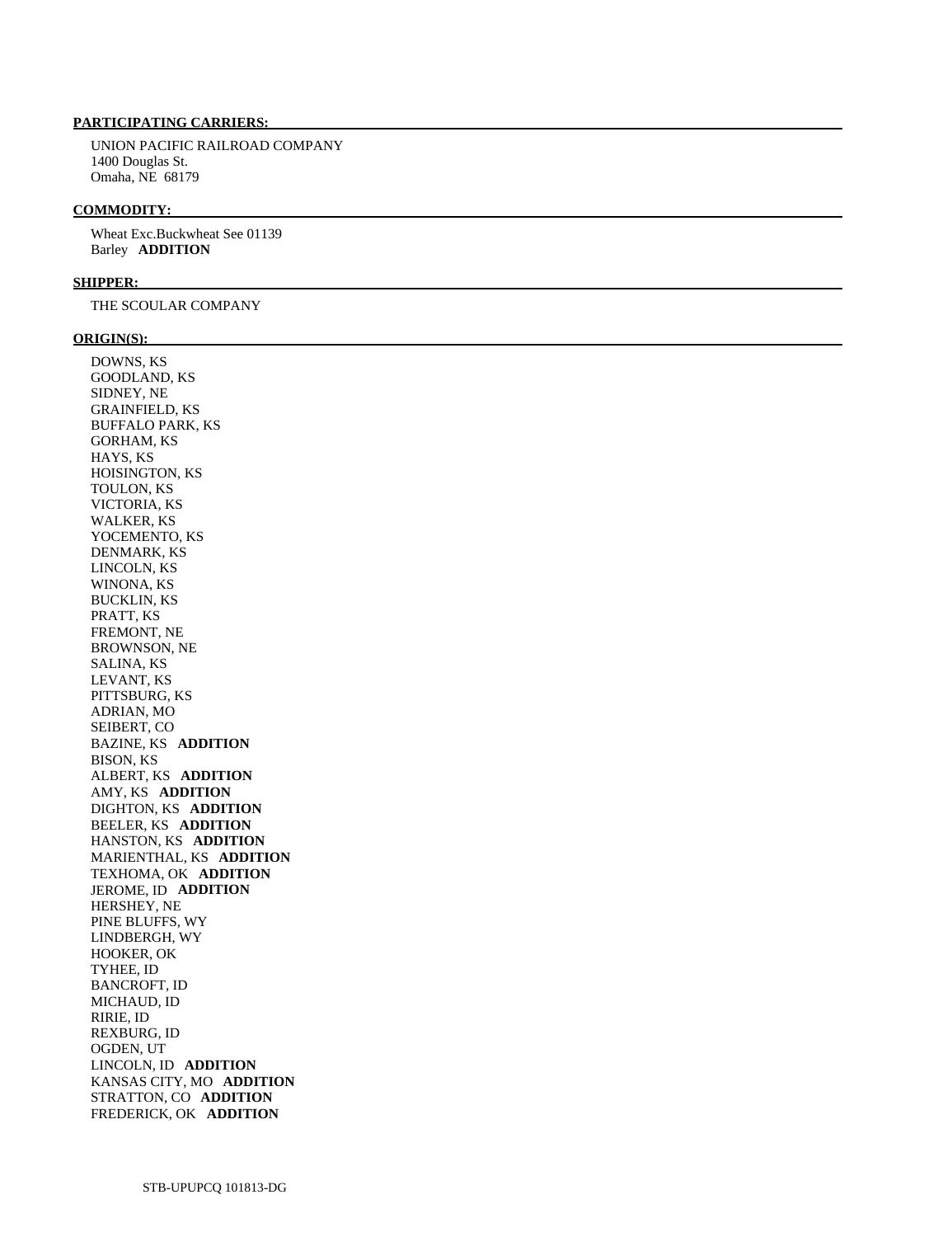HOLLISTER, OK **ADDITION**  GRANDFIELD, OK **ADDITION**  AVON, IA **ADDITION**  DRESDEN, KS **ADDITION**  SELDEN, KS **ADDITION**  TALMAGE, ID

# **DESTINATION(S):**

 CHICAGO, IL DENVER, CO STOCKTON, CA AVON, IA KANSAS CITY, MO ALTON, IL EAST ST LOUIS, IL MT VERNON, IL ST LOUIS, MO MEMPHIS, TN KENOSHA, WI PENDLETON, OR PORT ALLEN, LA TRAVER, CA MODESTO, CA PETALUMA, CA TOLLESON, AZ COLTON, CA LOS ANGELES, CA SAN BERNARDINO, CA FAMOSO, CA FRESNO, CA GOSHEN JCT, CA OAKLAND, CA TAGUS, CA CITY OF COMMERCE, CA PHOENIX, AZ **ADDITION**  PNW GROUP (See Exhibit Definition) EAGLE PASS, TX EL PASO, TX LAREDO, TX NOGALES, AZ CARLISLE, IA KEARNEY, CA WINONA, MN MILFORD, UT **ADDITION**  MANKATO, MN **ADDITION**  MINNEAPOLIS, MN **ADDITION**  WA - SEATTLE AGS (See Exhibit Definition) OR - PORTLAND AGS (See Exhibit Definition) HATCH, CA PORTLAND, OR SEATTLE, WA WILLIAMS, CA BUCKEYE, AZ VERDEMONT, CA ADRIAN, MO **ADDITION**  NEW BRAUNFELS, TX BAIN, WI **ADDITION**  SAN ANTONIO, TX TURLOCK, CA

#### **PORT(S):**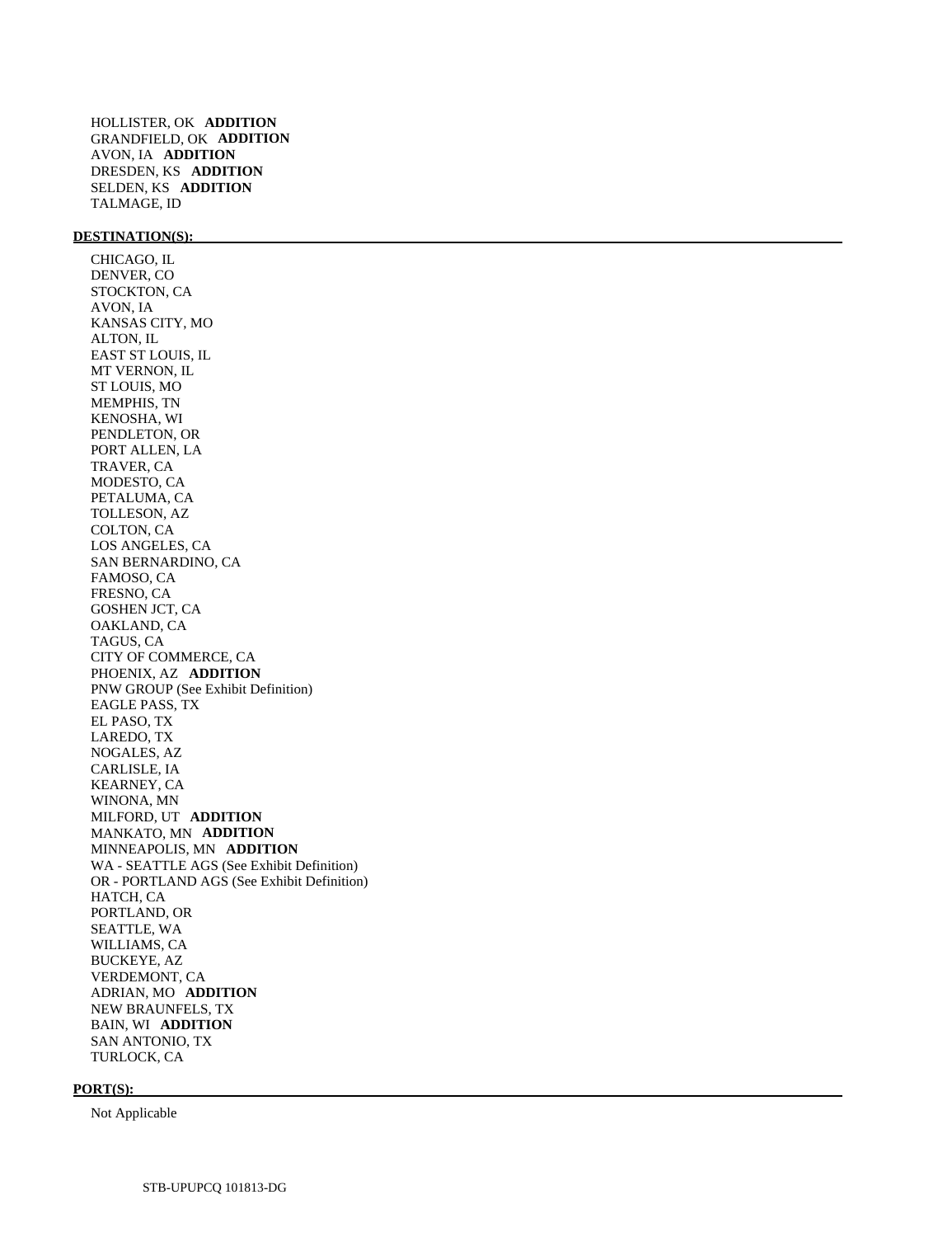# **DURATION:**

 Effective Date: January 1, 2018 Amendment Effective Date: June 1, 2021 **ADDITION**  Expiration Date: May 31, 2022 **EXTENSION** 

# **RAIL CAR DATA:**

 Carrier Equipment not involved. **ADDITION**  No cars dedicated to service under this Contract. Cars are provided on a common carrier basis only. **DELETION** 

# **RATES & CHARGES:**

Not applicable

### **VOLUME:**

 Minimum shipment of 107 carloads. Multiple Car Shipments Single Car Shipments **DELETION** 

# **SPECIAL FEATURES:**

Special Switching Provision

# **SPECIAL NOTICE:**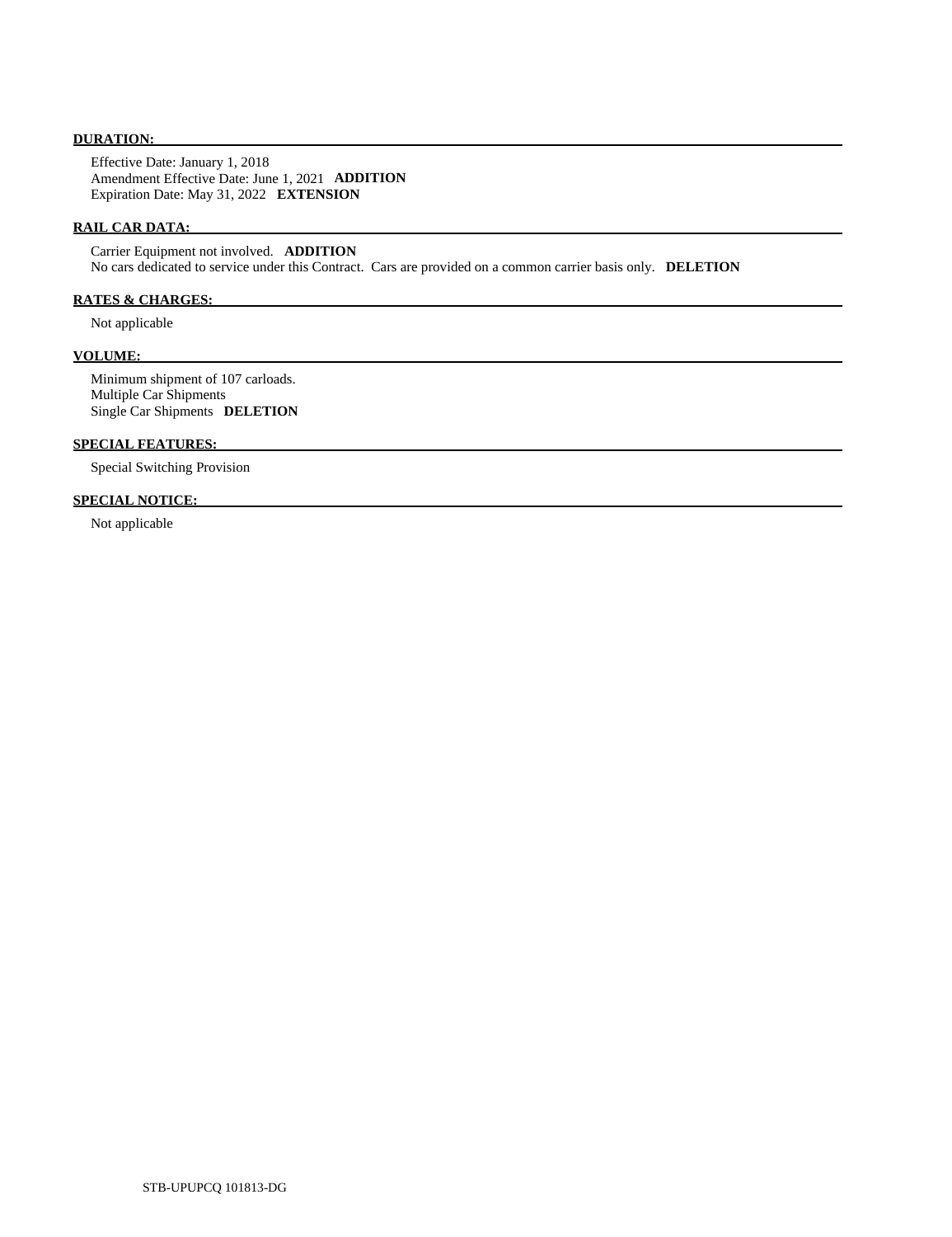PNW GROUP consist of: PORTLAND, OR RIVER GATE, OR KALAMA, WA LONGVIEW, WA WA - SEATTLE AGS consist of: ABERDEEN, WA ABERDEEN JCT, WA ALDERTON, WA ALLISON, WA ANDOVER, WA ARGO, WA AUBURN, WA BALLARD, WA BALLARD JCT, WA BANGOR, WA BAY SHORE, WA BELFAIR, WA BELLINGHAM, WA BELMORE, WA BLACK RIVER, WA BLAJCT, WA BLAKESLEE JCT, WA BREMERTON, WA BRIARWOOD, WA BUCODA, WA BURLINGTON, WA CAMP MURRAY, WA CAPITOL, WA CENPARK, WA CENTRALIA, WA CHEHALIS, WA CLAY CITY, WA CONCORA, WA DIVIDE, WA DUPONT, WA EAST OLYMPIA, WA EAST PUYALLUP, WA EATONVILLE JCT, WA EDMOND, WA EDMONDS, WA ELBE, WA ELMA, WA ESSEX, WA EVERETT, WA EVERETT, WA FERNDALE, WA FIFE, WA FREDERICKSON, WA FT LEWIS, WA GATE, WA GLOBAL GATEWAY NO, WA GRAHAM, WA GRAND MOUND, WA GREENDALE, WA HARBOR ISLAND, WA HILLSDALE, WA HOQUIAM, WA INTERBAY, WA JUNCTION CITY, WA KAPOWSIN, WA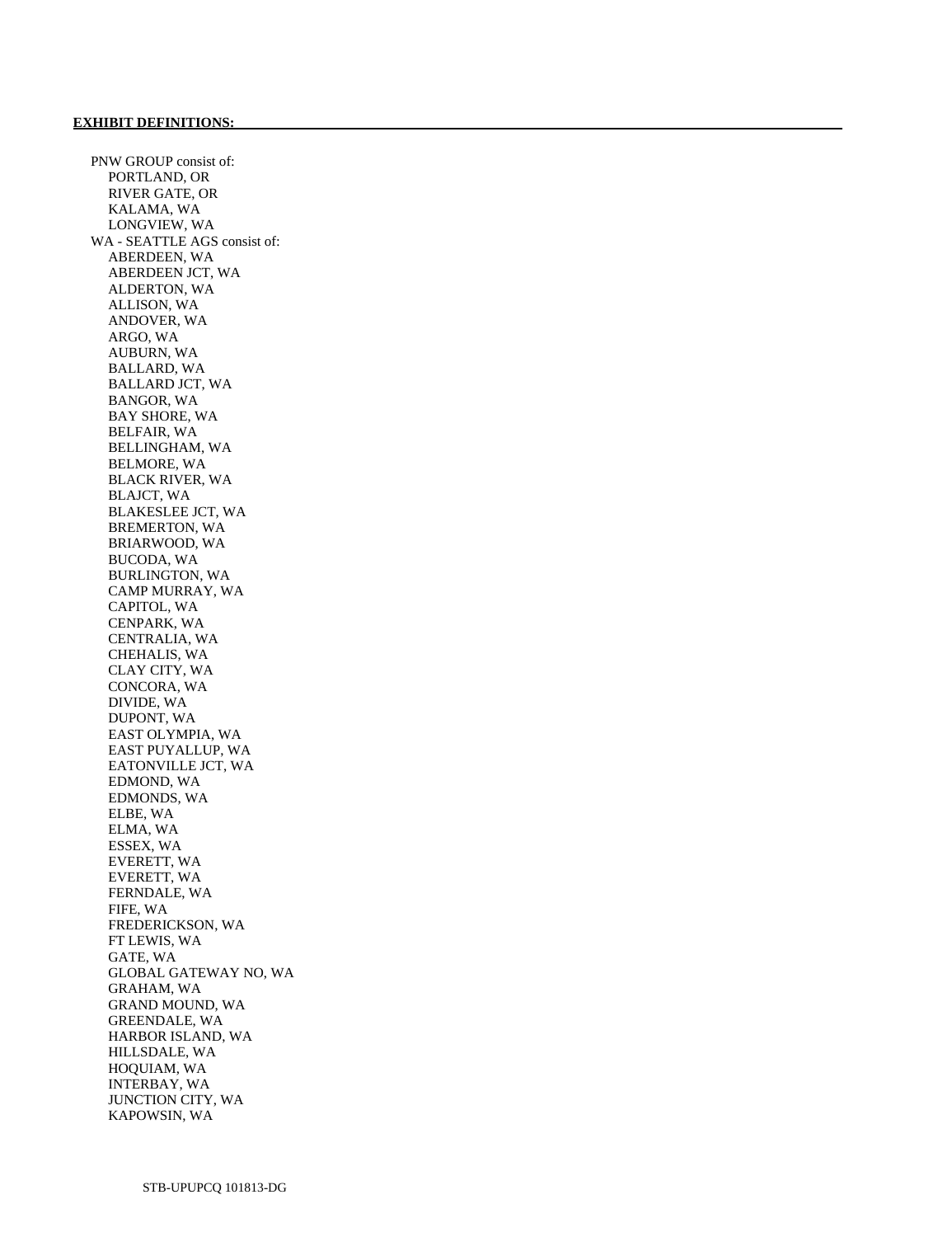KENT, WA KETRON, WA KYRO, WA LAKESIDE, WA LAKEVIEW, WA LOVELAND, WA LYNCH CREEK, WA LYNDEN, WA MALTBY, WA MARMAC, WA MAYTOWN, WA MCCLEARY, WA MCKENNA, WA MCMILLIN, WA MEEKER, WA MIDLAND, WA MINERAL, WA MONROE, WA MONTESANO, WA MORTON, WA MOUNT VERNON, WA MT VERNON, WA NAD JCT, WA NAPAVINE, WA NEW RELIANCE, WA NISQUALLY, WA NORTH PUYALLUP, WA OAKVILLE, WA OFFLAKE, WA OFFUTT LAKE, WA OHOP, WA OLYMPIA, WA PARK JCT, WA PIONEER, WA PORT TOWNSEND, WA PUYALLUP, WA RAINIER, WA RAISH, WA RESERVATION, WA ROCHESTER, WA ROY, WA SEATTLE, WA SEATTLE PIER, WA SHELTON, WA SILVERDALE, WA SKOOKUMCH, WA SKOOKUMCHUCK, WA SOUTH BELFAIR, WA SOUTH TACOMA, WA ST CLAIR, WA STEILACOOM, WA STIMSON, WA SUMNER, WA TACOMA, WA TACOMA EXP, WA TACOMA EXPORT, WA TACOMA JCT, WA TACOMA PCT, WA TAYLOR WAY, WA TENINO, WA THRIFT, WA TITLOW, WA TUKWILA, WA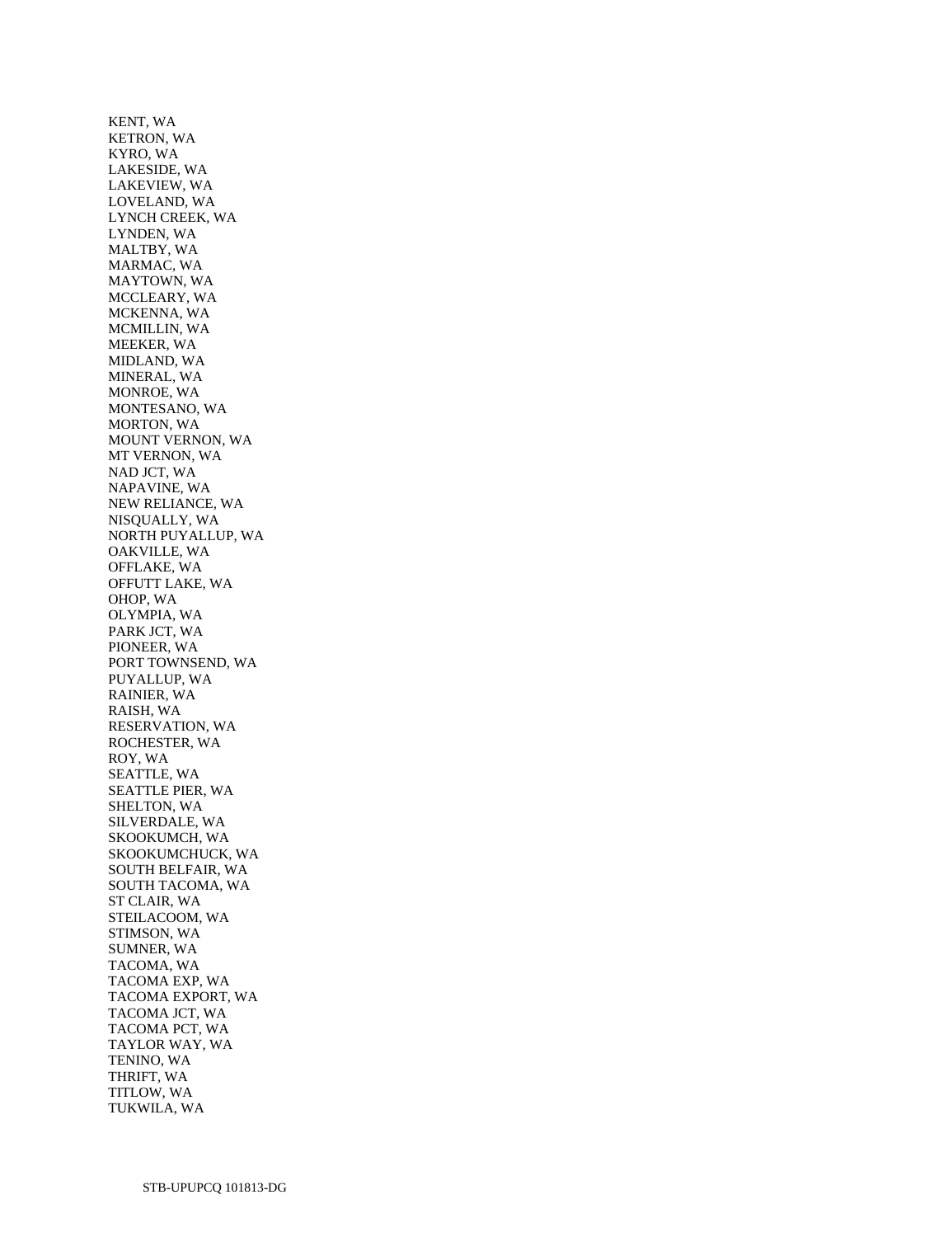TUMWATER, WA VADER, WA WABASH, WA WESCO, WA WEST BLAIR, WA WEST HILLSDALE, WA WEST TACOMA, WA WESTERN JCT, WA WHITES, WA WINLOCK, WA WJCT, WA WOODINVILLE, WA YELM, WA OR - PORTLAND AGS consist of: ALBINA, OR ASTORIA, OR AUMSVILLE, OR AURORA, OR BARNES YARD, OR BATTERSON, OR BONNEVILLE, OR BRIDAL VEIL, OR BROOKS, OR BUXTON, OR CANBY, OR CLACKAMAS, OR COALCA, OR COCHRAN, OR DODSON, OR EAST MILWAUKIE, OR EAST PORTLAND, OR FIR, OR GARBALDI, OR GARIBALDI, OR GEER, OR GERVAIS, OR HEMLOCK, OR HITO, OR HUBBARD, OR KENTON, OR LAKE YARD, OR LIBERAL, OR MILWAUKIE, OR MOHLER, OR MT ANGEL, OR NORTH PORTLAND, OR OREGON CITY, OR OSWEGO, OR PORTLAND, OR PRATUM, OR PULP, OR RENARD, OR RIVER GATE, OR ROCKWOOD, OR SHAW, OR SILVERTON, OR ST JOHNS, OR STAYTON, OR TILLAMOOK, OR TROUTDALE, OR WARRENTON, OR WEST LINN, OR WHEELER, OR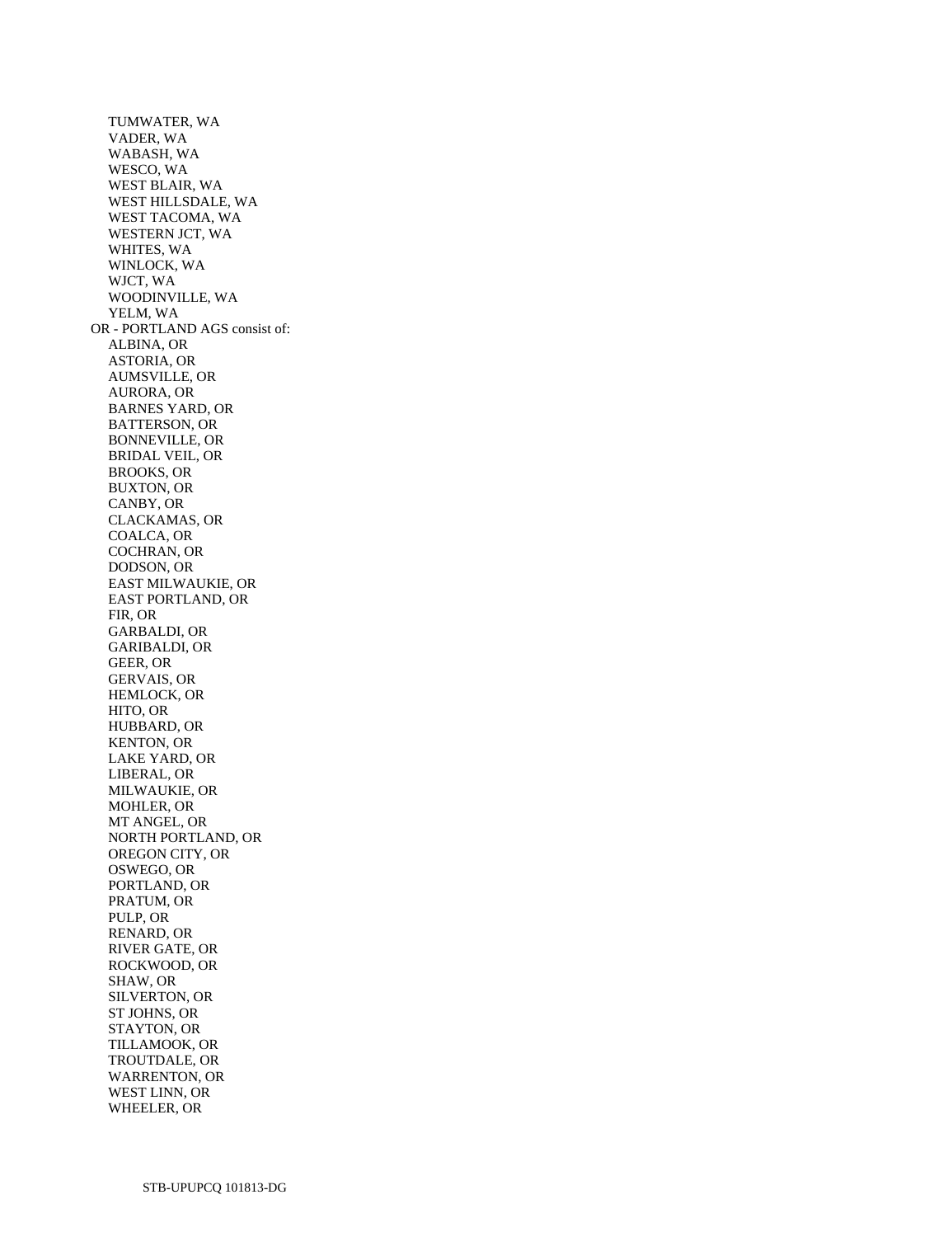WOODBURN, OR AMPERE, WA BARBERTON, WA BATTLE GROUND, WA BRUSH PRAIRIE, WA CAMAS, WA CASTLE ROCK, WA CATHLAMET, WA CHELATCHIE, WA COLUMBIA JCT, WA HEISON, WA HOMAN, WA KALAMA, WA KELSO, WA LONGVIEW, WA OSTRANDER, WA RIDGEFIELD, WA ROCKY POINT, WA RYE JCT, WA VANCOUVER, WA VANCOUVER JCT, WA WASHOUGAL, WA WOODLAND, WA YACOLT, WA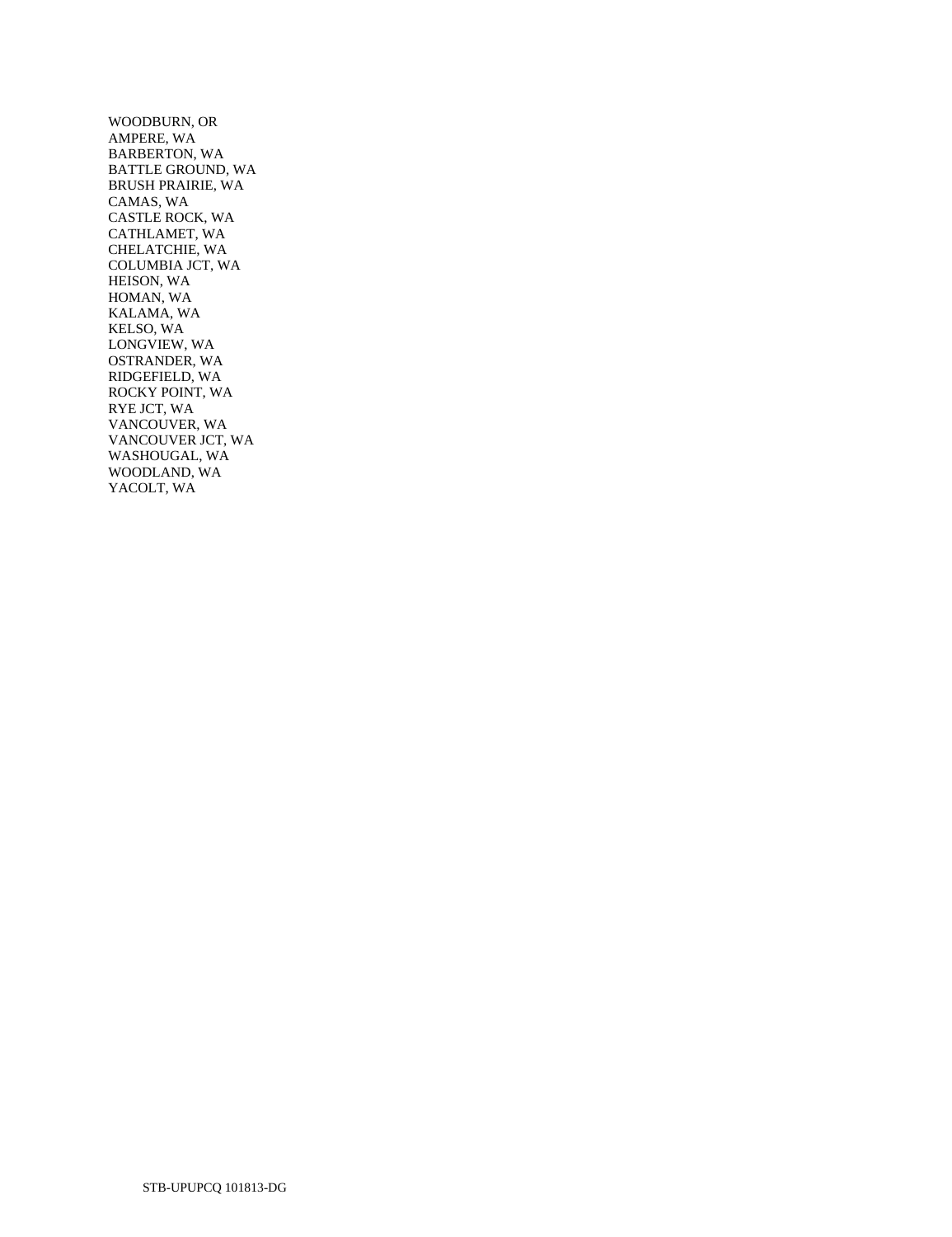

STB-UPUPCQ 102577-K

# **UNION PACIFIC RAILROAD COMPANY**

# **AMENDED CONTRACT SUMMARY**

**Issued:**  March 11, 2022

**Effective:** October 1, 2021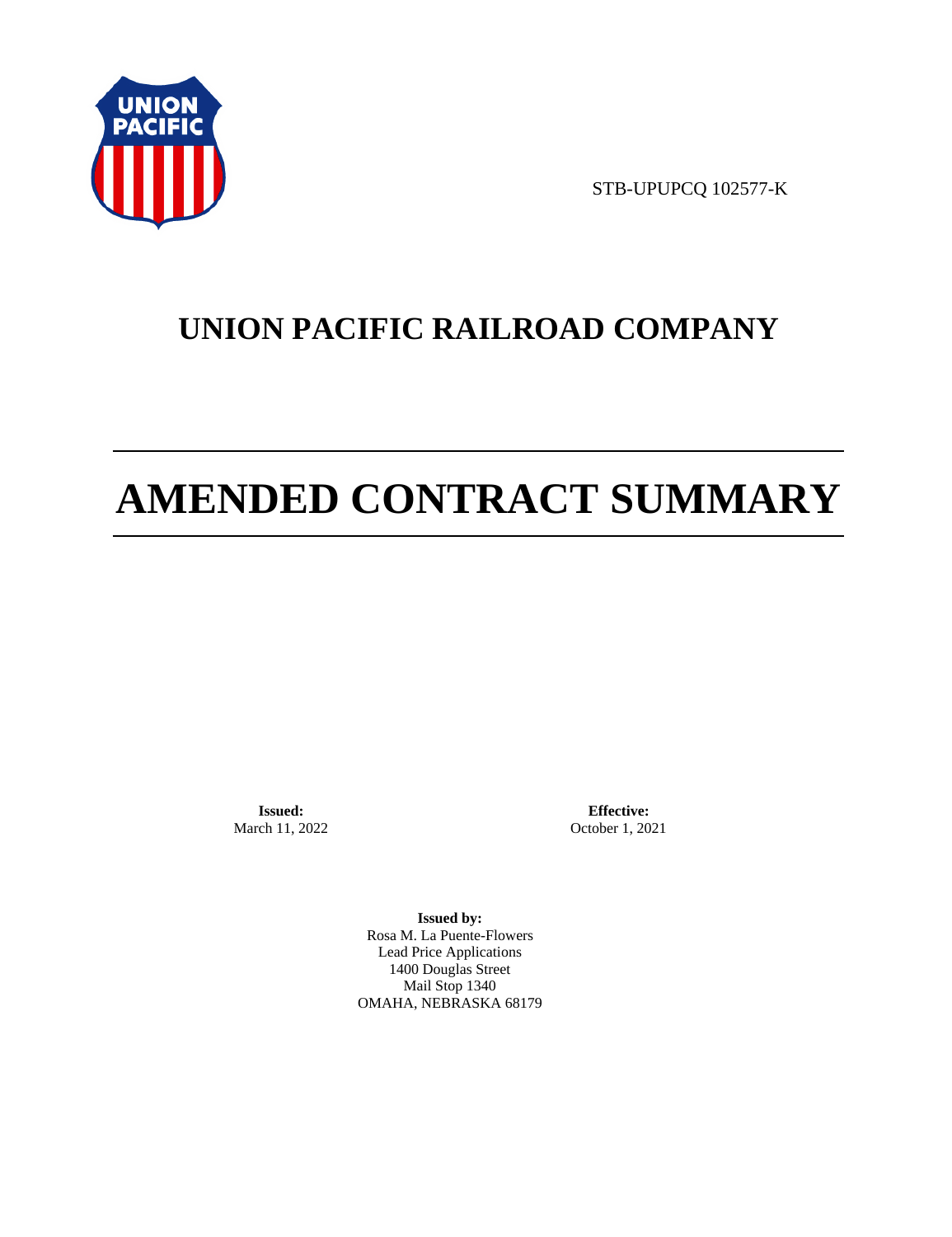UNION PACIFIC RAILROAD COMPANY 1400 Douglas St. Omaha, NE 68179

# **COMMODITY:**

 Corn (Not Popcorn)Or Maize (Not Popcorn)In The Ear,Not Shelled, Dried,Organically Grown Free Of Fertilizer & Or Pesticide Applications Corn (Not Popcorn)Or Maize (Not Popcorn) Shelled,Dried, Organically Grown Free Of Fertilizer & Or Pesticide Applications

 Corn,Organically Grown Free Of Fertilizer & Or Pesticide Applications Corn, Not Approved For Food Use, Organically Grown Free Of Fertilizer & Or Pesticide Applications<br>Soybeans, Dried, Organically Grown Free Of Fertilizer & Or Pesticide Applications Organically Grown Free Of Fertilizer & Or Pesticide Applications<br>Organically Grown Free Of Fertilizer & Or Pesticide Applicatons Soybeans, Fresh, Organically Grown Free Of Fertilizer  $\&$  Or Soybeans,Organically Grown Free Of Fertilizer& Or Pesticide Applications Wheat,Organically Grown Free Of Fertilizer & Or Pesticide Applications Barley

### **SHIPPER:**

THE SCOULAR COMPANY

#### **ORIGIN(S):**

 PINE BLUFFS, WY FREMONT, NE HERSHEY, NE BROWNSON, NE OTTOSEN, IA COUNCIL BLUFFS, IA LINDBERGH, WY

## **DESTINATION(S):**

 DENVER, CO STOCKTON, CA TURLOCK, CA KEARNEY, CA MILNER, ID MOAPA, NV TRAVER, CA HATCH, CA CA - FRESNO AGS (See Exhibit Definition) CA - MET AGS (See Exhibit Definition) CA - NWP AGS (See Exhibit Definition) OR - LA GRANDE AGS (See Exhibit Definition) UT - SALT LAKE CITY AGS (See Exhibit Definition) ID - POCATELLO AGS (See Exhibit Definition) OR - PORTLAND AGS (See Exhibit Definition) PETALUMA, CA WILLIAMS, CA ARLINGTON, CA MODESTO, CA CA - SACRAMENTO AGS (See Exhibit Definition)

#### **PORT(S):**

Not Applicable

# **DURATION:**

 Effective Date: October 1, 2019 Amendment Effective Date: October 1, 2021 **ADDITION**  Expiration Date: September 30, 2022 **EXTENSION**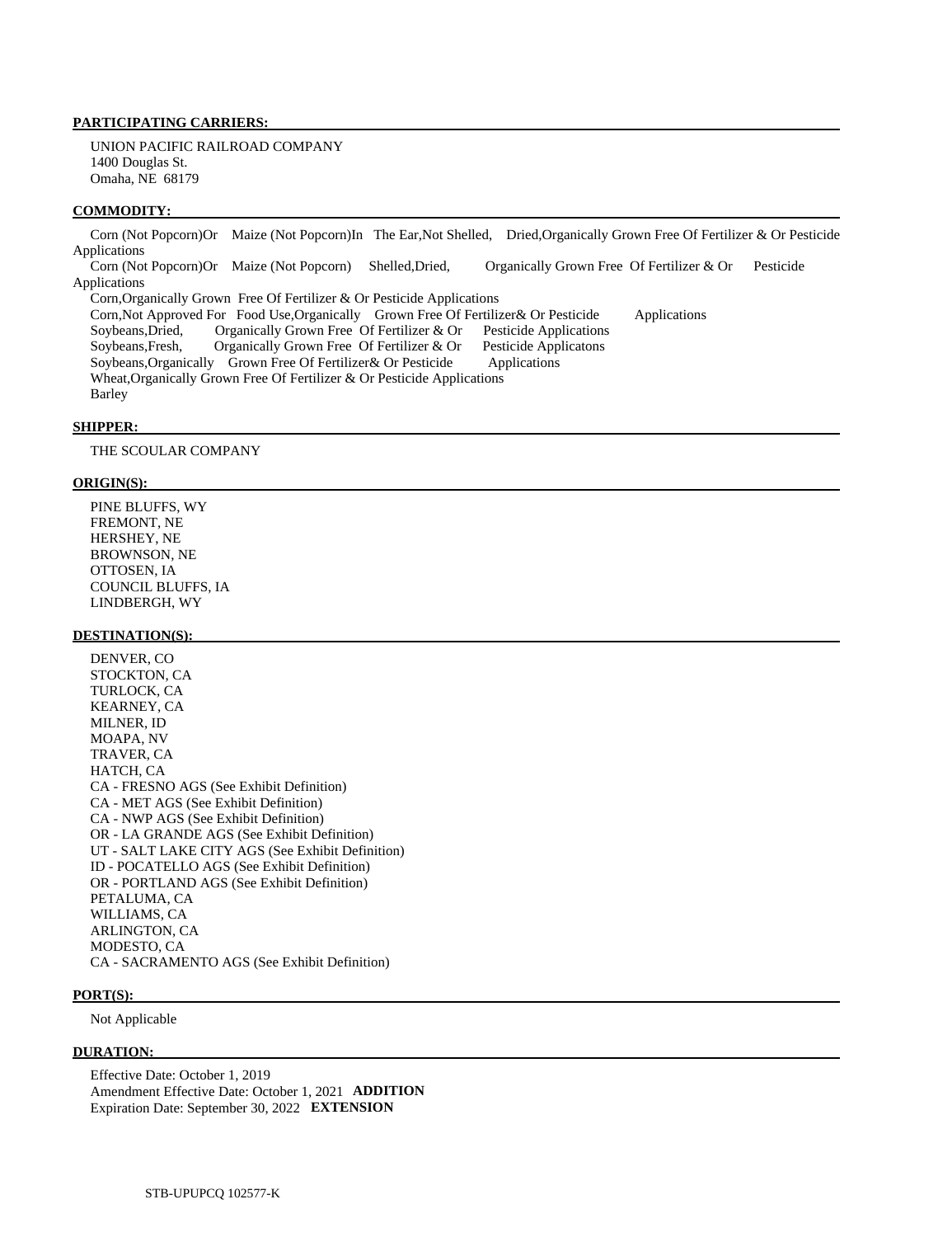# **RAIL CAR DATA:**

Carrier Equipment not involved.

# **RATES & CHARGES:**

Not applicable

# **VOLUME:**

Single Car Shipments

# **SPECIAL FEATURES:**

Special Switching Provision

# **SPECIAL NOTICE:**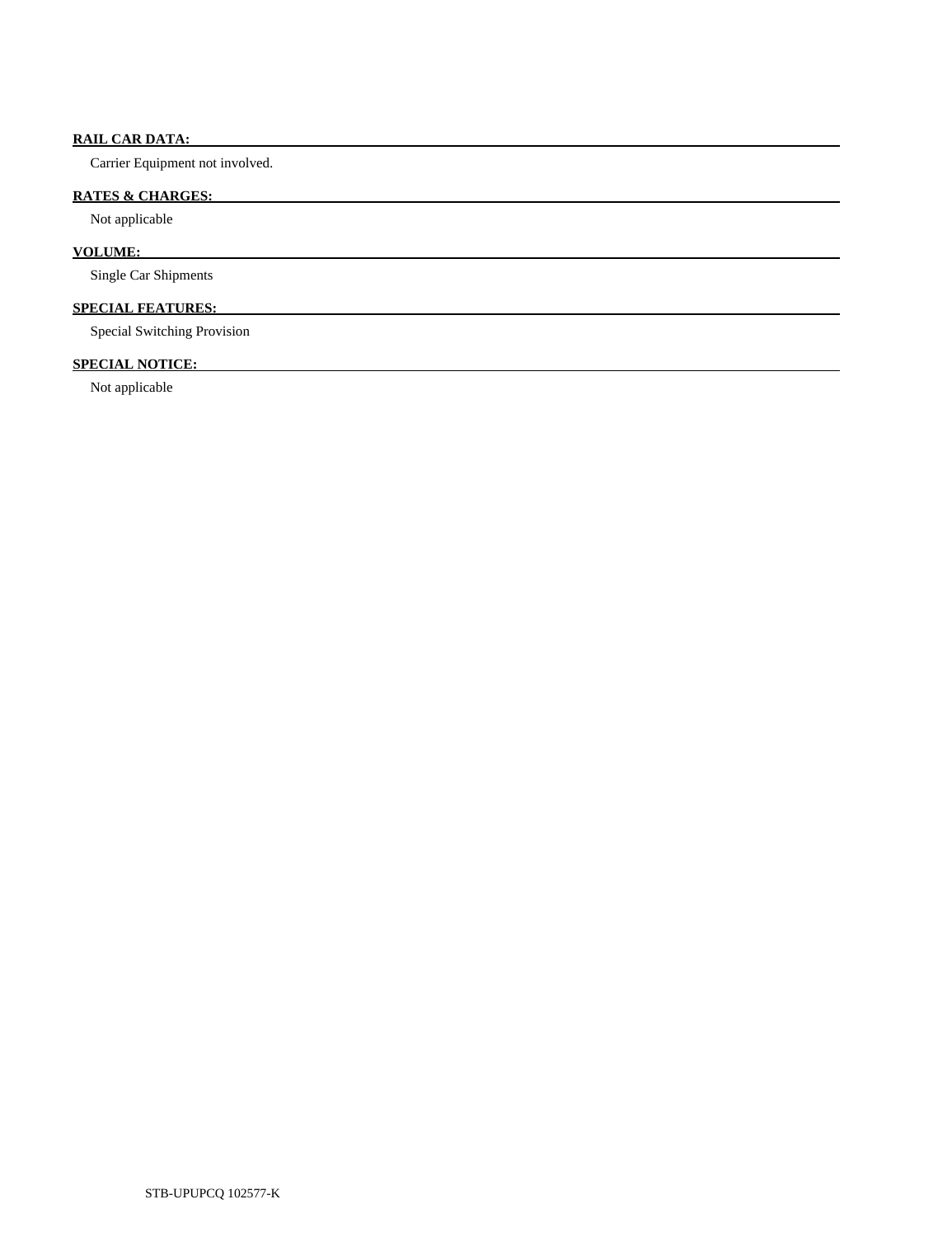CA - FRESNO AGS consist of: AGNEW, CA ALPAUGH, CA AROMAS, CA ATASCADERO, CA BAHIA, CA BEALVILLE, CA BENA, CA BERENDA, CA BERRYESSA, CA BETTERAVIA JUNCTION, CA BIOLA JUNCTION, CA BOLSA, CA BORDEN, CA BRADLEY, CA BROMELA, CA CABERNET, CA CABLE, CA CALIENTE, CA CALLENDER, CA CALWA, CA CAMERON, CA CAMPBELL, CA CAMPHORA, CA CANTIL, CA CARNADERO, CA CASTRO, CA CASTROVILLE, CA CAWELO, CA CHAFFEE, CA CHORRO, CA CHOWCHILLA, CA CLIFF, CA COOPER, CA CORCORAN, CA CORPORAL, CA COYOTE, CA CREAL, CA CREEGAN, CA CUESTA, CA DELANO, CA DEVON, CA DOUGHERTY, CA EARLIMART, CA EAST SAN LUIS OBIS, CA EDISON, CA FAMOSO, CA FELTON, CA FLETA, CA FOWLER, CA FRESNO, CA GIANT, CA GILROY, CA GOBLE, CA GONZALES, CA SPLC CA, GOSHEN (SPLC as described in OPSL 6000 series.) GOSHEN JCT, CA GUADALUPE, CA HIGBY, CA HOLLISTER, CA IRRIGOSA, CA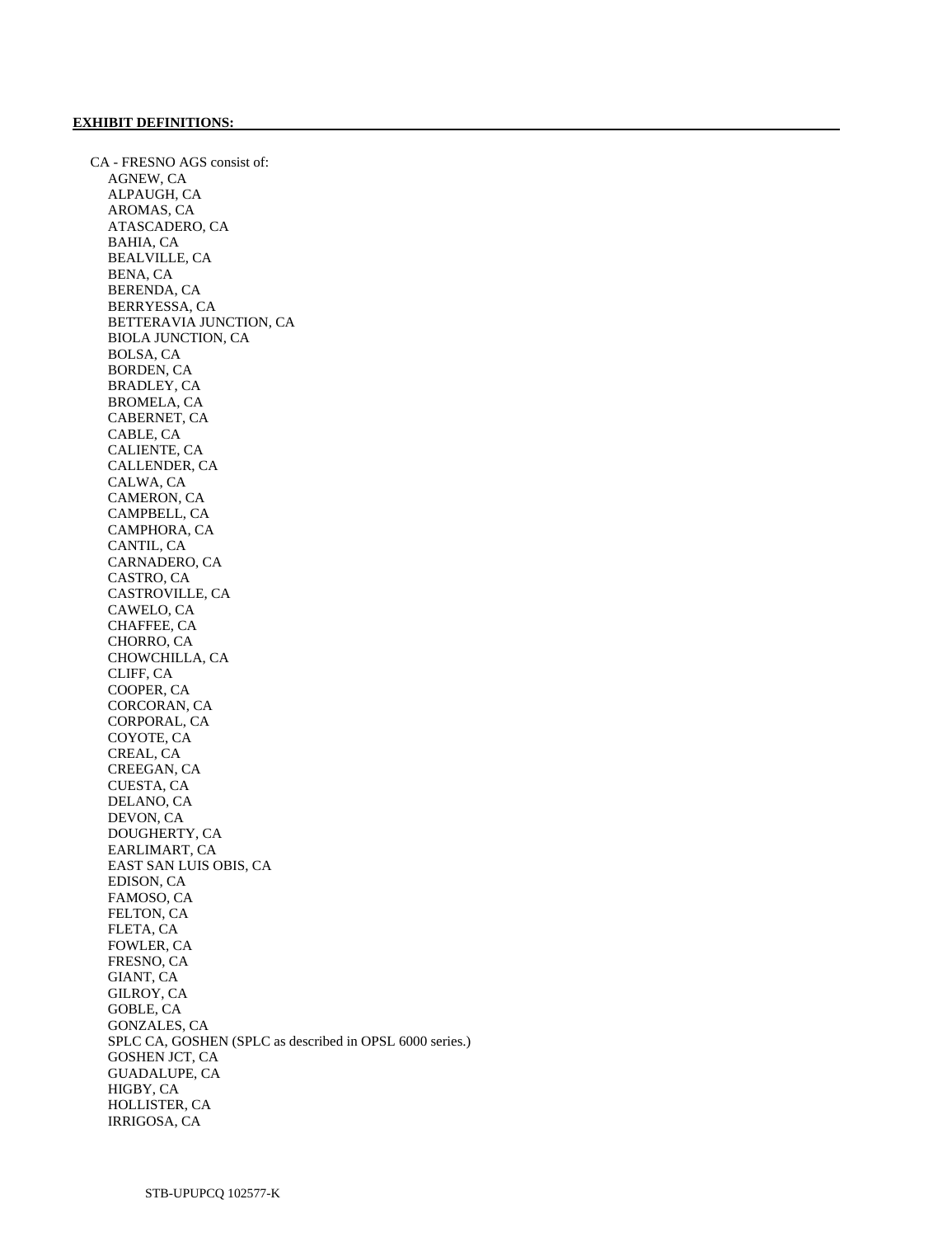JASTRO, CA KERN JCT, CA KING CITY, CA KINGSBURG, CA KRUG, CA LERDO, CA LICK, CA LINGARD, CA LOGAN, CA LUTHER, CA MADERA, CA MALAGA, CA MARCEL, CA MCFARLAND, CA MCKAY, CA MOJAVE, CA MOLUS, CA MONOLITH, CA MONTA VISTA, CA MORGAN HILL, CA MOSS LANDING, CA MOUNTAIN VIEW, CA NAPA, CA NEIL, CA NORTH SAN JOSE, CA NOTARB, CA OAK GROVE, CA OAK KNOLL, CA OAKVILLE, CA OCEANO, CA OLYMPIA, CA PASO ROBLES, CA PENTLAND, CA PERMANENTE, CA PERRY, CA PISMO, CA PIXLEY, CA ROSAMOND, CA ROWEN, CA RUCKER, CA RUTHERFORD, CA SACO, CA SALINAS, CA SALTDALE, CA SAN ARDO, CA SAN JOSE, CA SAN LUCAS, CA SAN LUIS OBISPO, CA SAN MARTIN, CA SAN MIGUEL, CA SAN PABLO, CA SANBORN, CA SANTA CLARA, CA SANTA MARGARITA, CA SARGENT, CA SEARLES, CA SEBASTIANA, CA SELMA, CA SERRANO, CA SLATER, CA SOLEDAD, CA SPANGLER, CA SPENCE, CA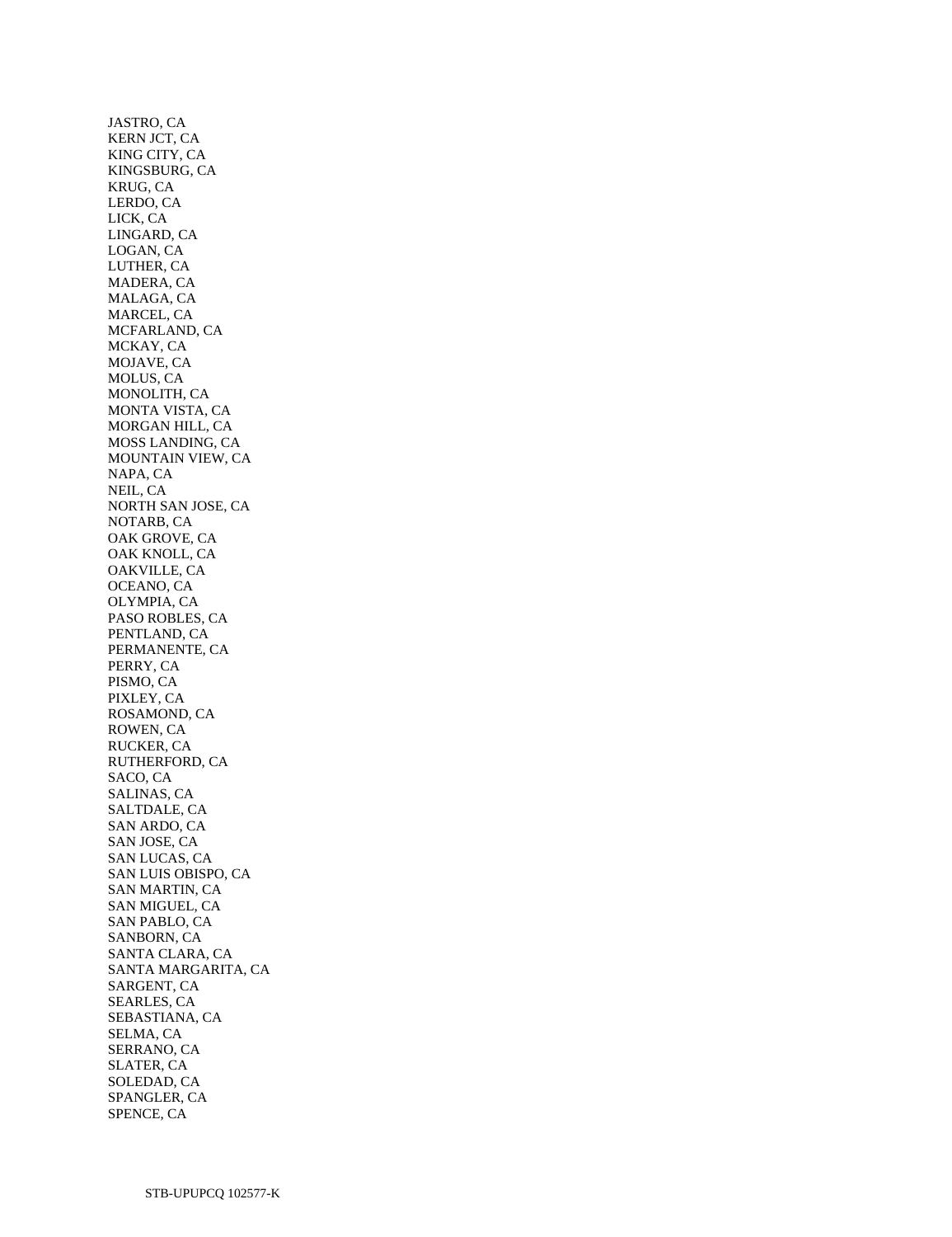SPRECKELS JCT, CA ST HELENA, CA SUMMIT SWITCH, CA SUN MAID, CA SUNNYVALE, CA TAFT, CA TAGUS, CA TEHACHAPI, CA TEMPLETON, CA THOMANN, CA TIPTON, CA TOLENAS, CA TRAVER, CA TRONA, CA TULARE, CA UNION, CA VASONA, CA VINLAND, CA W SANTA BARBARA, CA WALDORF, CA WALONG, CA WAYNE, CA WESTEND, CA WOODFORD, CA WOODLAKE, CA WUNPOST, CA YOUNTVILLE, CA CA - MET AGS consist of: EAST MODESTO, CA MODESTO, CA MODESTO COLONY, CA MODESTO EMPIRE JCT, CA MODESTO TERM, CA PRIMA VISTA, CA CA - NWP AGS consist of: BLACK POINT, CA BRAZOS JCT, CA BURDELL, CA COTATI, CA CROWN, CA FULTON, CA NOVATO, CA PETALUMA, CA SANTA ROSA, CA SHILOH, CA TODD, CA WILFRED, CA WINDSOR, CA OR - LA GRANDE AGS consist of: ALICEL, OR BADE, OR BAKER CITY, OR BARNHART, OR BARRETT, OR BAUM, OR BLUE MOUNTAIN, OR CONLEY, OR DOWNING, OR DUNCAN, OR DURKEE, OR ECHO, OR ELGIN, OR ENTERPRISE, OR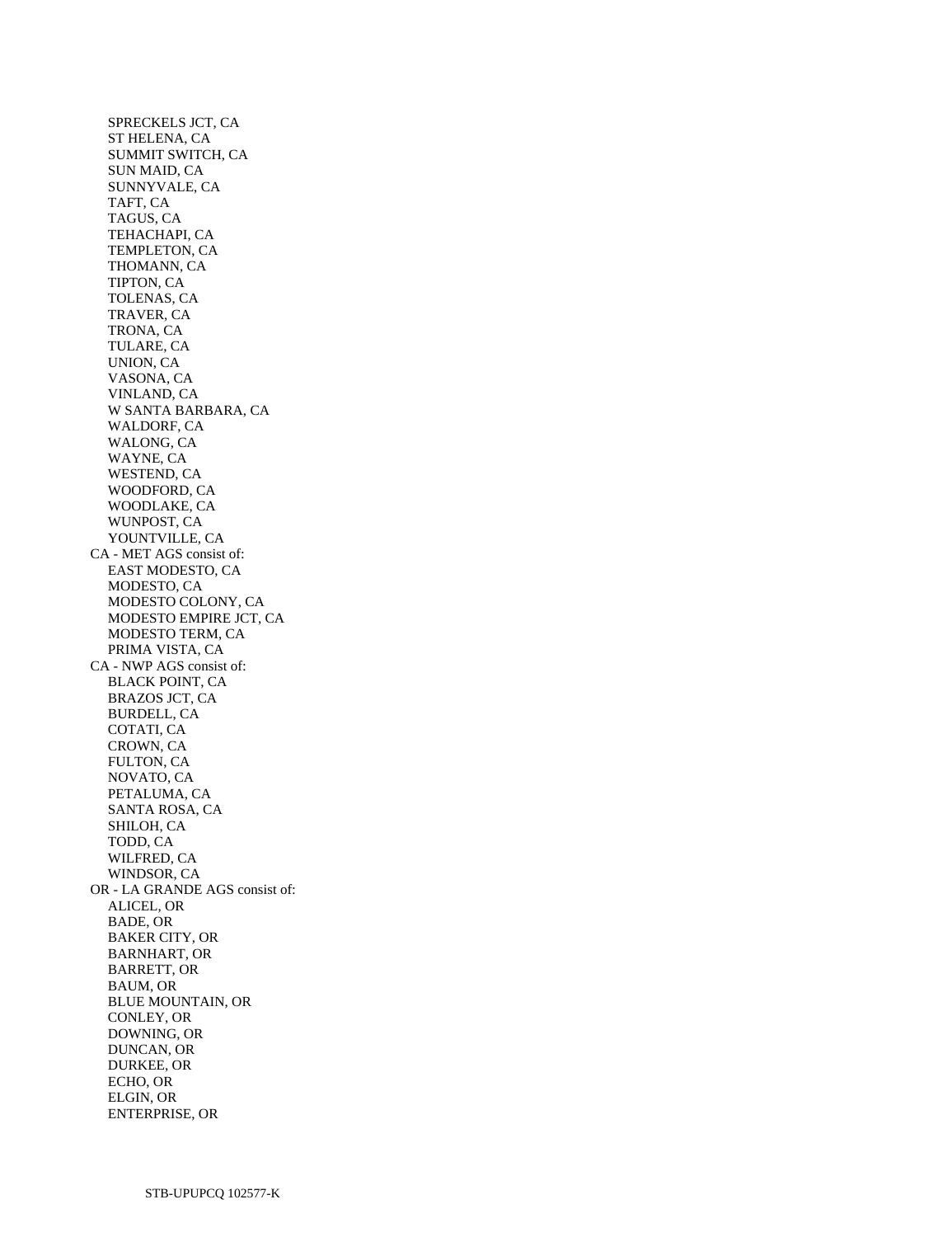GIBBON, OR HAINES, OR HARNEY, OR HERMISTON, OR HILGARD, OR HINKLE, OR HUNTINGTON, OR HURON, OR IMBLER, OR ISLAND CITY, OR JOSEPH, OR KAMELA, OR LA GRANDE, OR LIME, OR LONE TREE, OR MEACHAM, OR MILTON FREEWATER, OR MINTHORN, OR MISSION, OR NELSON, OR NOLIN, OR NORTH POWDER, OR OXMAN, OR PENDAIR, OR PENDLETON, OR PILOT ROCK, OR PLEASANT VALLEY, OR PRUNEDALE, OR QUARTZ, OR RIETH, OR SPOFFORD, OR STANFIELD, OR STATE LINE, OR TELOCASET, OR UNION JCT, OR WALLOWA, OR WEATHERBY, OR WESTON, OR WING, OR UT - SALT LAKE CITY AGS consist of: ARAGONITE, UT ARINOSA, UT ARSENAL, UT ATWOOD, UT BACCHUS, UT BAGLEY SPUR, UT BALKAMP, UT BARRO, UT BASKIN, UT BECKS, UT BLAIR, UT BRIDGE, UT BRIDGE JCT, UT BRIGHAM CITY, UT BUENA VISTA, UT BURTON, UT CACHE JCT, UT CASTLE ROCK, UT CENTENNIAL PARK, UT CENTERVILLE, UT CITY LIMITS, UT CLEARFIELD, UT CLIVE, UT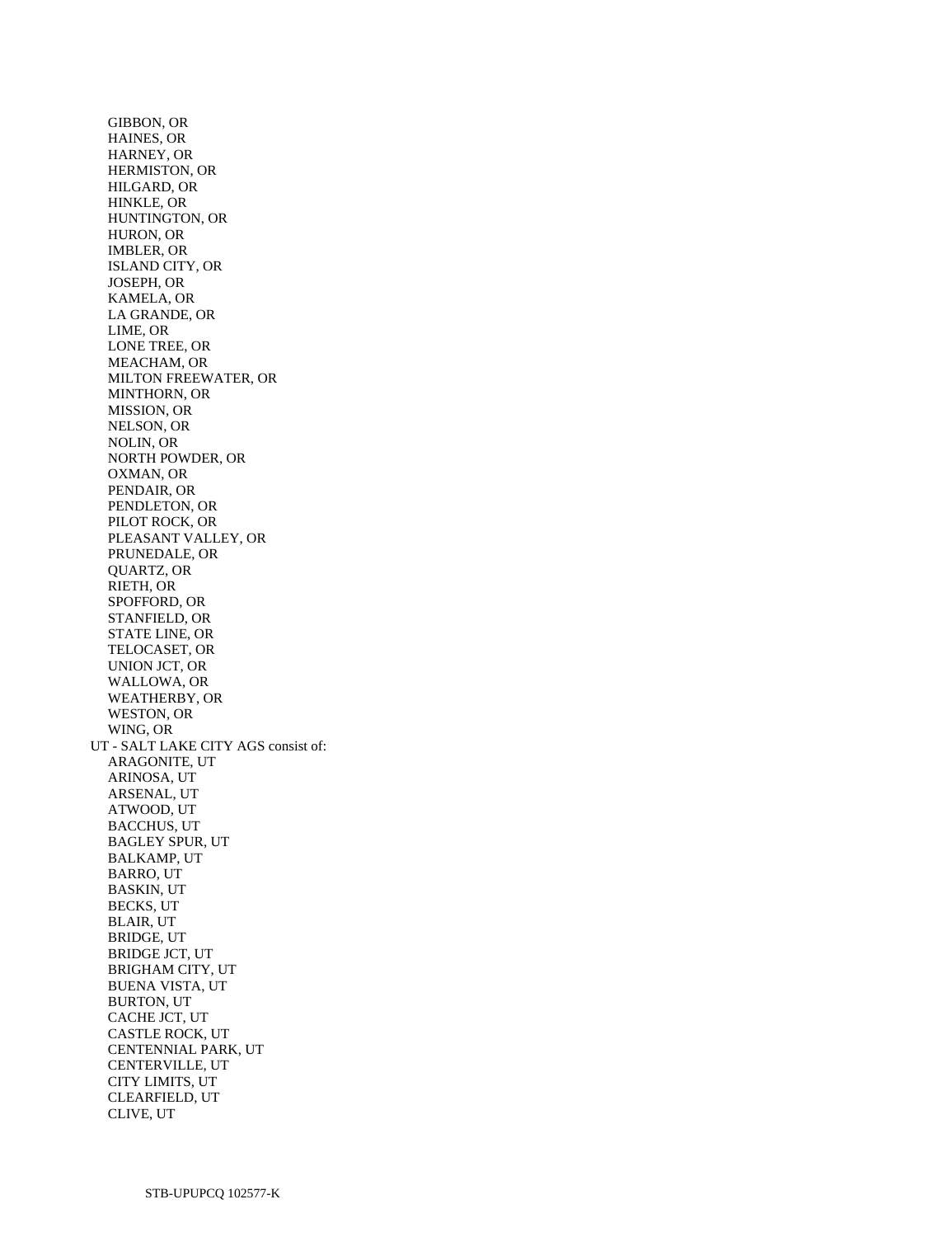COLLINSTON, UT CORINNE, UT CORNISH, UT COZYDALE, UT CUSHING, UT DALTON, UT DAVIDSON LUMBER, UT DELLE, UT DEVILS SLIDE, UT DEWEY, UT DOLOMITE, UT DRAPER, UT EAST MAGNA, UT ECHO, UT ELLERBECK, UT EMORY, UT EVONA, UT FARMINGTON, UT FIRECLAY, UT FLUX, UT FORD, UT GADSBY, UT GARFIELD, UT GARFIELD JCT, UT GARLAND, UT GROOME, UT HARRISVILLE, UT HENEFER, UT HOGUP, UT HOLT, UT HONEYVILLE, UT HOT SPRINGS, UT HYRUM, UT INTERST BRICK, UT JACKSON, UT KAYSVILLE, UT KEARNS, UT KNOLLS, UT LAKE POINT, UT LAKESIDE, UT LAYTON, UT LEMAY, UT LITTLE MOUNTAIN, UT LODJIC, UT LOGAN, UT LOW, UT LUCIN, UT MACOMB JCT, UT MAGNA, UT MARBLEHEAD, UT MELLON SAND SPUR, UT MIDLAKE, UT MIDVALE, UT MILLCREEK, UT MORGAN, UT MOUNT, UT MURRAY, UT NORTH SALT LAKE, UT NUCOR, UT OFFICER, UT OGDEN, UT OGDEN SUGAR WORKS, UT ORCHARD, UT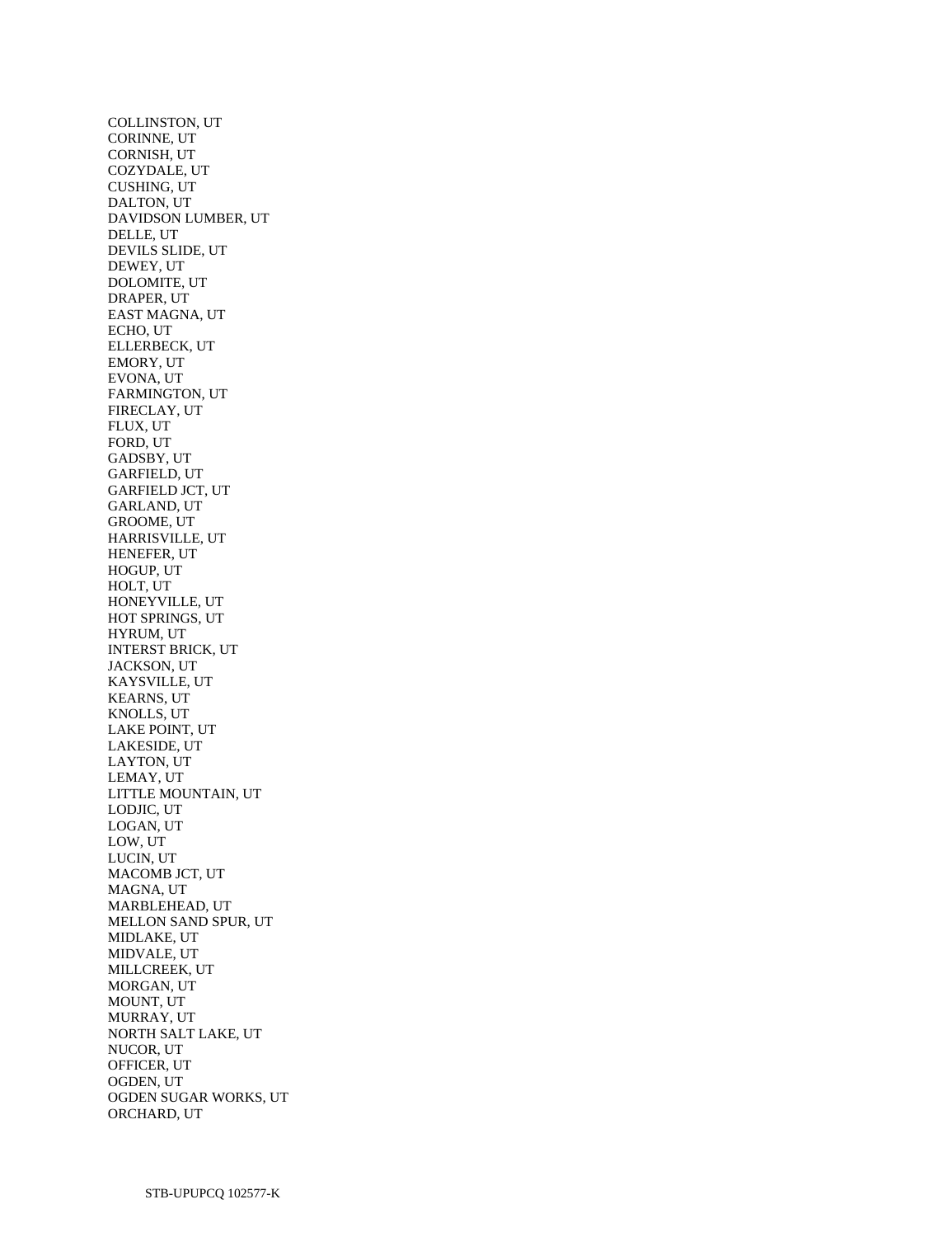PALLAS, UT PETERSON, UT PIGEON, UT PIONEER, UT PLASTRONICS, UT PRESTO, UT PROMONTORY POINT, UT RANDALL, UT RELICO, UT RICHMOND, UT RIDEOUT, UT RIVERDALE, UT RIVERTON, UT ROME CABLE, UT ROPER, UT ROWLEY, UT ROY, UT SALDURO, UT SALINE, UT SALT LAKE CITY, UT SANDY, UT SLCIT, UT SMELTER, UT SMITHFIELD, UT SOLAR, UT STAUFFER, UT STRAWBERRY, UT STRONGKNOB, UT TERMINAL, UT TIMPIE, UT TREMONTON, UT TRENTON, UT TRESEND, UT UINTAH, UT UPTON, UT UTAH IND PARK, UT WAHSATCH, UT WALTON, UT WELBY, UT WELLSVILLE, UT WEST JORDAN, UT WEST WEBER, UT WHEELON, UT WILCKEN SDG, UT WILCKEN SIDING, UT WILLARD, UT WIP, UT WOODS CROSS, UT WYE, UT ID - POCATELLO AGS consist of: ACEQUIA, ID ADELAIDE, ID ALEXANDER, ID AMERICAN FALLS, ID ARIMO, ID BANCROFT, ID BANNOCK, ID BEETVILLE, ID BEETVILLE, ID BLASER, ID BORAH, ID BURLEY, ID CHAUSSEE, ID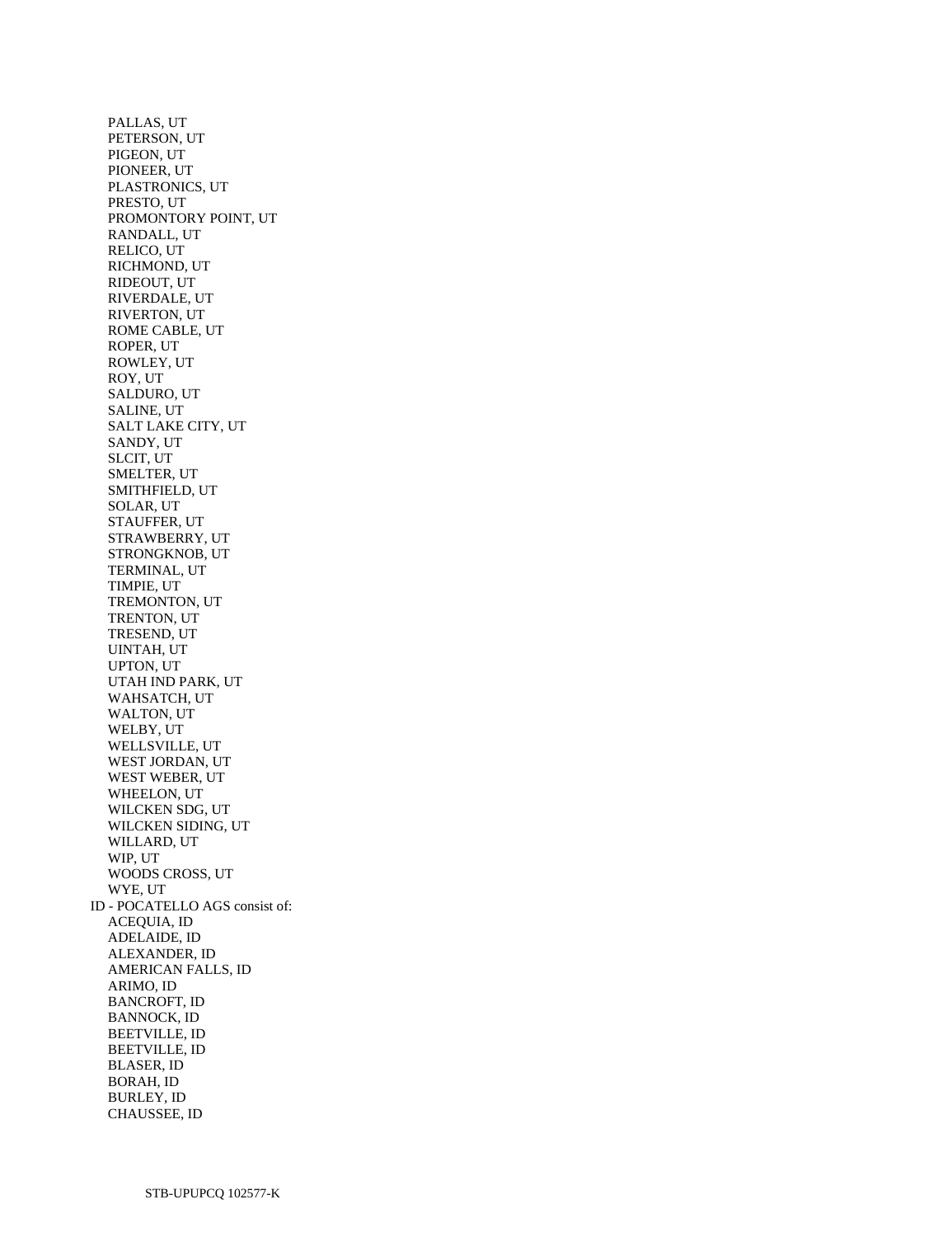CHUBBUCK, ID CONDA, ID COULAM, ID CRIPPEN, ID CRIPPEN, ID DAYTON, ID DECLO, ID DEWOFF, ID DINGLE, ID DON, ID DOWNEY, ID DRY VALLEY, ID ELCOCK, ID ELCOCK, ID EPCO, ID EVANS, ID EVANS, ID FRANKLIN, ID GEORGETOWN, ID HARER, ID HATCH, ID HATCH, ID HAWLEY, ID HEYBURN, ID HOBSON, ID HOBSON, ID HYNES, ID INKOM, ID KENYON, ID KENYON, ID KIMAMA, ID LAVA HOT SPRINGS, ID LIBERTY, ID MALAD, ID MANSON, ID MARTIN, ID MARTIN, ID MAX, ID MCCAMMON, ID MICHAUD, ID MILNER, ID MINIDOKA, ID MONSANTO, ID MONTANA JCT, ID MONTPELIER, ID MYERS, ID MYERS, ID NORTH KENYON, ID NORTH KENYON, ID OWINZA, ID PAUL, ID PEBBLE, ID PEGRAM, ID PELLA, ID PELLA, ID PESCADERO, ID POCATELLO, ID PRESTON, ID QUIGLEY, ID RUBY, ID RUBY, ID RUPERT, ID SCHILLER, ID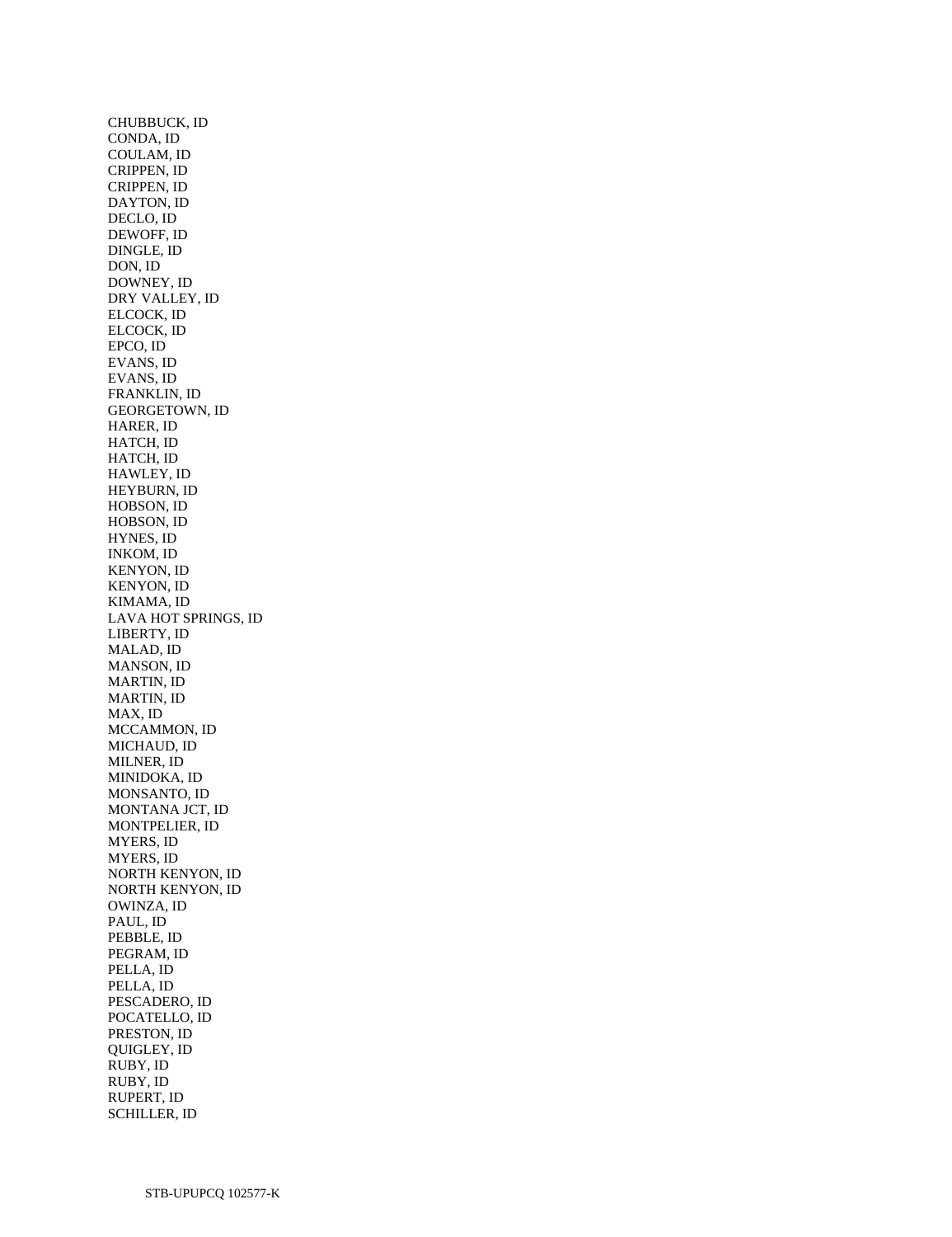SCHOW, ID SCHOW, ID SENTER, ID SODA SPRINGS, ID SPRINGDALE, ID SPRINGDALE, ID STARRHS FERRY, ID STARRHS FERRY, ID SWAN LAKE, ID TALMAGE, ID TRAVERS, ID TRAVERS, ID TYHEE, ID UNITY, ID UNITY, ID VIRGINIA, ID WAPI, ID WASCO, ID WESTON, ID WHITNEY, ID WOODRUFF, ID WOOLEY VALLEY, ID OR - PORTLAND AGS consist of: ALBINA, OR ASTORIA, OR AUMSVILLE, OR AURORA, OR BARNES YARD, OR BATTERSON, OR BONNEVILLE, OR BRIDAL VEIL, OR BROOKS, OR BUXTON, OR CANBY, OR CLACKAMAS, OR COALCA, OR COCHRAN, OR DODSON, OR EAST MILWAUKIE, OR EAST PORTLAND, OR FIR, OR GARBALDI, OR GARIBALDI, OR GEER, OR GERVAIS, OR HEMLOCK, OR HITO, OR HUBBARD, OR KENTON, OR LAKE YARD, OR LIBERAL, OR MILWAUKIE, OR MOHLER, OR MT ANGEL, OR NORTH PORTLAND, OR OREGON CITY, OR OSWEGO, OR PORTLAND, OR PRATUM, OR PULP, OR RENARD, OR RIVER GATE, OR ROCKWOOD, OR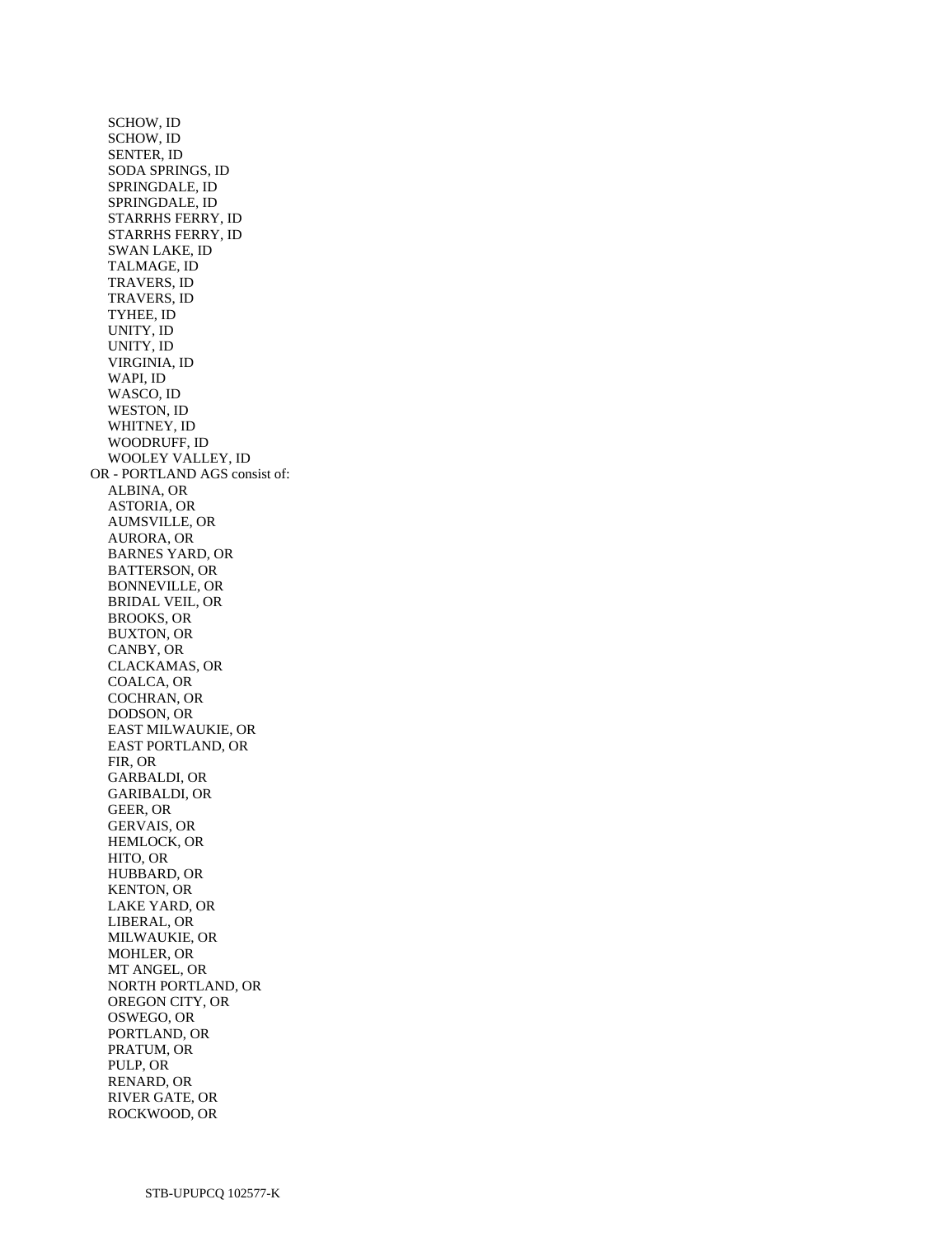SHAW, OR SILVERTON, OR ST JOHNS, OR STAYTON, OR TILLAMOOK, OR TROUTDALE, OR WARRENTON, OR WEST LINN, OR WHEELER, OR WOODBURN, OR AMPERE, WA BARBERTON, WA BATTLE GROUND, WA BRUSH PRAIRIE, WA CAMAS, WA CASTLE ROCK, WA CATHLAMET, WA CHELATCHIE, WA COLUMBIA JCT, WA HEISON, WA HOMAN, WA KALAMA, WA KELSO, WA LONGVIEW, WA OSTRANDER, WA RIDGEFIELD, WA ROCKY POINT, WA RYE JCT, WA VANCOUVER, WA VANCOUVER JCT, WA WASHOUGAL, WA WOODLAND, WA YACOLT, WA CA - SACRAMENTO AGS consist of: ALAMEDA, CA ALBA, CA ALBRAE, CA ALICIA, CA ALTAMONT, CA ALVARADO, CA ALVISO, CA ANTELOPE, CA ANTIOCH, CA APPLEGATE, CA ATHERTON, CA ATLANTA, CA ATWATER, CA AUBURN, CA AVON, CA BAUMBERG, CA BAYSHORE, CA BEAR CREEK, CA BELLE HAVEN, CA BELMONT, CA BENALI, CA BENICIA, CA BERKELEY, CA BIXLER, CA BLACKLANDS, CA BLUE CANON, CA BOMBAY, CA BOWMAN, CA BOYD, CA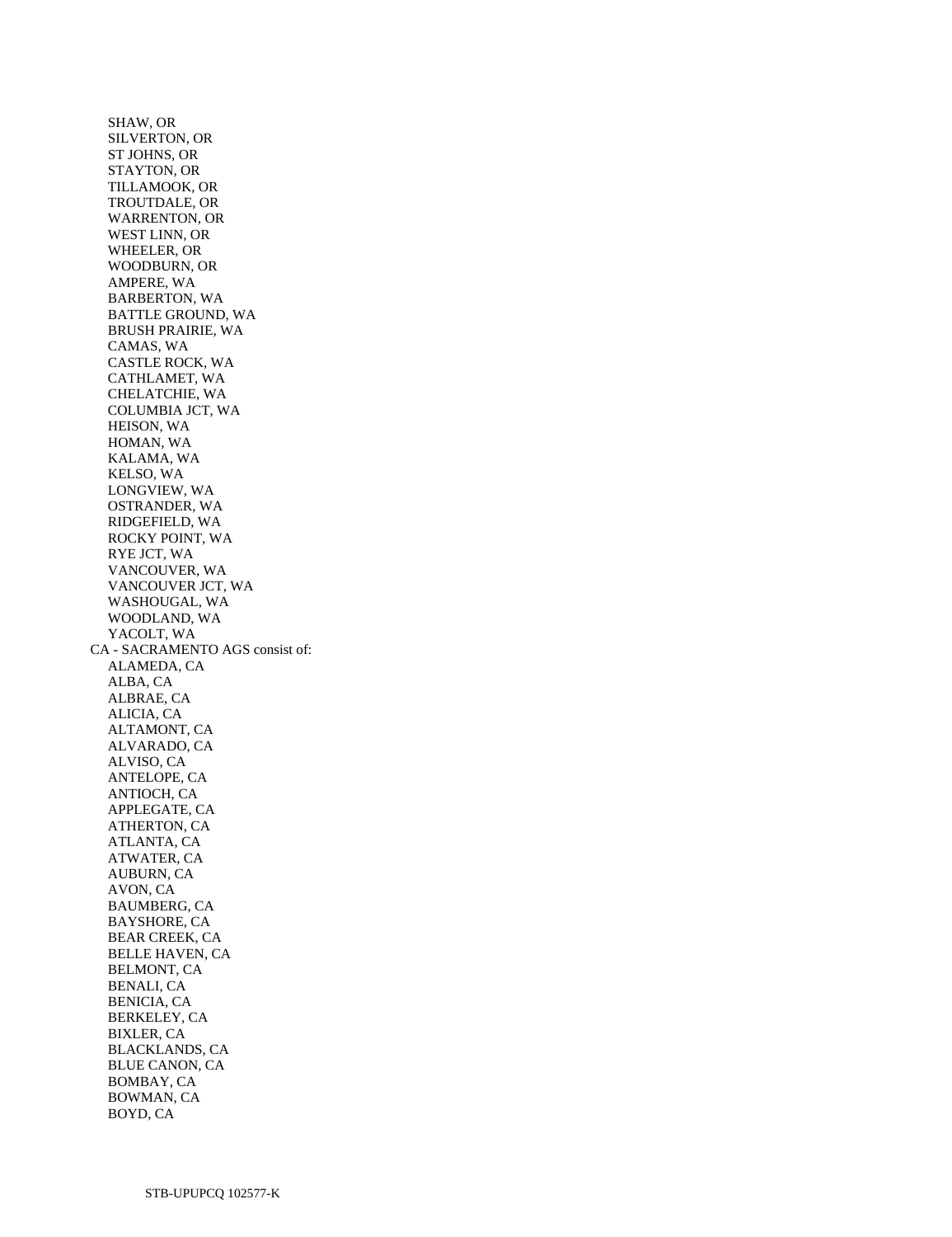BRENTWOOD, CA BRISBANE, CA BROCK, CA BRONCO, CA BURLINGAME, CA BYRON, CA CALLA, CA CANNON, CA CAPE HORN, CA CARBONDALE, CA CARPENTER, CA CASTLE, CA CENTRALIA, CA CERES, CA CHEMURGIC, CA CHEROKEE, CA CISCO, CA CITRUS, CA CLAY, CA CLIPPER GAP, CA COCHRAN, CA COLFAX, CA CONCORD, CA CORDOVA, CA CROCKETT, CA DANTONI JUNCTION, CA DECOTO, CA DEL PASO, CA DELHI, CA DETOUR, CA DIXON, CA DRAWBRIDGE, CA DU PONT, CA EAST ANTIOCH, CA EAST APPLEGATE, CA EAST OAKLAND, CA EAST SIDE, CA EAST STOCKTON, CA EL PINAL, CA ELK GROVE, CA ELMHURST, CA ELMIRA, CA ELVAS, CA EMERYVILLE, CA EMIGRANT GAP, CA ERLE, CA ESCALON, CA ESTUDILLO, CA EWING, CA FERGUS, CA FLORIN, CA FLORIN RD, CA FLORIN ROAD, CA FOOTHILL, CA FRANKLIN, CA FREMONT, CA FRENCH CAMP, CA FRUITRIDGE, CA FRUITVALE, CA GALT, CA GILLIS, CA GLOBE, CA GOLD RUN, CA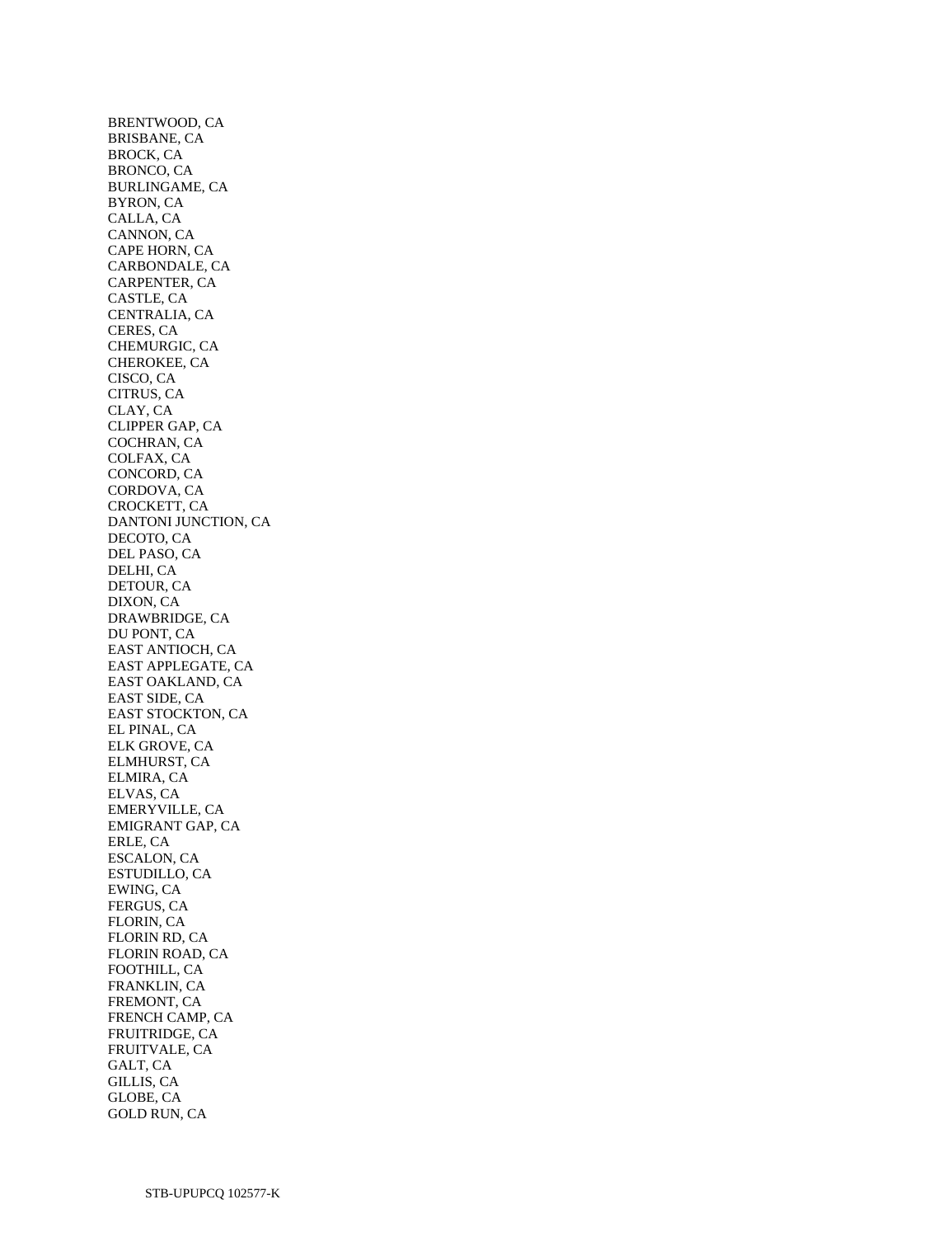GUILD, CA HATCH, CA HAYWARD, CA HEARST, CA HENDERSON, CA HERCULES, CA HERSHEY, CA HOLT, CA INDIAN HILL, CA IONE, CA IRVINGTON, CA JANNEY, CA JOHNSTON, CA KEARNEY, CA KENWOOD, CA KETTLEMAN, CA KEYES, CA KINGDON, CA KNIGHTSEN, CA KOHLER, CA LAGUNA, CA LAGUNA CREEK, CA LANE, CA LATHROP, CA LINCOLN, CA LINDEN, CA LIVERMORE, CA LIVINGSTON, CA LODI, CA LODI JCT, CA LOOMIS, CA LOS MEDANOS, CA MAGRA, CA MANTECA, CA MANTECA JCT, CA MARTELL, CA MARTINEZ, CA MAYHEW, CA MCAVOY, CA MELROSE, CA MENLO PARK, CA MERCED, CA MIDAS, CA MIDDLE RIVER, CA MIDWAY, CA MIKON, CA MILLBRAE, CA MILLS, CA MILPITAS, CA MOCOCO, CA MONSANTO, CA MOORE, CA MOUNKES, CA MT EDEN, CA MULFORD, CA NEED, CA NEW ENGLAND MILL, CA NEWARK, CA NEWCASTLE, CA NEWLOVE, CA NICHOLS, CA NILES, CA NIMBUS, CA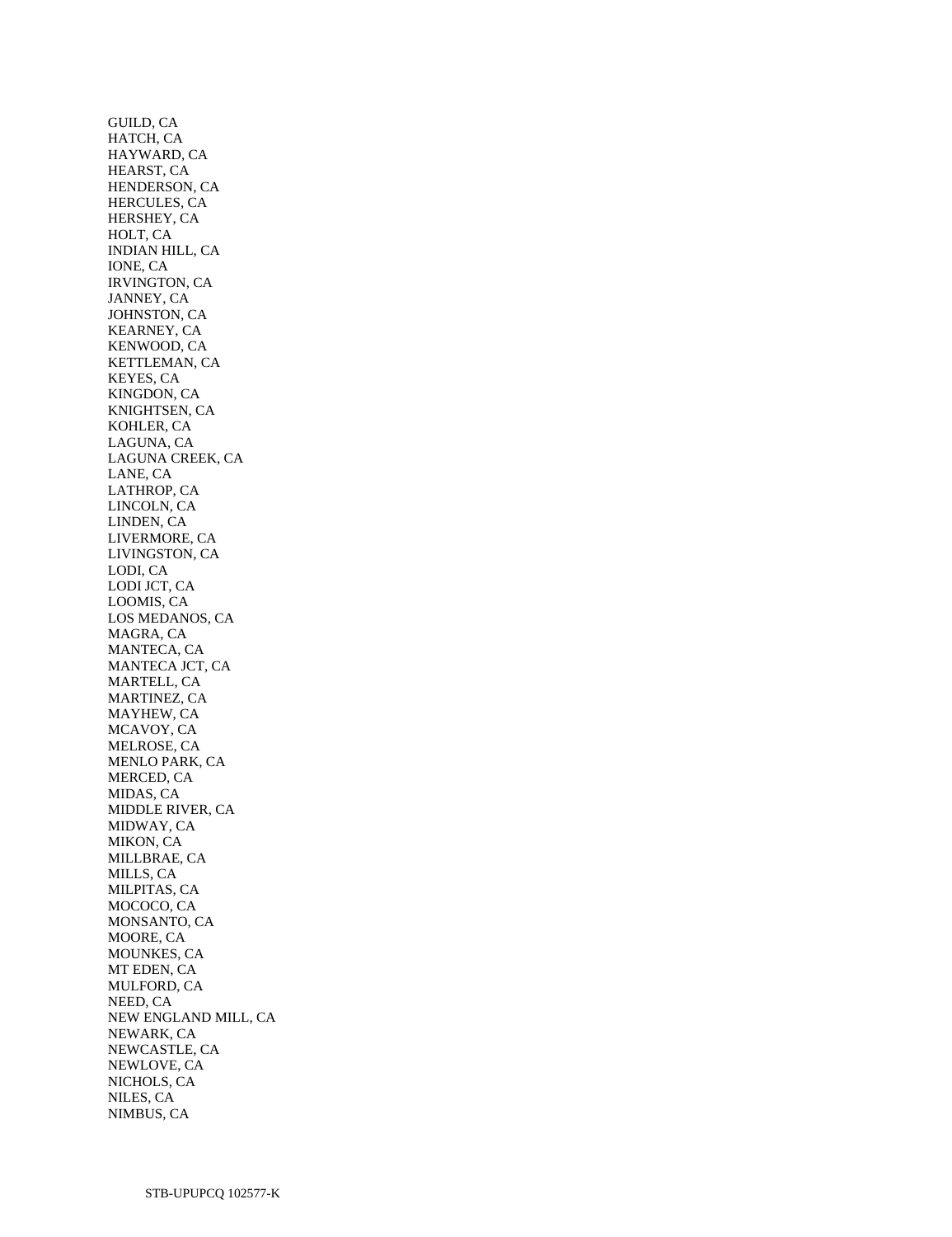NORTON, CA NUMMI, CA OAKLAND, CA OAKLAND INT GATEWAY, CA OAKLAND PIER 58, CA OAKLAND PIER 62, CA OAKLEY, CA OLEUM, CA ORTEGA, CA ORWOOD, CA OSTROM, CA OZOL, CA PABRICO, CA PALO ALTO, CA PEARSON, CA PERKINS, CA PINOLE, CA PITTSBURG, CA PLANEHAVEN, CA PLEASANT GROVE, CA PLEASANTON, CA POLK, CA PORT CHICAGO, CA PORT STOCKTON, CA RADUM, CA RANCHO SECO, CA RAVENSWOOD, CA REDWOOD CITY, CA REDWOOD HARBOR, CA REDWOOD JUNCTION, CA RIPON, CA RIVERVIEW, CA ROBERT, CA ROCKLIN, CA RODEO, CA ROGERS, CA ROSEVILLE, CA RUSSELL, CA SACRAMENTO, CA SALIDA, CA SAN CARLOS, CA SAN FRANCISCO, CA SAN LEANDRO, CA SAN LORENZO, CA SAN MATEO, CA SANDO, CA SANKEY, CA SELBY, CA SHARPS LANE, CA SHELDON, CA SHELL POINT, CA SHINN, CA SHOPS, CA SIMMS, CA SNOBOY, CA SOUTH SAN FRANCISCO, CA STEGE, CA STOCKTON, CA SUCRO, CA SUNSET WHITNEY RANC, CA SWANSTON, CA SWINGLE, CA TERMINOUS JCT, CA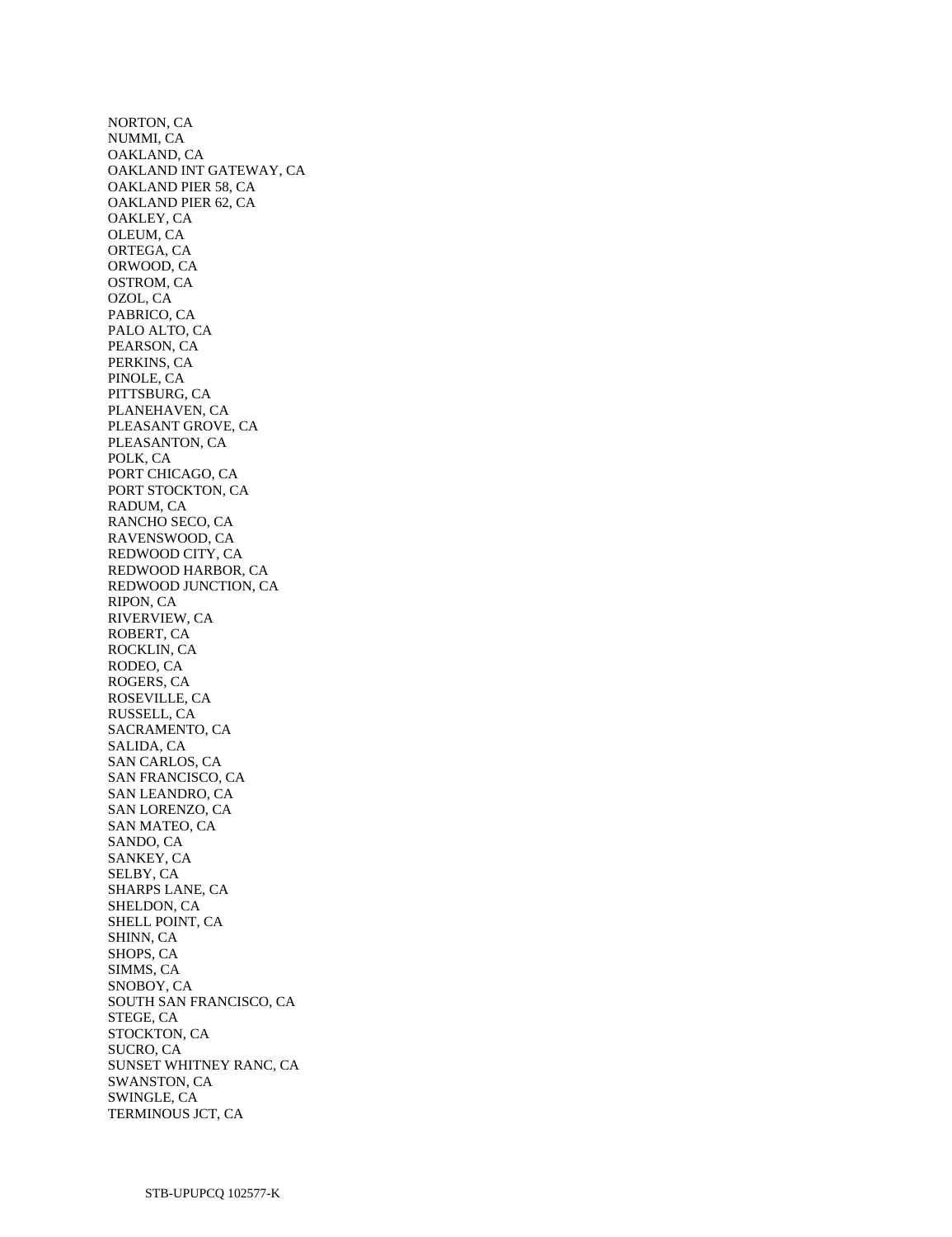THORNTON, CA TOMSPUR, CA TORMEY, CA TOWLE, CA TREMONT, CA TREVARNO, CA TROY, CA TURLOCK, CA TURNER, CA UNION CITY, CA URGON, CA VALIMET, CA VILLINGER, CA WALERGA, CA WARM SPRINGS, CA WESTGATE, CA WILTON, CA WOODSBRO, CA YOLO PORT, CA YOUNGSTOWN, CA ZEE, CA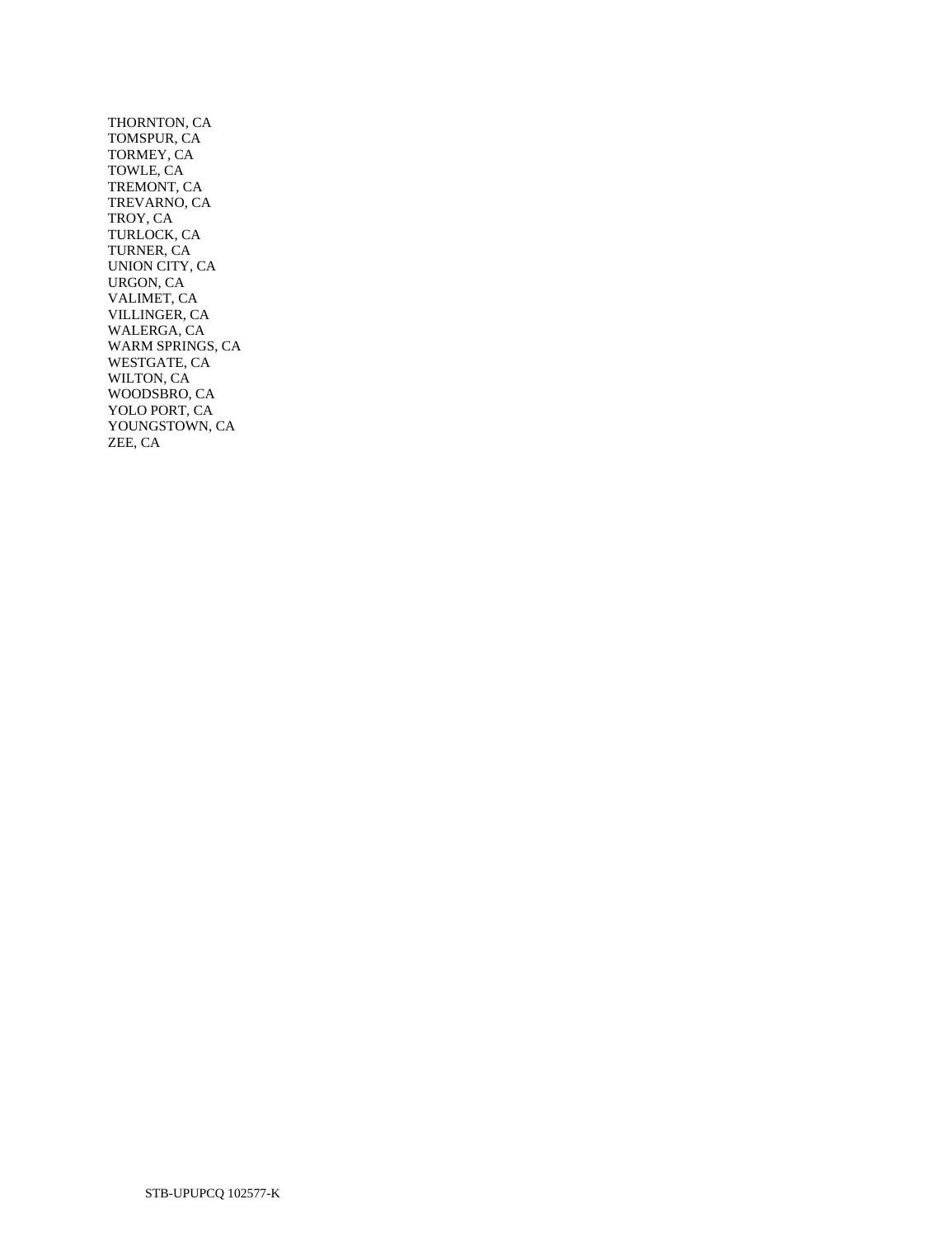

STB-UPUPCQ 102868-I

# **UNION PACIFIC RAILROAD COMPANY**

# **AMENDED CONTRACT SUMMARY**

**Issued:**  March 8, 2022

**Effective:** September 1, 2021

**Issued by:**  Rosa M. La Puente-Flowers Lead Price Applications 1400 Douglas Street Mail Stop 1340 OMAHA, NEBRASKA 68179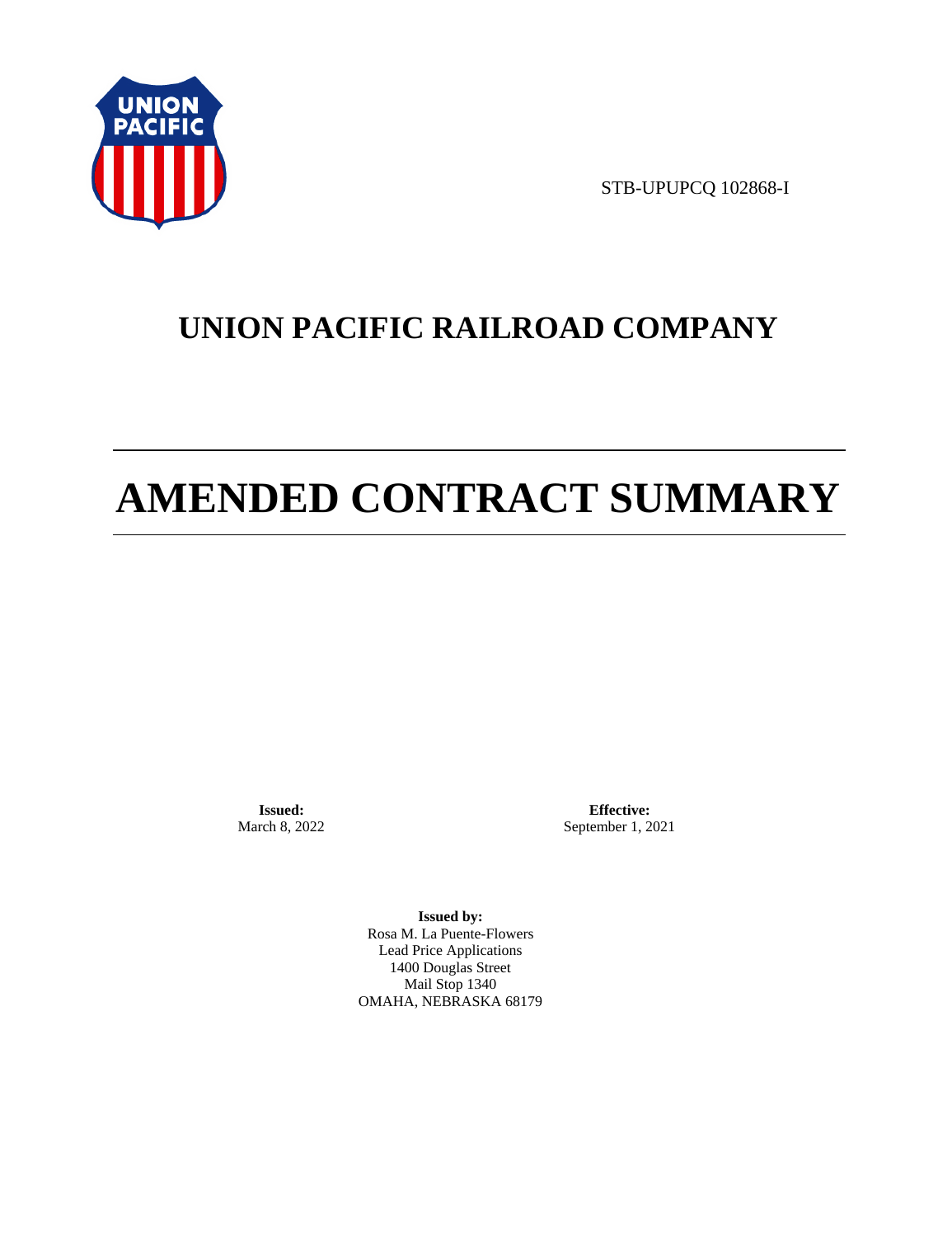#### **PARTICIPATING CARRIERS:**

 UNION PACIFIC RAILROAD COMPANY 1400 Douglas St. Omaha, NE 68179

#### **COMMODITY:**

 Soybeans (Soya Beans) Sorghum Grains **ADDITION** 

#### **SHIPPER:**

 SAVAGE COMPANIES **ADDITION**  BARTLETT GRAIN HDQRS **ADDITION** 

#### **ORIGIN(S):**

 MO - KANSAS CITY AGS (See Exhibit Definition) GREAT BEND, KS **ADDITION**  WICHITA, KS **ADDITION**  ST JOSEPH, MO ATCHISON, KS

#### **DESTINATION(S):**

 NOGALES, AZ **ADDITION**  TX - HOUSTON AGS (See Exhibit Definition) CORPUS CHRISTI, TX **ADDITION**  LA - SOUTH AGS (See Exhibit Definition) RIVER GROUP (See Exhibit Definition) OR - PORTLAND AGS (See Exhibit Definition) WA - SEATTLE AGS (See Exhibit Definition)

#### **PORT(S):**

Not Applicable

#### **DURATION:**

 Effective Date: August 1, 2020 Amendment Effective Date: September 1, 2021 **ADDITION**  Expiration Date: August 31, 2022 **EXTENSION** 

#### **RAIL CAR DATA:**

No cars dedicated to service under this Contract. Cars are provided on a common carrier basis only.

#### **RATES & CHARGES:**

Not applicable

#### **VOLUME:**

 Minimum shipment of 107 carloads. Multiple Car Shipments Single Car Shipments **DELETION** 

#### **SPECIAL FEATURES:**

Special Switching Provision

#### **SPECIAL NOTICE:**

Not applicable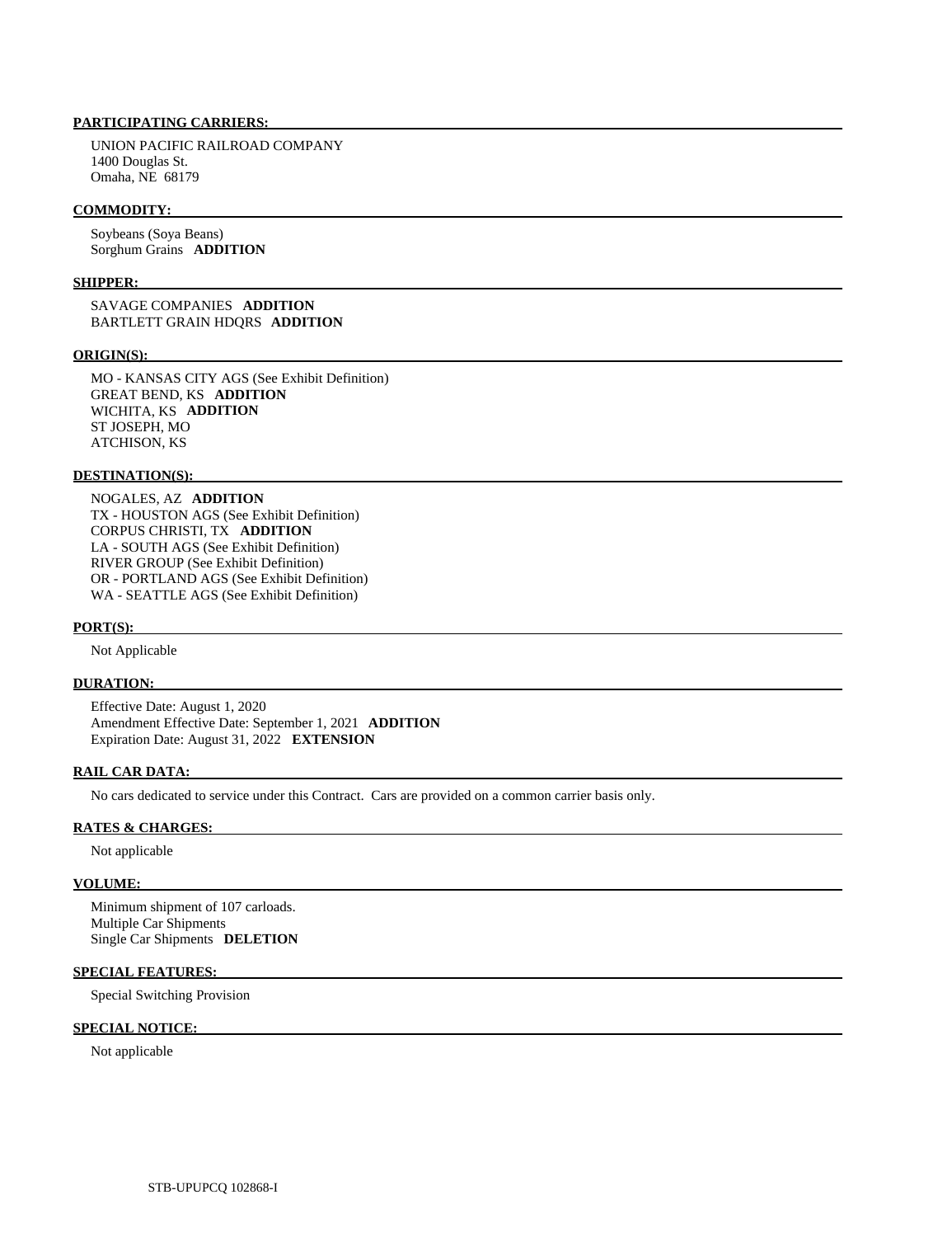MO - KANSAS CITY AGS consist of: ARMOURDALE, KS **ADDITION**  ARMSTRONG YARD, KS **ADDITION**  ATCHISON, KS BONITA, KS **ADDITION**  BONNER SPRINGS, KS **ADDITION**  BUCK CREEK, KS **ADDITION**  BUCYRUS, KS **ADDITION**  CENTERVILLE, KS **ADDITION**  COLDSPUR, KS **ADDITION**  DE SOTO, KS **ADDITION**  DUNLAY, KS **ADDITION**  DURAND, KS **ADDITION**  EDWARDSVILLE, KS **ADDITION**  EIGHTENST, KS **ADDITION**  ELSMORE, KS **ADDITION**  ELWOOD, KS **ADDITION**  ERIE, KS **ADDITION**  EVEREST, KS **ADDITION**  FAIRFAX, KS **ADDITION**  FOREST LAKE, KS **ADDITION**  FT LEAVENWORTH, KS **ADDITION**  GARNETT, KS **ADDITION**  GLEN PARK, KS **ADDITION**  GRANTVILLE, KS **ADDITION**  GREELEY, KS **ADDITION**  HILLSDALE, KS **ADDITION**  HOLLIDAY, KS **ADDITION**  HURON, KS **ADDITION**  KANSAS CITY, KS **ADDITION**  KINCAID, KS **ADDITION**  LANCASTER, KS **ADDITION**  LAWRENCE, KS **ADDITION**  LE ROY, KS **ADDITION**  LEAVENWORTH, KS **ADDITION**  LENEXA, KS **ADDITION**  LINWOOD, KS **ADDITION**  LORING, KS **ADDITION**  MIDLAND, KS **ADDITION**  MORAN, KS **ADDITION**  MORRIS, KS **ADDITION**  MUNCIE, KS **ADDITION**  NEARMAN, KS **ADDITION**  NEW STRAWN SPUR, KS **ADDITION**  NEWMAN, KS **ADDITION**  OLATHE, KS **ADDITION**  OSAWATOMIE, KS **ADDITION**  PAOLA, KS **ADDITION**  PARKER, KS **ADDITION**  PERRY, KS **ADDITION**  REDEL, KS **ADDITION**  RINGER, KS **ADDITION**  SAVONBURG, KS **ADDITION**  SPRING HILL, KS **ADDITION**  STARK, KS **ADDITION**  SUNFLOWER, KS **ADDITION**  TECUMSEH, KS **ADDITION**  TOPEKA, KS **ADDITION**  WAGSTAFF, KS **ADDITION**  WESTPHALIA, KS **ADDITION**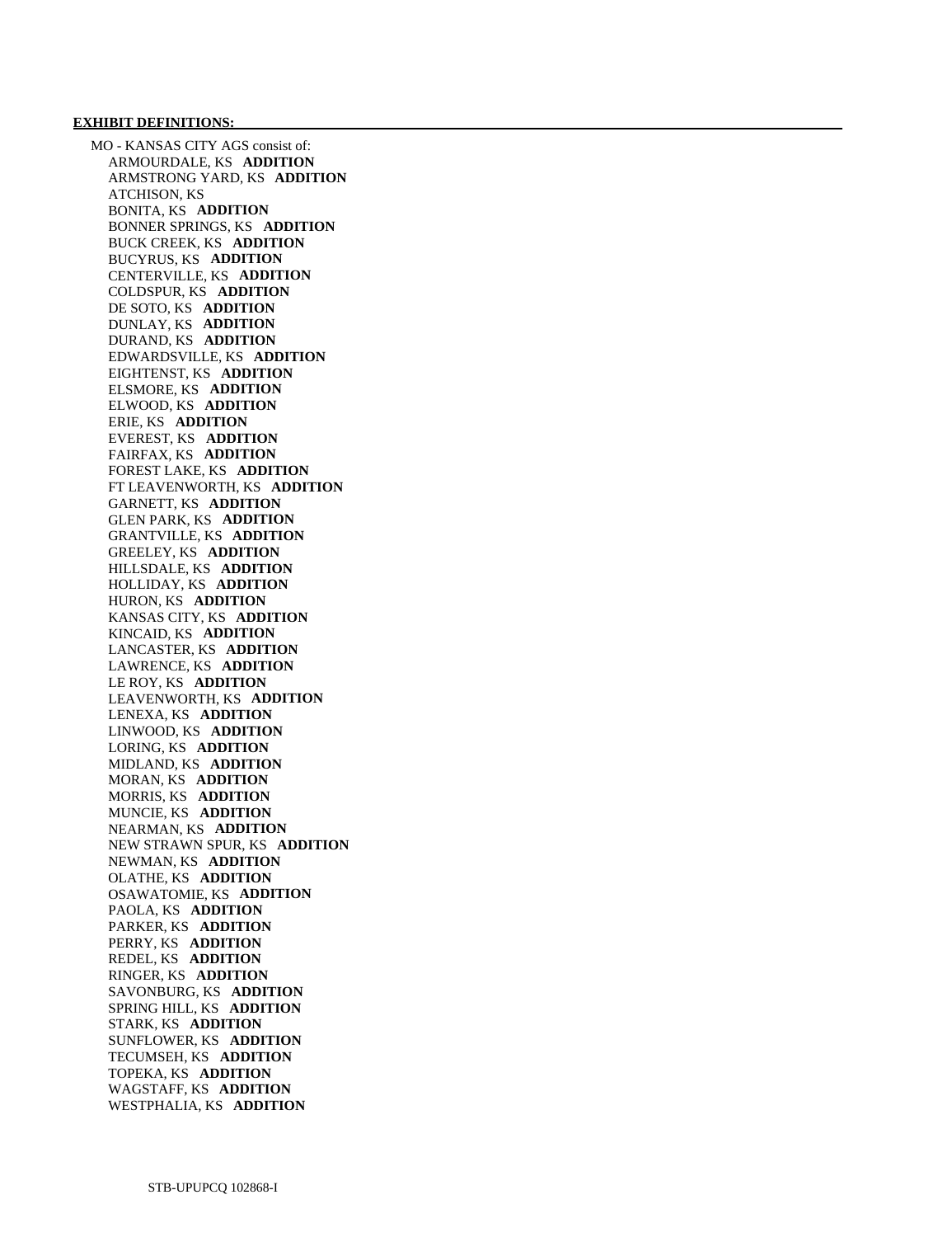WILLIS, KS **ADDITION**  WOLCOTT, KS **ADDITION**  AIRLINE JCT, MO **ADDITION**  ALMA, MO **ADDITION**  AVON, MO **ADDITION**  BARRY GANN LUMBER, MO **ADDITION**  BATES CITY, MO **ADDITION**  BIRMINGHAM, MO **ADDITION**  BLUE SPRINGS, MO **ADDITION**  BLUE VALLEY, MO **ADDITION**  BUCKNER, MO **ADDITION**  CENTERVIEW, MO **ADDITION**  CHAM PAGNE, MO **ADDITION**  CLEVELAND, MO **ADDITION**  CORDER, MO **ADDITION**  COURTNEY, MO **ADDITION**  DODSON, MO **ADDITION**  DREXEL, MO **ADDITION**  ELMIRA, MO **ADDITION**  ETON, MO **ADDITION**  EXCELSIOR SPRINGS, MO **ADDITION**  GRAIN VALLEY, MO **ADDITION**  GRANDVIEW, MO **ADDITION**  HENRIETTA, MO **ADDITION**  HIGGINSVILLE, MO **ADDITION**  HOLDEN, MO **ADDITION**  INDEPENDENCE, MO **ADDITION**  JAUDON, MO **ADDITION**  KANSAS CITY, MO **ADDITION**  KEARNEY, MO **ADDITION**  KENNETH, MO **ADDITION**  KINGSVILLE, MO **ADDITION**  KNOBNOSTER, MO **ADDITION**  LAKE CITY, MO **ADDITION**  LAWSON, MO **ADDITION**  LEEDS, MO **ADDITION**  LEES SUMMIT, MO **ADDITION**  LEVANCE SPUR, MO **ADDITION**  LIBERTY, MO **ADDITION**  LOCK SPRINGS, MO **ADDITION**  MARTIN CITY, MO **ADDITION**  MAYVIEW, MO **ADDITION**  MISSY SPUR, MO **ADDITION**  MONTSERRAT, MO **ADDITION**  MOSBY, MO **ADDITION**  MULBERRY, MO **ADDITION**  MYRICK, MO **ADDITION**  NORTH KANSAS CITY, MO **ADDITION**  OAK GROVE, MO **ADDITION**  ODESSA, MO **ADDITION**  POLO, MO **ADDITION**  PROSPECT, MO **ADDITION**  RIVERSIDE, MO **ADDITION**  RUSHVILLE, MO **ADDITION**  SANDSTONE, MO **ADDITION**  SHEFFIELD, MO **ADDITION**  ST JOSEPH, MO STRASBURG, MO **ADDITION**  SUGAR CREEK, MO **ADDITION**  WARRENSBURG, MO **ADDITION**  WARRENSBURG, MO **ADDITION**  WAVERLY, MO **ADDITION**  TX - HOUSTON AGS consist of: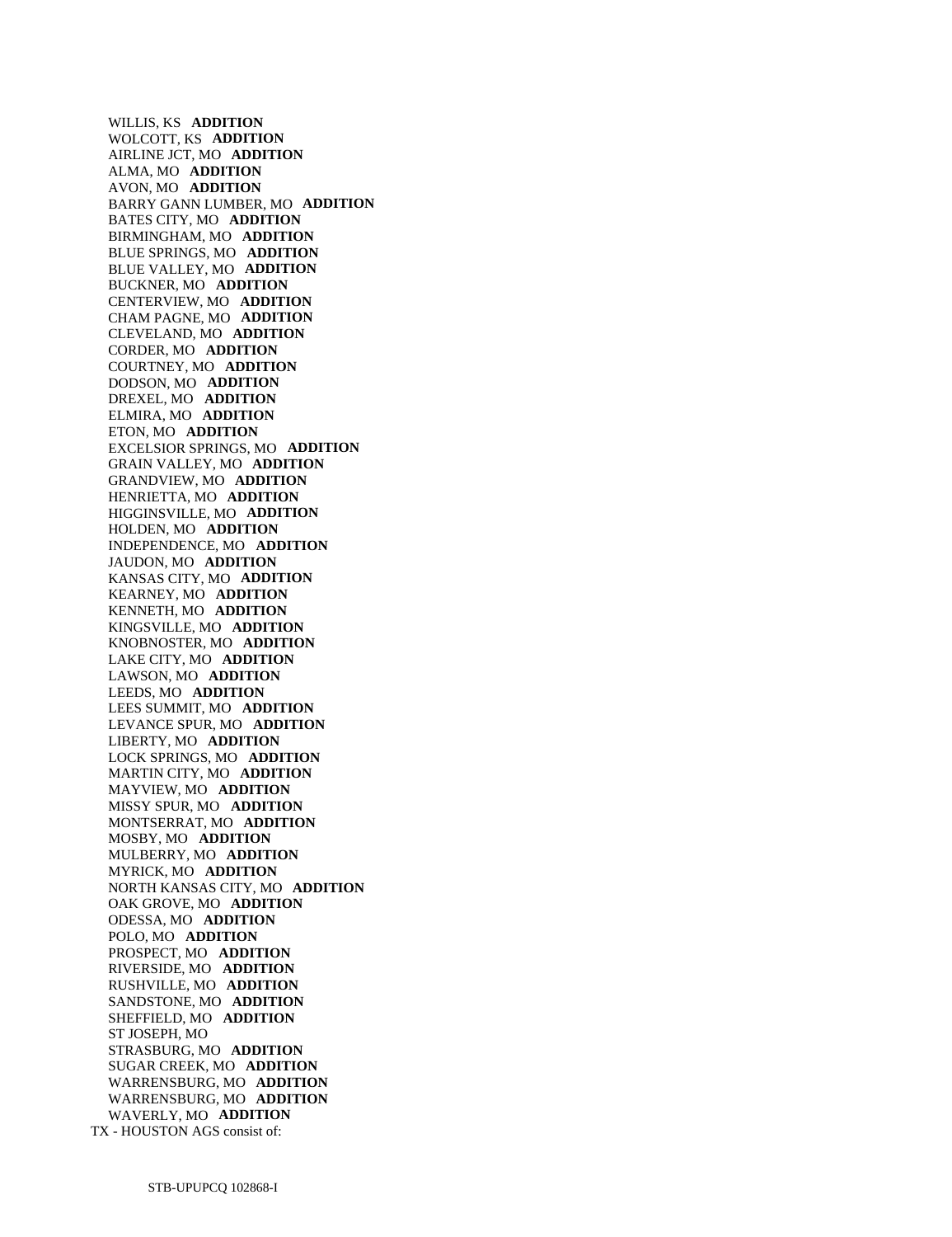AB CHANCE, TX **ADDITION**  ALDINE, TX **ADDITION**  ALGOA, TX **ADDITION**  ALLENHURST, TX **ADDITION**  ALMEDA, TX **ADDITION**  ALVIN, TX **ADDITION**  AMELBULK, TX **ADDITION**  AMELIA, TX **ADDITION**  AMES, TX **ADDITION**  ANGLETON, TX **ADDITION**  ARCOLA, TX **ADDITION**  ARENAL, TX **ADDITION**  ARMCO, TX **ADDITION**  ATRECO, TX **ADDITION**  AUDREY, TX **ADDITION**  BANCROFT, TX **ADDITION**  BARBOURS CUT, TX **ADDITION**  BASIN YARD, TX **ADDITION**  BAY CITY, TX **ADDITION**  BAYPORT, TX **ADDITION**  BAYTOWN, TX **ADDITION**  BEAUMONT, TX **ADDITION**  BENDER, TX **ADDITION**  BESSMAY, TX **ADDITION**  BILLPARK, TX **ADDITION**  BLESSING, TX **ADDITION**  BOBSHER, TX **ADDITION**  BOOTH YARD, TX **ADDITION**  BRAZORIA, TX **ADDITION**  BROOKSHIRE, TX **ADDITION**  BUCKEYE, TX **ADDITION**  CAMP STRAKE, TX **ADDITION**  CANDLERIDGE, TX **ADDITION**  CARDIFF, TX **ADDITION**  CAT SPRING, TX **ADDITION**  CHAISON, TX **ADDITION**  CHANNELVIEW, TX **ADDITION**  CHINA, TX **ADDITION**  CHOCOLATE BAYOU, TX **ADDITION**  CLEVELAND, TX **ADDITION**  CLUTE, TX **ADDITION**  COADY, TX **ADDITION**  CONNELL, TX **ADDITION**  CONROE, TX **ADDITION**  COTTON CREEK, TX **ADDITION**  CROSBY, TX **ADDITION**  CYPRESS, TX **ADDITION**  DANBURY, TX **ADDITION**  DAWES, TX **ADDITION**  DAYTON, TX **ADDITION**  DAYTON STORAGE, TX **ADDITION**  DEER PARK, TX **ADDITION**  DEVERS, TX **ADDITION**  DICKINSON, TX **ADDITION**  DIXICO, TX **ADDITION**  DODGE, TX **ADDITION**  DOWLING, TX **ADDITION**  DYERSDALE, TX **ADDITION**  E BAYTOWN STORAGE, TX **ADDITION**  EAGLE LAKE, TX **ADDITION**  EAST BAYTOWN, TX **ADDITION**  EAST BERNARD, TX **ADDITION**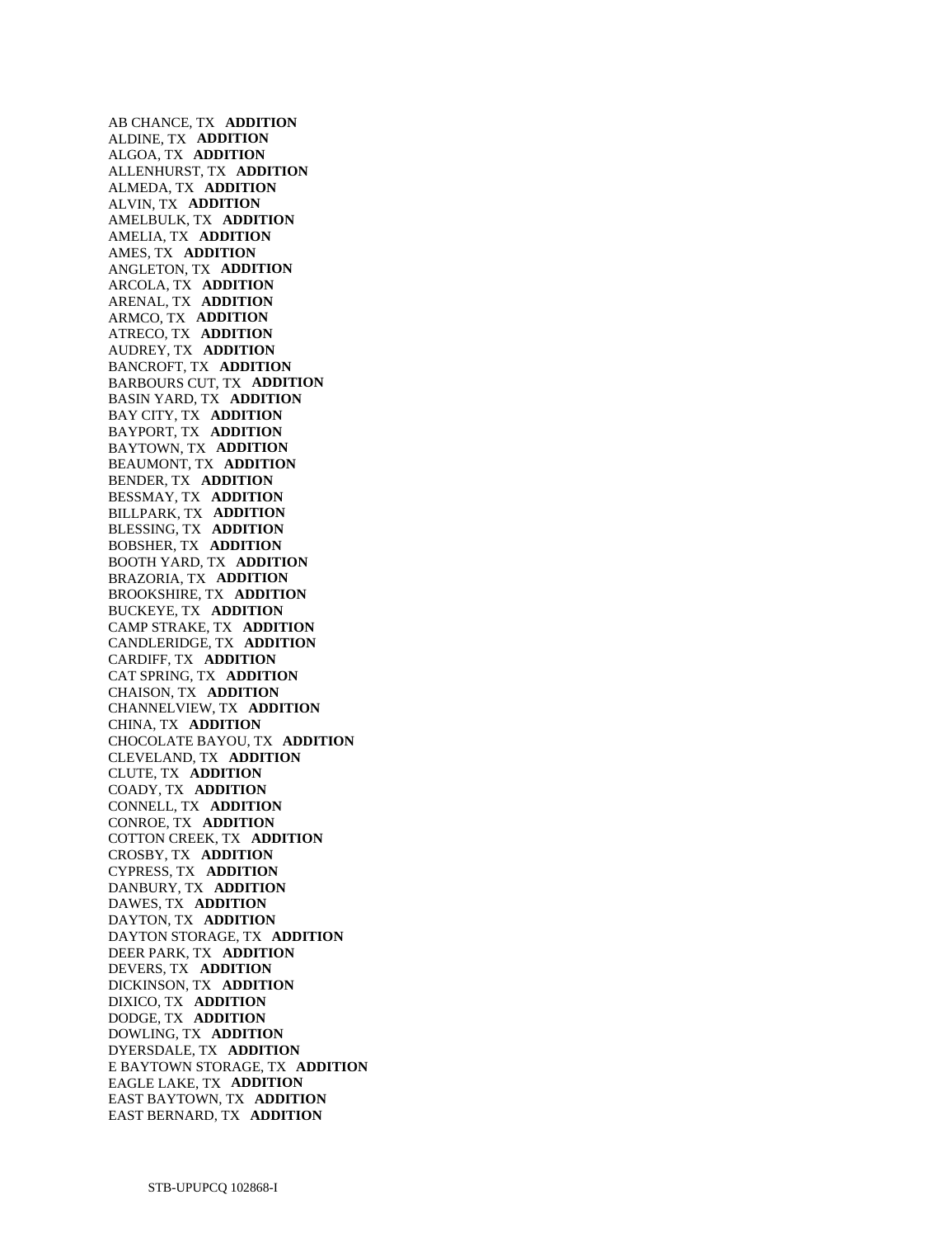ELDON, TX **ADDITION**  ELDON JCT, TX **ADDITION**  ELIZABETH, TX **ADDITION**  ELMATON, TX **ADDITION**  ENGLEWOOD, TX **ADDITION**  FAIRBANKS, TX **ADDITION**  FAUNA, TX **ADDITION**  FELICIA, TX **ADDITION**  FERN, TX **ADDITION**  FONDREN, TX **ADDITION**  FORMOSA, TX **ADDITION**  FRANCIS, TX **ADDITION**  FREEPORT, TX **ADDITION**  FRESNO, TX **ADDITION**  GALENA PARK, TX **ADDITION**  GALVESTON, TX **ADDITION**  GENOA, TX **ADDITION**  GISH, TX **ADDITION**  GOODRICH, TX **ADDITION**  GRAYBURG, TX **ADDITION**  GROVES, TX **ADDITION**  GUFFEY, TX **ADDITION**  HARDIN, TX **ADDITION**  HARDY, TX **ADDITION**  HASTINGS, TX **ADDITION**  HEACKER, TX **ADDITION**  HEMPSTEAD, TX **ADDITION**  HIGHLANDS, TX **ADDITION**  HOCKLEY, TX **ADDITION**  HOSKINS JCT, TX **ADDITION**  HOUSTON, TX **ADDITION**  HUFFMAN, TX **ADDITION**  HUFSMITH, TX **ADDITION**  HULL, TX **ADDITION**  HUMBLE, TX **ADDITION**  IGLOO SPUR, TX **ADDITION**  JETERO, TX **ADDITION**  JOYCE, TX **ADDITION**  KATY, TX **ADDITION**  KENEFICK, TX **ADDITION**  KILOWATT, TX **ADDITION**  KORF, TX **ADDITION**  LA MARQUE, TX **ADDITION**  LA PORTE, TX **ADDITION**  LA WARD, TX **ADDITION**  LAPACIFIC, TX **ADDITION**  LEAGUE CITY, TX **ADDITION**  LIBERTY, TX **ADDITION**  LISSIE, TX **ADDITION**  LIVERPOOL, TX **ADDITION**  LIVINGSTON, TX **ADDITION**  LOCKWOOD, TX **ADDITION**  LOIS, TX **ADDITION**  MAGNOLIA, TX **ADDITION**  MANTU, TX **ADDITION**  MARKET ST YARD, TX **ADDITION**  MARTHA, TX **ADDITION**  MCDONOUGH, TX **ADDITION**  MCHATTIE, TX **ADDITION**  MEDIO, TX **ADDITION**  MELENDY, TX **ADDITION**  MIMS, TX **ADDITION**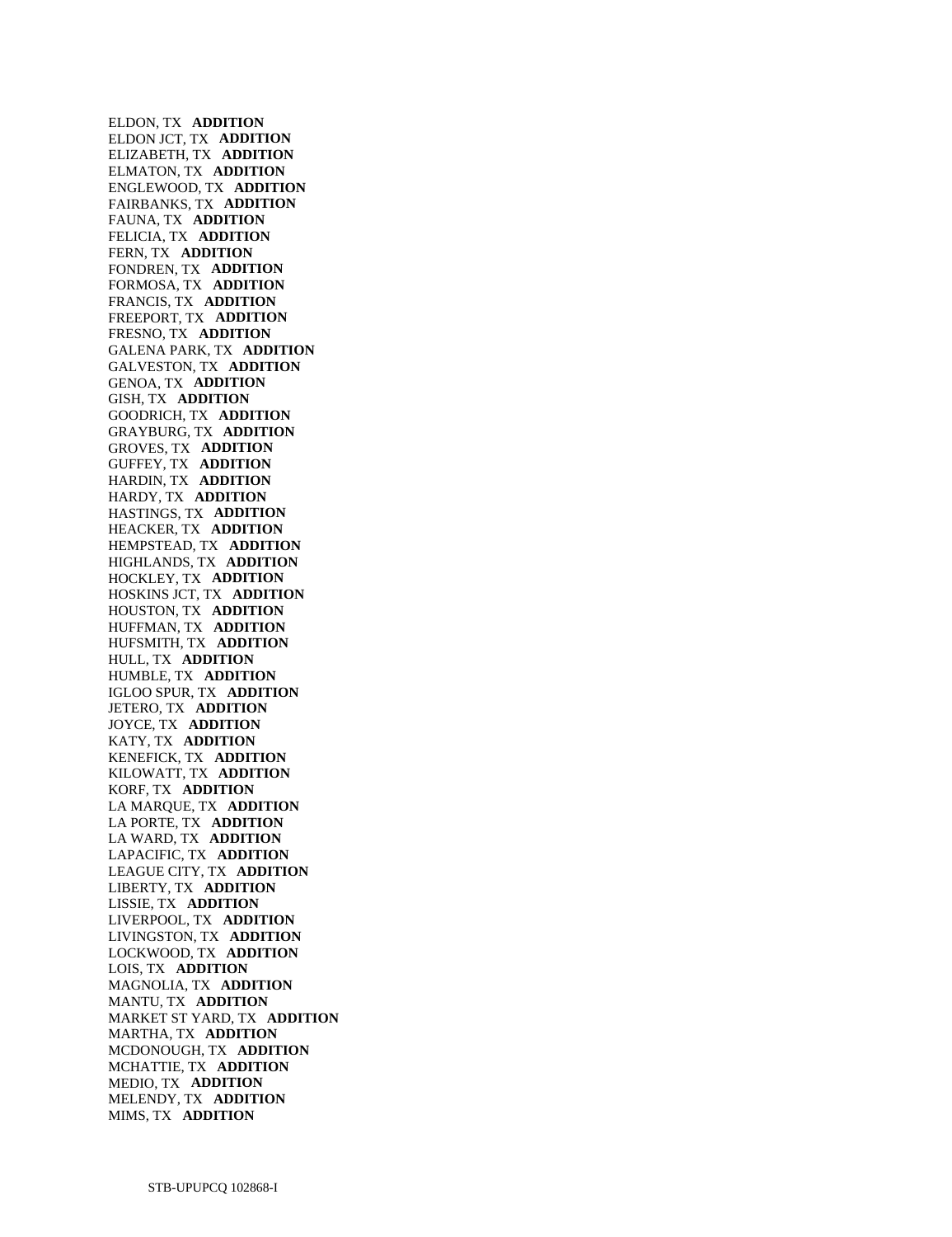MISSOURI CITY, TX **ADDITION**  MONT BELVIEU, TX **ADDITION**  MYKAWA, TX **ADDITION**  NADEAU, TX **ADDITION**  NEDERLAND, TX **ADDITION**  NEW WAVERLY, TX **ADDITION**  NOME, TX **ADDITION**  OLCOTT, TX **ADDITION**  OLD OCEAN, TX **ADDITION**  ORANGE, TX **ADDITION**  PASADENA, TX **ADDITION**  PEARLAND, TX **ADDITION**  PEDECO, TX **ADDITION**  PEVETO, TX **ADDITION**  PHELPS, TX **ADDITION**  PIERCE JCT, TX **ADDITION**  PINEHURST, TX **ADDITION**  PORT ACRES, TX **ADDITION**  PORT ARTHUR, TX **ADDITION**  PORT NECHES, TX **ADDITION**  PRAIRIE VIEW, TX **ADDITION**  RAMSEY, TX **ADDITION**  RAYWOOD, TX **ADDITION**  RESCAR, TX **ADDITION**  RICHMOND, TX **ADDITION**  ROSENBERG, TX **ADDITION**  RULIFF, TX **ADDITION**  SALT MINE SPUR, TX **ADDITION**  SAN JACINTO, TX **ADDITION**  SAN LEON, TX **ADDITION**  SANDUNE, TX **ADDITION**  SCHINDLER, TX **ADDITION**  SEABROOK, TX **ADDITION**  SEALY, TX **ADDITION**  SHELDON, TX **ADDITION**  SINCO, TX **ADDITION**  SKULL CREEK, TX **ADDITION**  SMITHERS LAKE, TX **ADDITION**  SMITHS BLUFF, TX **ADDITION**  SOUTH BAY CITY, TX **ADDITION**  SPENCE, TX **ADDITION**  SPINDLETOP, TX **ADDITION**  SPLENDORA, TX **ADDITION**  SPRING, TX **ADDITION**  STAFFORD, TX **ADDITION**  STALLINGS, TX **ADDITION**  STEELTOWN, TX **ADDITION**  STELLA, TX **ADDITION**  STRANG, TX **ADDITION**  SUGAR LAND, TX **ADDITION**  SWEENY, TX **ADDITION**  TAMINA, TX **ADDITION**  TEXAS CITY, TX **ADDITION**  TEXAS CITY JCT, TX **ADDITION**  TOWNLEY, TX **ADDITION**  VIDOR, TX **ADDITION**  VIRGINIA POINT, TX **ADDITION**  VITERBO, TX **ADDITION**  WALLER, TX **ADDITION**  WEBSTER, TX **ADDITION**  WEST JUNCTION, TX **ADDITION**  WEST PORT ARTHUR, TX **ADDITION**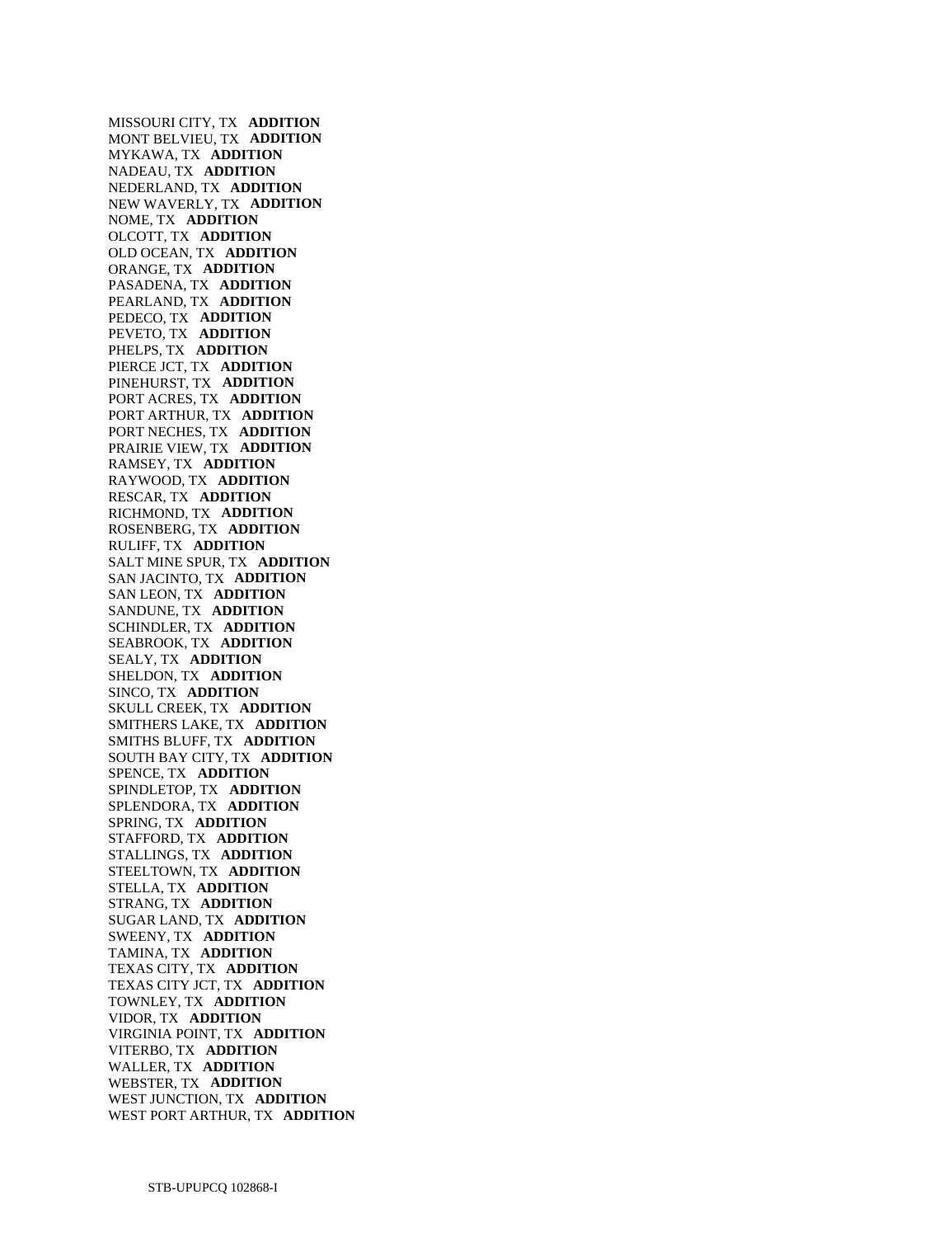WESTFIELD, TX **ADDITION**  WILLIAMS, TX **ADDITION**  WILLIS, TX **ADDITION**  WORKMAN, TX **ADDITION**  ZUMMO, TX **ADDITION**  LA - SOUTH AGS consist of: ADDIS, LA **ADDITION**  ALEXANDRIA, LA **ADDITION**  ALLEMANIA, LA **ADDITION**  AMA, LA **ADDITION**  ANCHORAGE, LA **ADDITION**  ARMANT, LA **ADDITION**  AVONDALE, LA **ADDITION**  AVOYELLES PAR COOP, LA **ADDITION**  BARMEN, LA **ADDITION**  BASILE, LA **ADDITION**  BATCHELOR, LA **ADDITION**  BATON ROUGE, LA **ADDITION**  BERWICK, LA **ADDITION**  BOEUF, LA **ADDITION**  BOUDREAUX, LA **ADDITION**  BOUTTE, LA **ADDITION**  BRIMSTONE, LA **ADDITION**  BRINGHURST, LA **ADDITION**  BROOKLAWN, LA **ADDITION**  BUHLER, LA **ADDITION**  CADE, LA **ADDITION**  CAMP BEAUREGARD, LA **ADDITION**  CHAMBERS, LA **ADDITION**  CHENEYVILLE, LA **ADDITION**  CHOCTAW, LA **ADDITION**  COLUMBI, LA **ADDITION**  COTTON WAREHOUSE, LA **ADDITION**  CULLEN, LA **ADDITION**  DE QUINCY, LA **ADDITION**  DONALDSONVILLE, LA **ADDITION**  DUFRESNE, LA **ADDITION**  EDGARD, LA **ADDITION**  ELDER, LA **ADDITION**  ELTON, LA **ADDITION**  ERWINVILLE, LA **ADDITION**  ESSEN, LA **ADDITION**  FENTON, LA **ADDITION**  FONTENOT, LA **ADDITION**  FORDOCHE, LA **ADDITION**  FRANKLIN, LA **ADDITION**  FRELLSEN, LA **ADDITION**  FULTON, LA **ADDITION**  GLENMORA, LA **ADDITION**  GLYNN, LA **ADDITION**  GOOD HOPE, LA **ADDITION**  GORDON, LA **ADDITION**  GREEN ISLAND, LA **ADDITION**  GROSSE TETE, LA **ADDITION**  GUY, LA **ADDITION**  HAHNVILLE, LA **ADDITION**  HARBOR, LA **ADDITION**  HAZELWOOD, LA **ADDITION**  HELME, LA **ADDITION**  IOWA, LA **ADDITION**  IOWA JCT, LA **ADDITION**  IRENE, LA **ADDITION**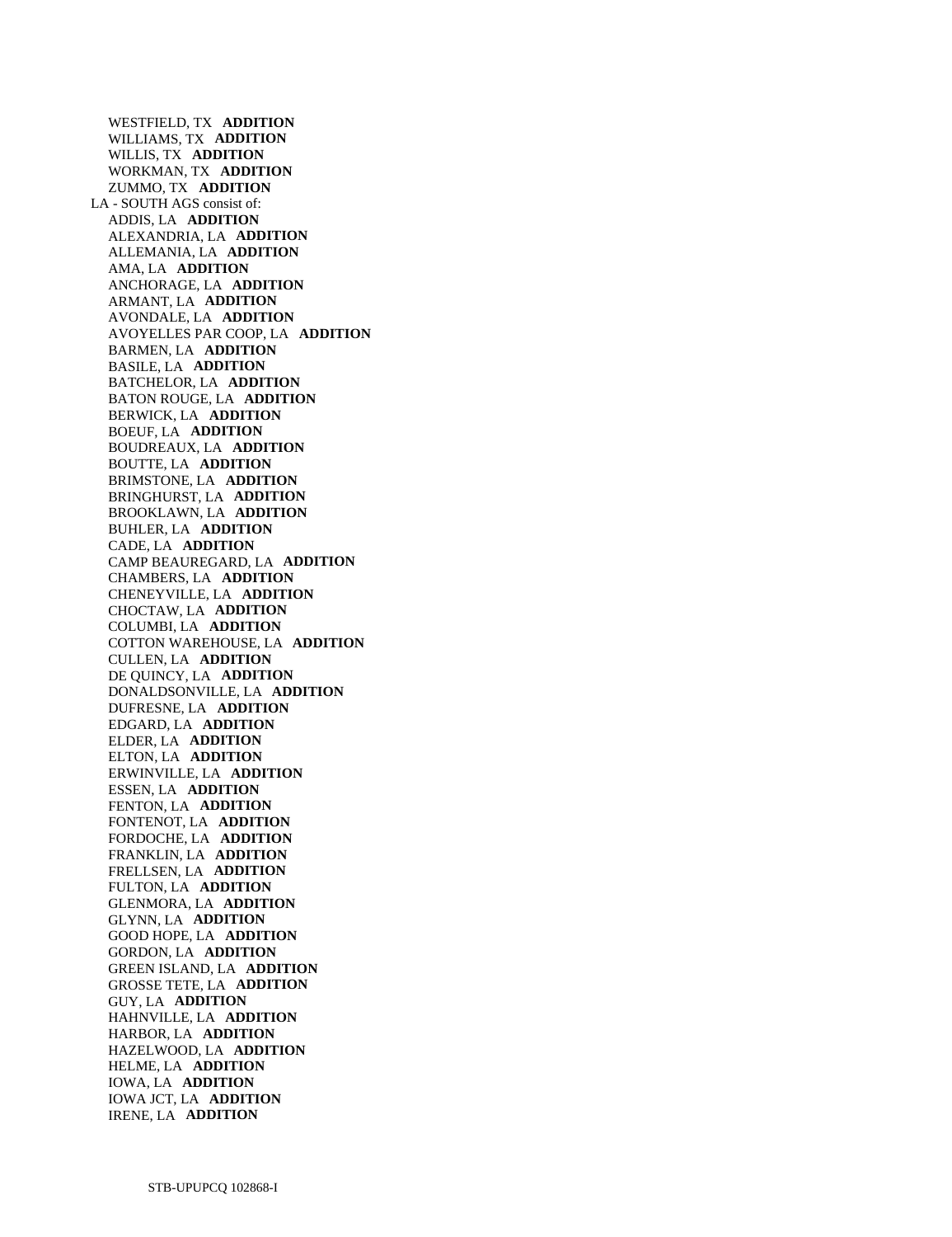JENNINGS, LA **ADDITION**  JOHNSON, LA **ADDITION**  KELLER, LA **ADDITION**  KILLONA, LA **ADDITION**  KINDER, LA **ADDITION**  KLEINPETER, LA **ADDITION**  KROTZ SPRINGS, LA **ADDITION**  LACASSINE, LA **ADDITION**  LACOUR, LA **ADDITION**  LAWTELL, LA **ADDITION**  LE COMPTE, LA **ADDITION**  LE MOYEN, LA **ADDITION**  LEGONIER, LA **ADDITION**  LETTSWORTH, LA **ADDITION**  LIVONIA, LA **ADDITION**  LOBDELL, LA **ADDITION**  LOCKMOOR, LA **ADDITION**  LULA, LA **ADDITION**  LULING, LA **ADDITION**  MALLARD JCT, LA **ADDITION**  MARINGOUIN, LA **ADDITION**  MARRERO, LA **ADDITION**  MARYLAND, LA **ADDITION**  MARYLAND, LA **ADDITION**  MCCALL, LA **ADDITION**  MCELROY, LA **ADDITION**  MCKNEELEY, LA **ADDITION**  MCNARY, LA **ADDITION**  MEEKER, LA **ADDITION**  MELVILLE, LA **ADDITION**  MERMENTAU, LA **ADDITION**  MFC SPUR, LA **ADDITION**  MIDLAND, LA **ADDITION**  MORGAN CITY, LA **ADDITION**  MORGANZA, LA **ADDITION**  MORRISON, LA **ADDITION**  MORROW, LA **ADDITION**  MOSSVILLE, LA **ADDITION**  NEW ORLEANS, LA **ADDITION**  NEW ROADS, LA **ADDITION**  NORTH BATON ROUGE, LA **ADDITION**  NORTH MARYLAND, LA **ADDITION**  OAKDALE, LA **ADDITION**  OBERLIN, LA **ADDITION**  OLIVIER, LA **ADDITION**  PALMETTO, LA **ADDITION**  PARADIS, LA **ADDITION**  PAWNEE, LA **ADDITION**  PECAN SPUR, LA **ADDITION**  PINEVILLE, LA **ADDITION**  PLAQUEMINE, LA **ADDITION**  PORT ALLEN, LA **ADDITION**  PORT BARRE, LA **ADDITION**  PORT HUDSON, LA **ADDITION**  POWER HOUSE SPUR, LA **ADDITION**  RAMOS, LA **ADDITION**  REEVES, LA **ADDITION**  RESERVE, LA **ADDITION**  ROANOKE, LA **ADDITION**  ROSA, LA **ADDITION**  ROSE BLUFF, LA **ADDITION**  SCOTLAND, LA **ADDITION**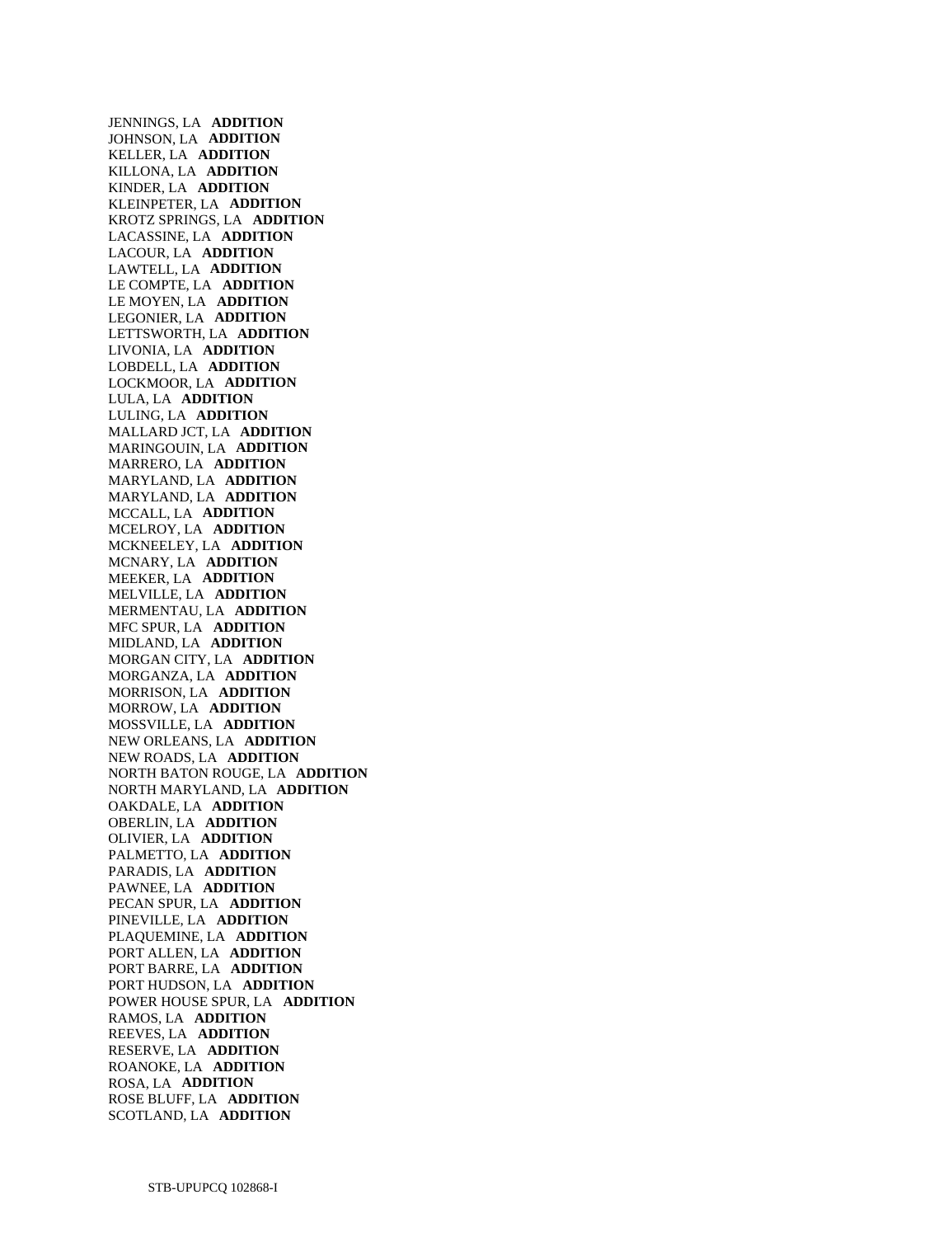SELLERS, LA **ADDITION**  SHREWSBURY, LA **ADDITION**  SMITHFIELD, LA **ADDITION**  SPRINGHILL, LA **ADDITION**  ST JAMES, LA **ADDITION**  STARKS, LA **ADDITION**  SULPHUR, LA **ADDITION**  TAFT, LA **ADDITION**  THIBODAU JCT, LA **ADDITION**  TIOGA, LA **ADDITION**  UNATEX, LA **ADDITION**  URSA, LA **ADDITION**  VACHERIE, LA **ADDITION**  VALLIER, LA **ADDITION**  WATERFORD SPUR, LA **ADDITION**  WEST LAKE, LA **ADDITION**  WEST LAKE CHARLES, LA **ADDITION**  WESTWEGO, LA **ADDITION**  WHITE CASTLE, LA **ADDITION**  WOODLAWN, LA **ADDITION**  WOODWORTH, LA **ADDITION**  ZACARTER, LA **ADDITION**  ZEE, LA **ADDITION**  RIVER GROUP consist of: EAST ST LOUIS, IL ST LOUIS, MO OR - PORTLAND AGS consist of: ALBINA, OR **ADDITION**  ASTORIA, OR **ADDITION**  AUMSVILLE, OR **ADDITION**  AURORA, OR **ADDITION**  BARNES YARD, OR **ADDITION**  BATTERSON, OR **ADDITION**  BONNEVILLE, OR **ADDITION**  BRIDAL VEIL, OR **ADDITION**  BROOKS, OR **ADDITION**  BUXTON, OR **ADDITION**  CANBY, OR **ADDITION**  CLACKAMAS, OR **ADDITION**  COALCA, OR **ADDITION**  COCHRAN, OR **ADDITION**  DODSON, OR **ADDITION**  EAST MILWAUKIE, OR **ADDITION**  EAST PORTLAND, OR **ADDITION**  FIR, OR **ADDITION**  GARBALDI, OR **ADDITION**  GARIBALDI, OR **ADDITION**  GEER, OR **ADDITION**  GERVAIS, OR **ADDITION**  HEMLOCK, OR **ADDITION**  HITO, OR **ADDITION**  HUBBARD, OR **ADDITION**  KENTON, OR **ADDITION**  LAKE YARD, OR **ADDITION**  LIBERAL, OR **ADDITION**  MILWAUKIE, OR **ADDITION**  MOHLER, OR **ADDITION**  MT ANGEL, OR **ADDITION**  NORTH PORTLAND, OR **ADDITION**  OREGON CITY, OR **ADDITION**  OSWEGO, OR **ADDITION**  PORTLAND, OR **ADDITION**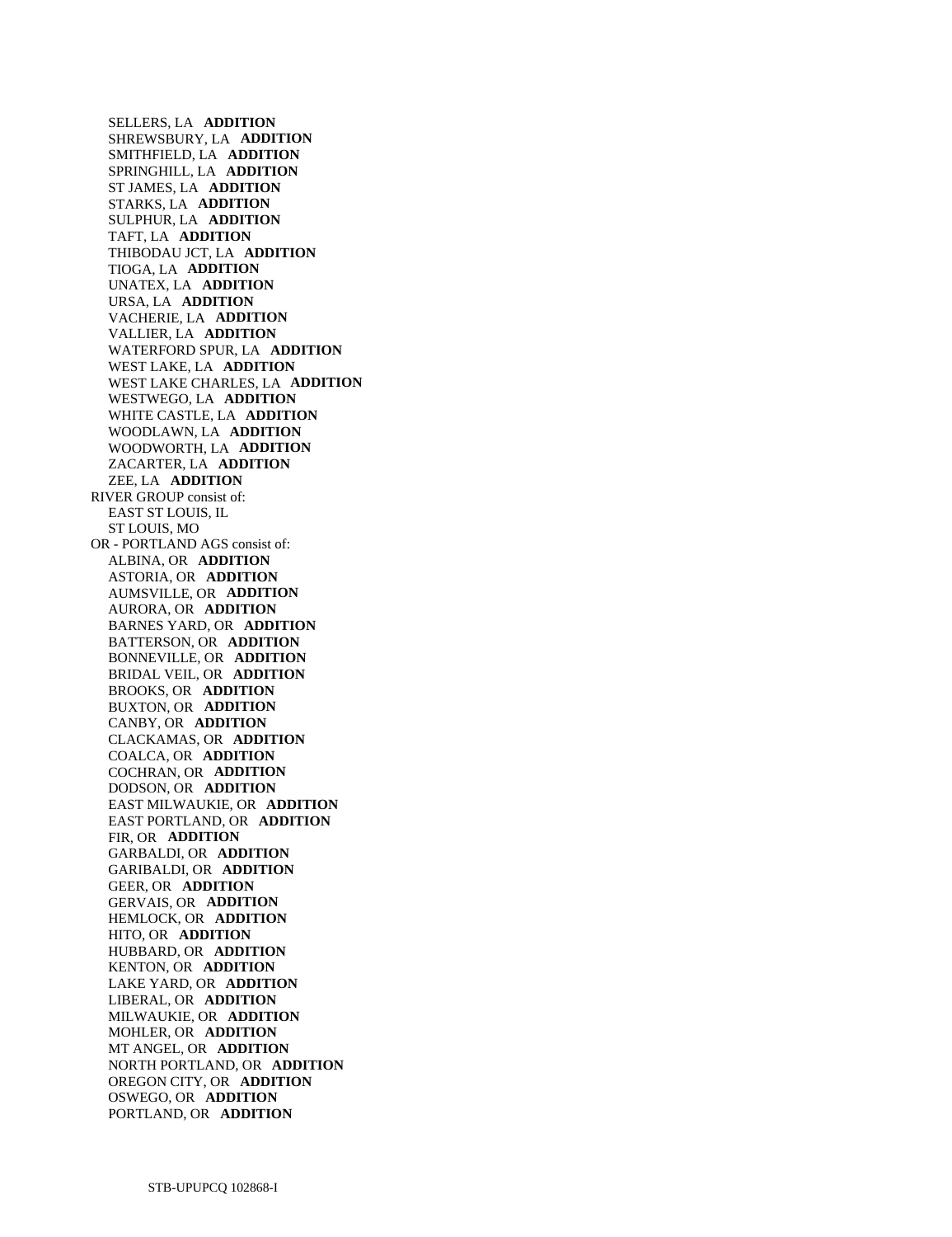PRATUM, OR **ADDITION**  PULP, OR **ADDITION**  RENARD, OR **ADDITION**  RIVER GATE, OR **ADDITION**  ROCKWOOD, OR **ADDITION**  SHAW, OR **ADDITION**  SILVERTON, OR **ADDITION**  ST JOHNS, OR **ADDITION**  STAYTON, OR **ADDITION**  TILLAMOOK, OR **ADDITION**  TROUTDALE, OR **ADDITION**  WARRENTON, OR **ADDITION**  WEST LINN, OR **ADDITION**  WHEELER, OR **ADDITION**  WOODBURN, OR **ADDITION**  AMPERE, WA **ADDITION**  BARBERTON, WA **ADDITION**  BATTLE GROUND, WA **ADDITION**  BRUSH PRAIRIE, WA **ADDITION**  CAMAS, WA **ADDITION**  CASTLE ROCK, WA **ADDITION**  CATHLAMET, WA **ADDITION**  CHELATCHIE, WA **ADDITION**  COLUMBIA JCT, WA **ADDITION**  HEISON, WA **ADDITION**  HOMAN, WA **ADDITION**  KALAMA, WA **ADDITION**  KELSO, WA **ADDITION**  LONGVIEW, WA **ADDITION**  OSTRANDER, WA **ADDITION**  RIDGEFIELD, WA **ADDITION**  ROCKY POINT, WA **ADDITION**  RYE JCT, WA **ADDITION**  VANCOUVER, WA **ADDITION**  VANCOUVER JCT, WA **ADDITION**  WASHOUGAL, WA **ADDITION**  WOODLAND, WA **ADDITION**  YACOLT, WA **ADDITION**  WA - SEATTLE AGS consist of: ABERDEEN, WA **ADDITION**  ABERDEEN JCT, WA **ADDITION**  ALDERTON, WA **ADDITION**  ALLISON, WA **ADDITION**  ANDOVER, WA **ADDITION**  ARGO, WA **ADDITION**  AUBURN, WA **ADDITION**  BALLARD, WA **ADDITION**  BALLARD JCT, WA **ADDITION**  BANGOR, WA **ADDITION**  BAY SHORE, WA **ADDITION**  BELFAIR, WA **ADDITION**  BELLINGHAM, WA **ADDITION**  BELMORE, WA **ADDITION**  BLACK RIVER, WA **ADDITION**  BLAJCT, WA **ADDITION**  BLAKESLEE JCT, WA **ADDITION**  BREMERTON, WA **ADDITION**  BRIARWOOD, WA **ADDITION**  BUCODA, WA **ADDITION**  BURLINGTON, WA **ADDITION**  CAMP MURRAY, WA **ADDITION**  CAPITOL, WA **ADDITION**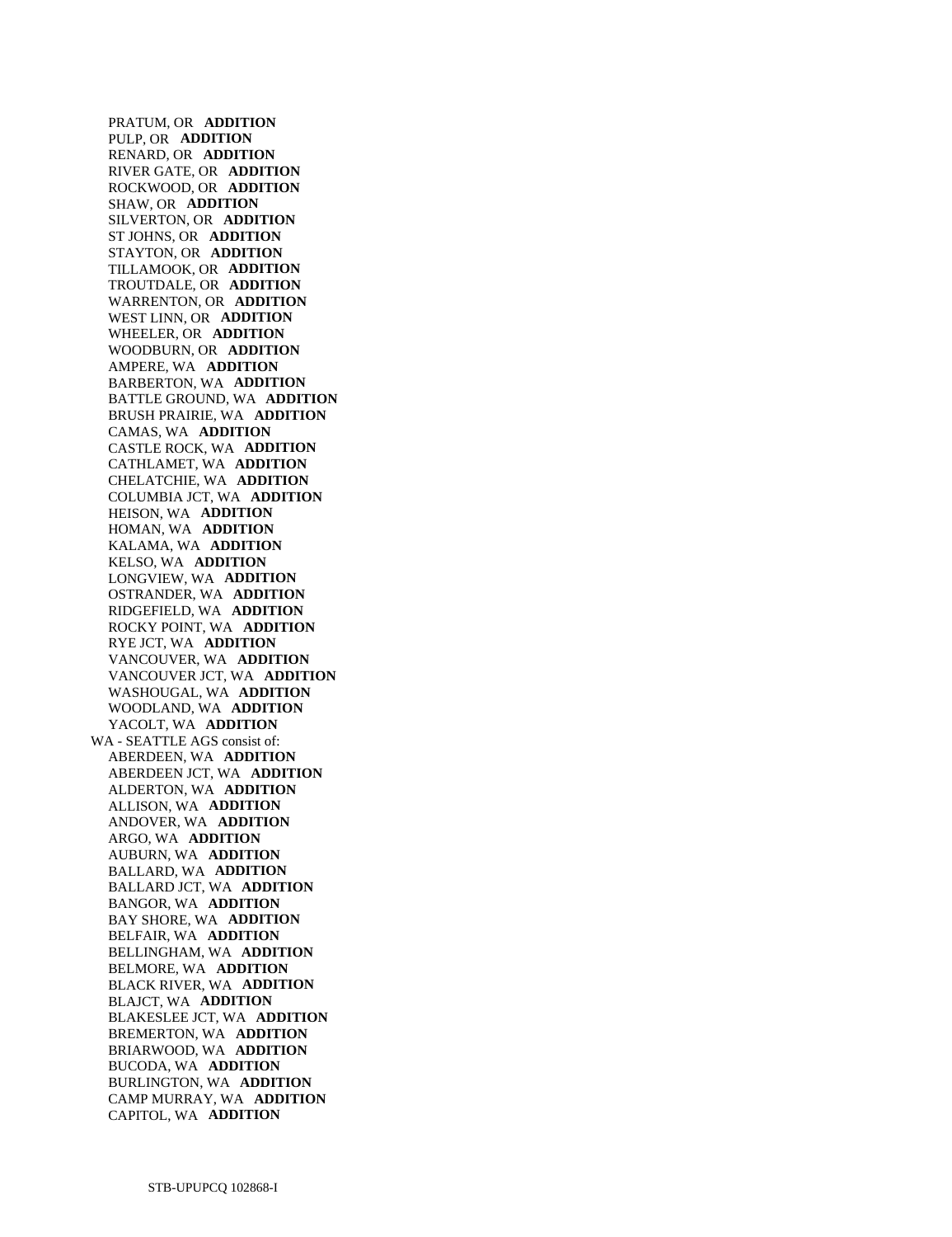CENPARK, WA **ADDITION**  CENTRALIA, WA **ADDITION**  CHEHALIS, WA **ADDITION**  CLAY CITY, WA **ADDITION**  CONCORA, WA **ADDITION**  DIVIDE, WA **ADDITION**  DUPONT, WA **ADDITION**  EAST OLYMPIA, WA **ADDITION**  EAST PUYALLUP, WA **ADDITION**  EATONVILLE JCT, WA **ADDITION**  EDMOND, WA **ADDITION**  EDMONDS, WA **ADDITION**  ELBE, WA **ADDITION**  ELMA, WA **ADDITION**  ESSEX, WA **ADDITION**  EVERETT, WA **ADDITION**  EVERETT, WA **ADDITION**  FERNDALE, WA **ADDITION**  FIFE, WA **ADDITION**  FREDERICKSON, WA **ADDITION**  FT LEWIS, WA **ADDITION**  GATE, WA **ADDITION**  GLOBAL GATEWAY NO, WA **ADDITION**  GRAHAM, WA **ADDITION**  GRAND MOUND, WA **ADDITION**  GREENDALE, WA **ADDITION**  HARBOR ISLAND, WA **ADDITION**  HILLSDALE, WA **ADDITION**  HOQUIAM, WA **ADDITION**  INTERBAY, WA **ADDITION**  JUNCTION CITY, WA **ADDITION**  KAPOWSIN, WA **ADDITION**  KENT, WA **ADDITION**  KETRON, WA **ADDITION**  KYRO, WA **ADDITION**  LAKESIDE, WA **ADDITION**  LAKEVIEW, WA **ADDITION**  LOVELAND, WA **ADDITION**  LYNCH CREEK, WA **ADDITION**  LYNDEN, WA **ADDITION**  MALTBY, WA **ADDITION**  MARMAC, WA **ADDITION**  MAYTOWN, WA **ADDITION**  MCCLEARY, WA **ADDITION**  MCKENNA, WA **ADDITION**  MCMILLIN, WA **ADDITION**  MEEKER, WA **ADDITION**  MIDLAND, WA **ADDITION**  MINERAL, WA **ADDITION**  MONROE, WA **ADDITION**  MONTESANO, WA **ADDITION**  MORTON, WA **ADDITION**  MOUNT VERNON, WA **ADDITION**  MT VERNON, WA **ADDITION**  NAD JCT, WA **ADDITION**  NAPAVINE, WA **ADDITION**  NEW RELIANCE, WA **ADDITION**  NISQUALLY, WA **ADDITION**  NORTH PUYALLUP, WA **ADDITION**  OAKVILLE, WA **ADDITION**  OFFLAKE, WA **ADDITION**  OFFUTT LAKE, WA **ADDITION**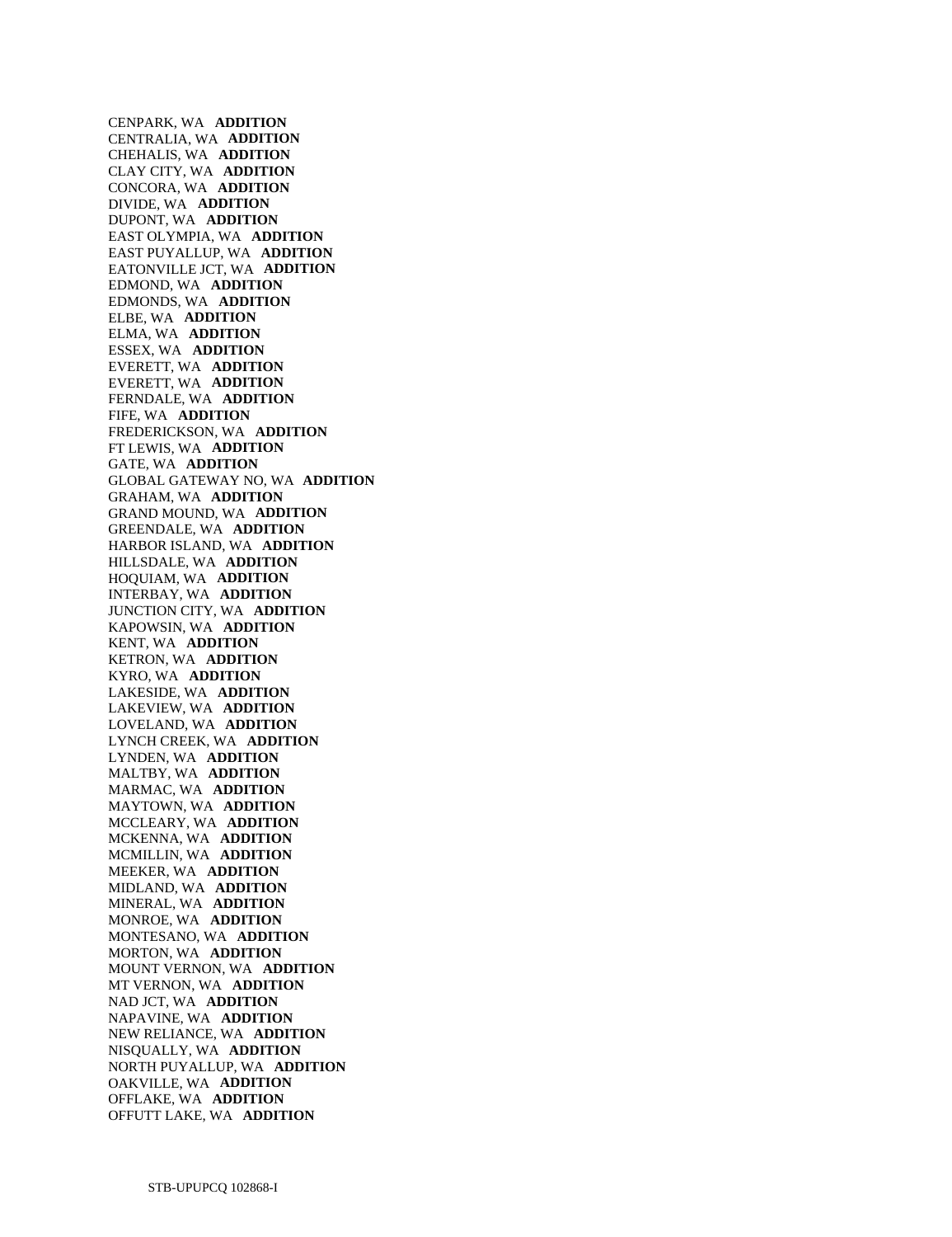OHOP, WA **ADDITION**  OLYMPIA, WA **ADDITION**  PARK JCT, WA **ADDITION**  PIONEER, WA **ADDITION**  PORT TOWNSEND, WA **ADDITION**  PUYALLUP, WA **ADDITION**  RAINIER, WA **ADDITION**  RAISH, WA **ADDITION**  RESERVATION, WA **ADDITION**  ROCHESTER, WA **ADDITION**  ROY, WA **ADDITION**  SEATTLE, WA **ADDITION**  SEATTLE PIER, WA **ADDITION**  SHELTON, WA **ADDITION**  SILVERDALE, WA **ADDITION**  SKOOKUMCH, WA **ADDITION**  SKOOKUMCHUCK, WA **ADDITION**  SOUTH BELFAIR, WA **ADDITION**  SOUTH TACOMA, WA **ADDITION**  ST CLAIR, WA **ADDITION**  STEILACOOM, WA **ADDITION**  STIMSON, WA **ADDITION**  SUMNER, WA **ADDITION**  TACOMA, WA **ADDITION**  TACOMA EXP, WA **ADDITION**  TACOMA EXPORT, WA **ADDITION**  TACOMA JCT, WA **ADDITION**  TACOMA PCT, WA **ADDITION**  TAYLOR WAY, WA **ADDITION**  TENINO, WA **ADDITION**  THRIFT, WA **ADDITION**  TITLOW, WA **ADDITION**  TUKWILA, WA **ADDITION**  TUMWATER, WA **ADDITION**  VADER, WA **ADDITION**  WABASH, WA **ADDITION**  WESCO, WA **ADDITION**  WEST BLAIR, WA **ADDITION**  WEST HILLSDALE, WA **ADDITION**  WEST TACOMA, WA **ADDITION**  WESTERN JCT, WA **ADDITION**  WHITES, WA **ADDITION**  WINLOCK, WA **ADDITION**  WJCT, WA **ADDITION**  WOODINVILLE, WA **ADDITION**  YELM, WA **ADDITION**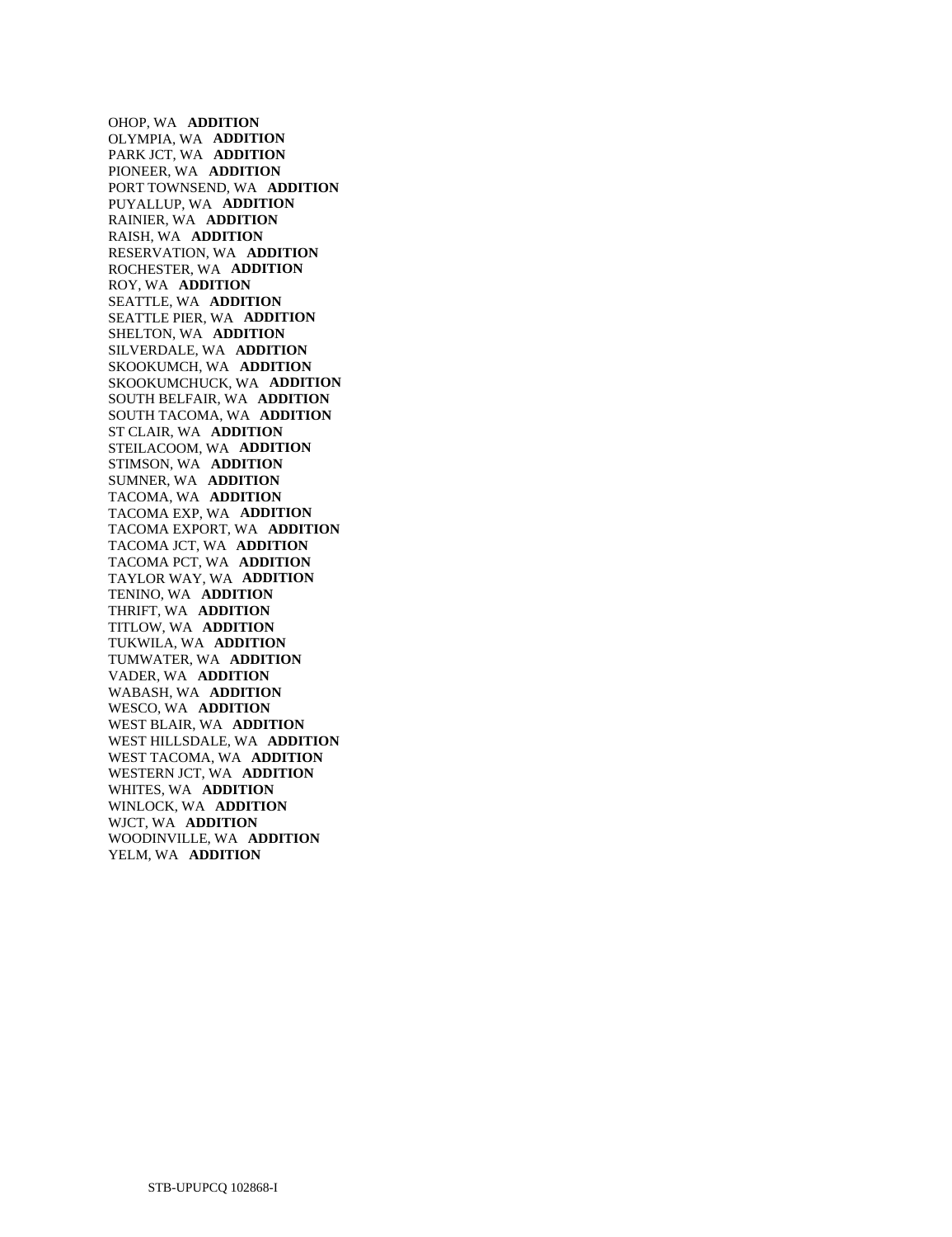

STB-UPUPCQ 102874-U

# **UNION PACIFIC RAILROAD COMPANY**

# **AMENDED CONTRACT SUMMARY**

**Issued:**  March 11, 2022

**Effective:** July 1, 2021

**Issued by:**  Rosa M. La Puente-Flowers Lead Price Applications 1400 Douglas Street Mail Stop 1340 OMAHA, NEBRASKA 68179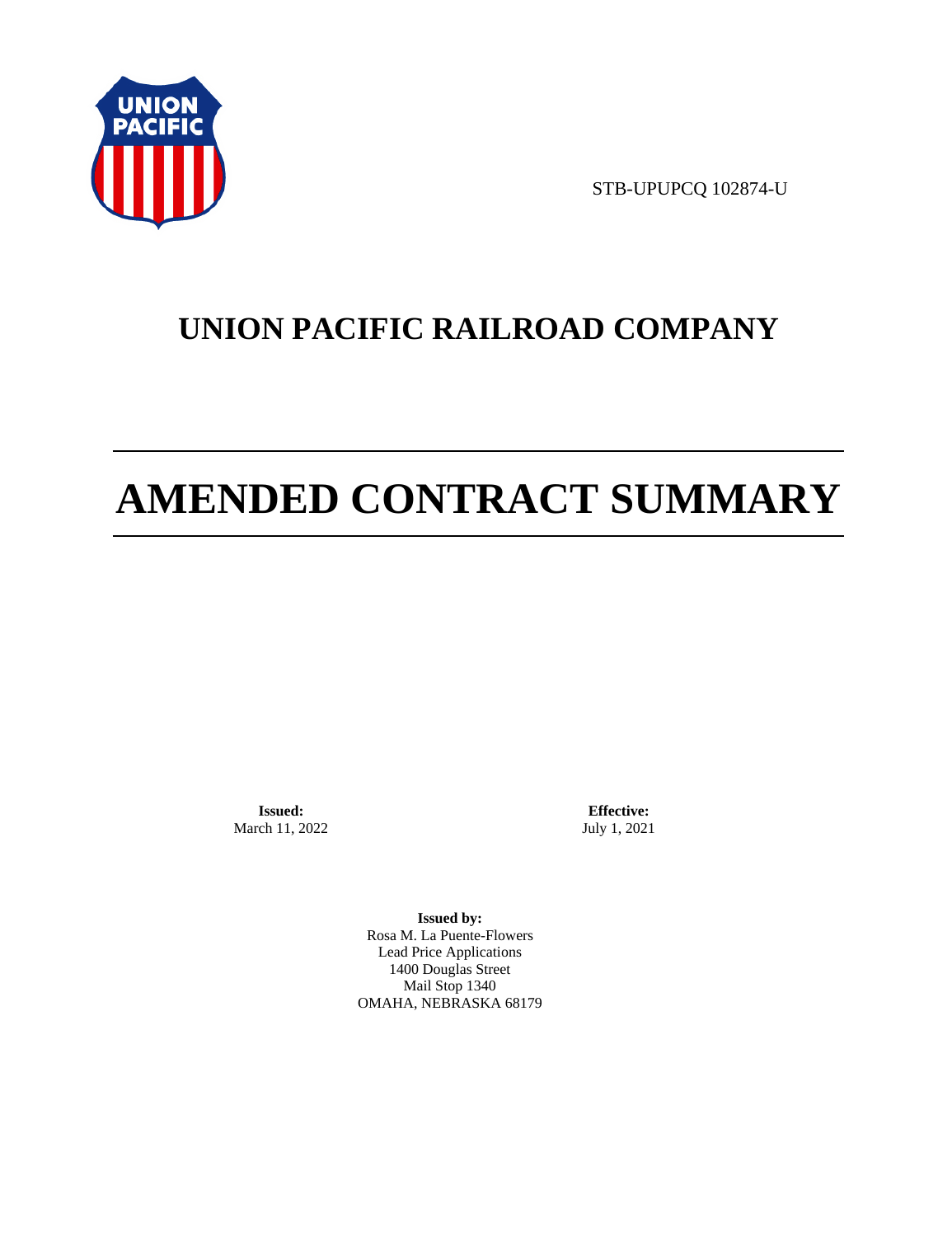#### **PARTICIPATING CARRIERS:**

 UNION PACIFIC RAILROAD COMPANY 1400 Douglas St. Omaha, NE 68179

#### **COMMODITY:**

 Corn Exc.Popcorn See 01152 Wheat Exc.Buckwheat See 01139

#### **SHIPPER:**

 COMARK EQUITY ALLIANCE LLC CHISHOLM TRAIL TERMINAL LLC

#### **ORIGIN(S):**

 NE - HASTINGS AGS (See Exhibit Definition) NE - COZAD AGS (See Exhibit Definition) SOUTH SIOUX CITY, NE SIOUX CITY, IA NE - NCRC AGS (See Exhibit Definition) TEXHOMA, OK MN - BREWSTER AGS (See Exhibit Definition) NE - CARLETON AGS (See Exhibit Definition) MOUNTAIN LAKE, MN NE - GRAND ISLAND AGS (See Exhibit Definition) NE - GROUP 3 AGS (See Exhibit Definition) IA - INTERIOR IOWA HEAVY AGS (See Exhibit Definition) LINCOLN, NE MEDFORD, OK

#### **DESTINATION(S):**

 OK - OPTIMA AGS (See Exhibit Definition) MEDFORD, OK TEXHOMA, OK MEMPHIS, TN NEW BRAUNFELS, TX SAGINAW, TX OR - PORTLAND AGS (See Exhibit Definition)

#### **PORT(S):**

Not Applicable

#### **DURATION:**

 Effective Date: July 1, 2020 Amendment Effective Date: July 1, 2021 **ADDITION**  Expiration Date: June 30, 2022 **EXTENSION** 

#### **RAIL CAR DATA:**

No cars dedicated to service under this Contract. Cars are provided on a common carrier basis only.

#### **RATES & CHARGES:**

Not applicable

#### **VOLUME:**

 Minimum shipment of 107 carloads. **ADDITION**  Multiple Car Shipments **ADDITION**  Single Car Shipments **DELETION** 

#### **SPECIAL FEATURES:**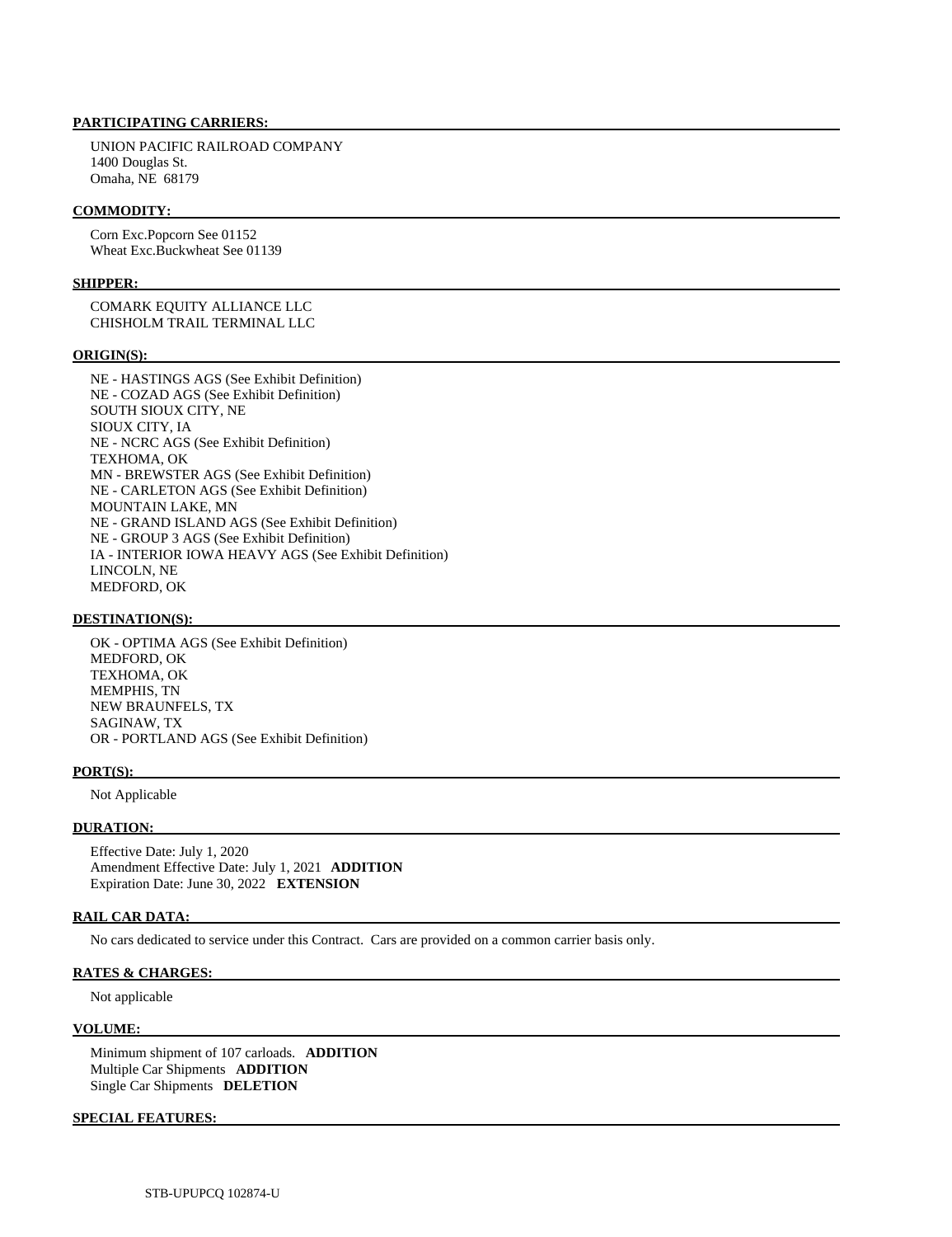Special Switching Provision

## **SPECIAL NOTICE:**

Not applicable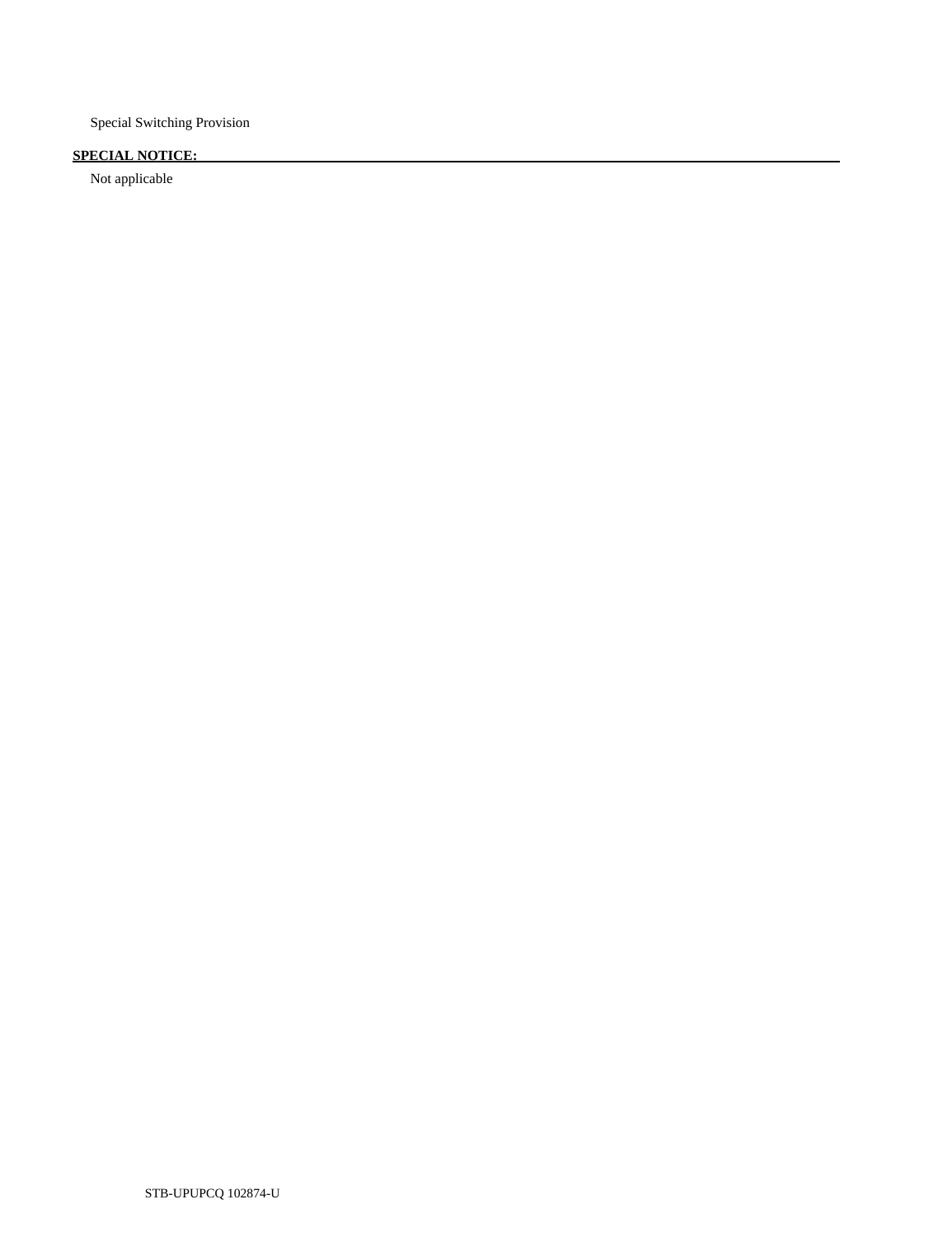#### **EXHIBIT DEFINITIONS:**

 NE - HASTINGS AGS consist of: GLENVIL, NE HASTINGS, NE HAYLAND, NE JEFFERS, NE LEVEL, NE NE - COZAD AGS consist of: ALFALFA CENTER, NE BECK, NE BIRDWOOD, NE BRADY, NE BUDA, NE COZAD, NE DARR, NE ELM CREEK, NE FARR, NE GENTLEMAN PLANT, NE GENTLEMAN POWER PLANT, NE GIBBON, NE GOTHENBURG, NE HERSHEY, NE JOSSELYN, NE KEARNEY, NE KEITH, NE LEXINGTON, NE MAXWELL, NE NORTH PLATTE, NE ODESSA, NE OFALLONS, NE OPTIC, NE OVERTON, NE PAWNEE, NE SUTHERLAND, NE TRUED, NE VARNER, NE WILLOW ISLAND, NE NE - NCRC AGS consist of: ALBION, NE ARCHER, NE BELGRADE, NE BELGRADE, NE BRAINARD, NE CAREY, NE CEDAR RAPIDS, NE COTESFIELD, NE DAVID CITY, NE DURANT, NE ELBA, NE ENOLA, NE FULLERTON, NE GENOA, NE HEBER, NE HORDVILLE, NE HUMPHREY, NE MADISON, NE MONROE, NE NORFOLK, NE NORTH LOUP, NE OCONEE, NE ORD, NE OSCEOLA, NE PALMER, NE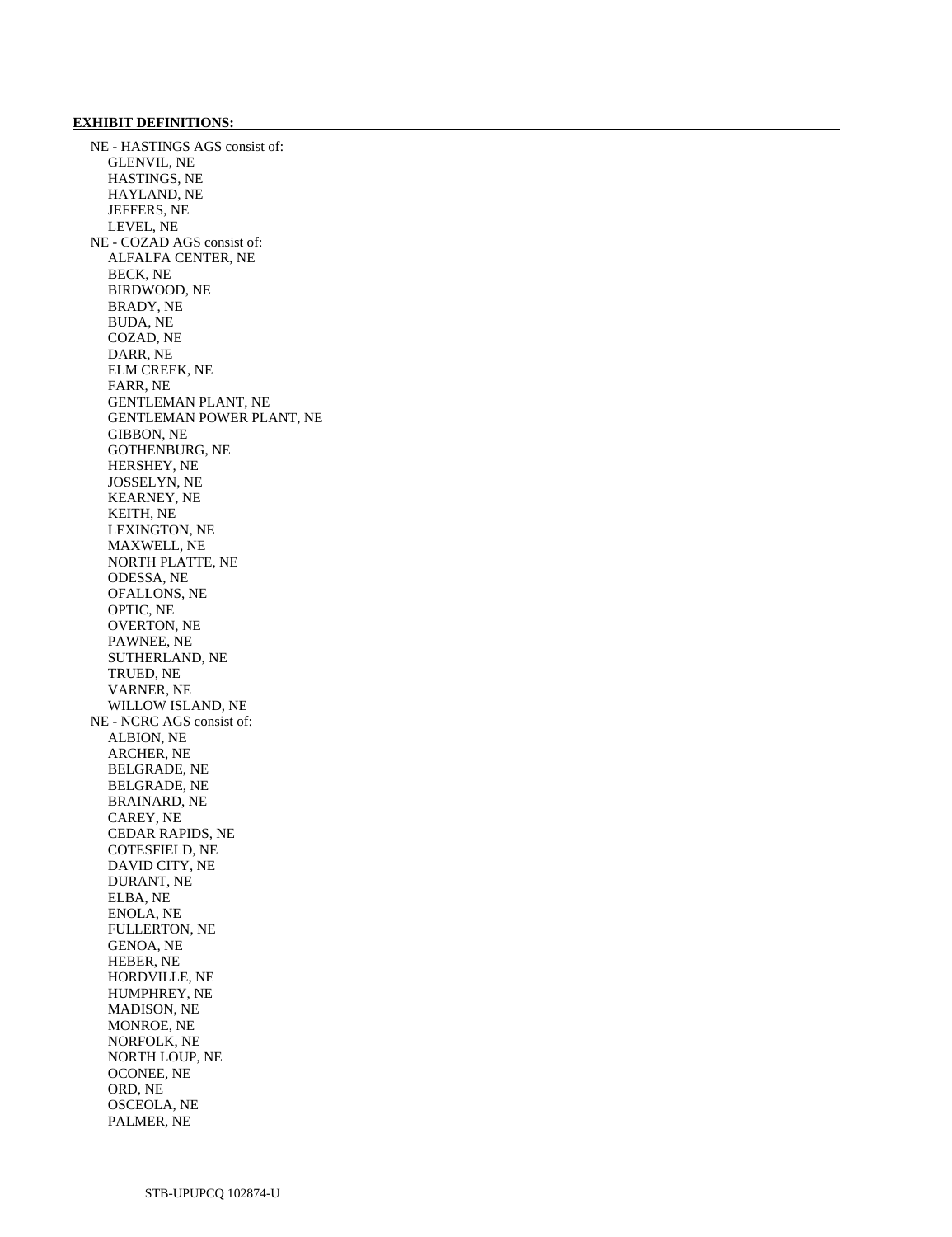PLATTE CENTER, NE POLK, NE PRIMROSE, NE RISING CITY, NE SAUNDERS, NE SCOTIA JCT, NE SHELBY, NE SHELDONVILLE, NE SPALDING, NE ST EDWARD, NE ST LIBORY, NE ST PAUL, NE STOCK YARD SIDING, NE STOCK YARDS SIDING, NE STROMSBURG, NE TARNOV, NE YANKA, NE MN - BREWSTER AGS consist of: ADRIAN, MN AGATE, MN BEAVER CREEK, MN BIGELOW, MN BINGHAM LAKE, MN BREWSTER, MN BUTTERFIELD, MN FIVE STAR, MN HERON LAKE, MN KASOTA, MN LAKE CRYSTAL, MN LUVERNE, MN MADELIA, MN MAGNOLIA, MN MANKATO, MN MANLEY, MN MILOMA, MN MINNEOPA, MN MOUNTAIN LAKE, MN ODIN, MN OTTAWA, MN RUSHMORE, MN ST JAMES, MN TRIMONT, MN WILDER, MN WINDOM, MN WORTHINGTON, MN NE - CARLETON AGS consist of: HOLLENBERG, KS **ADDITION**  ALEXANDRIA, NE **ADDITION**  ANAN, NE **ADDITION**  BELVIDERE, NE **ADDITION**  CARLETON, NE **ADDITION**  CLATONIA, NE **ADDITION**  DAVENPORT, NE **ADDITION**  EDGAR, NE **ADDITION**  ENDICOTT, NE **ADDITION**  FAIRBURY, NE **ADDITION**  FAIRFIELD, NE **ADDITION**  HALLAM, NE **ADDITION**  JANSEN, NE **ADDITION**  PLYMOUTH, NE **ADDITION**  SEDAN, NE **ADDITION**  NE - GRAND ISLAND AGS consist of: ALDA, NE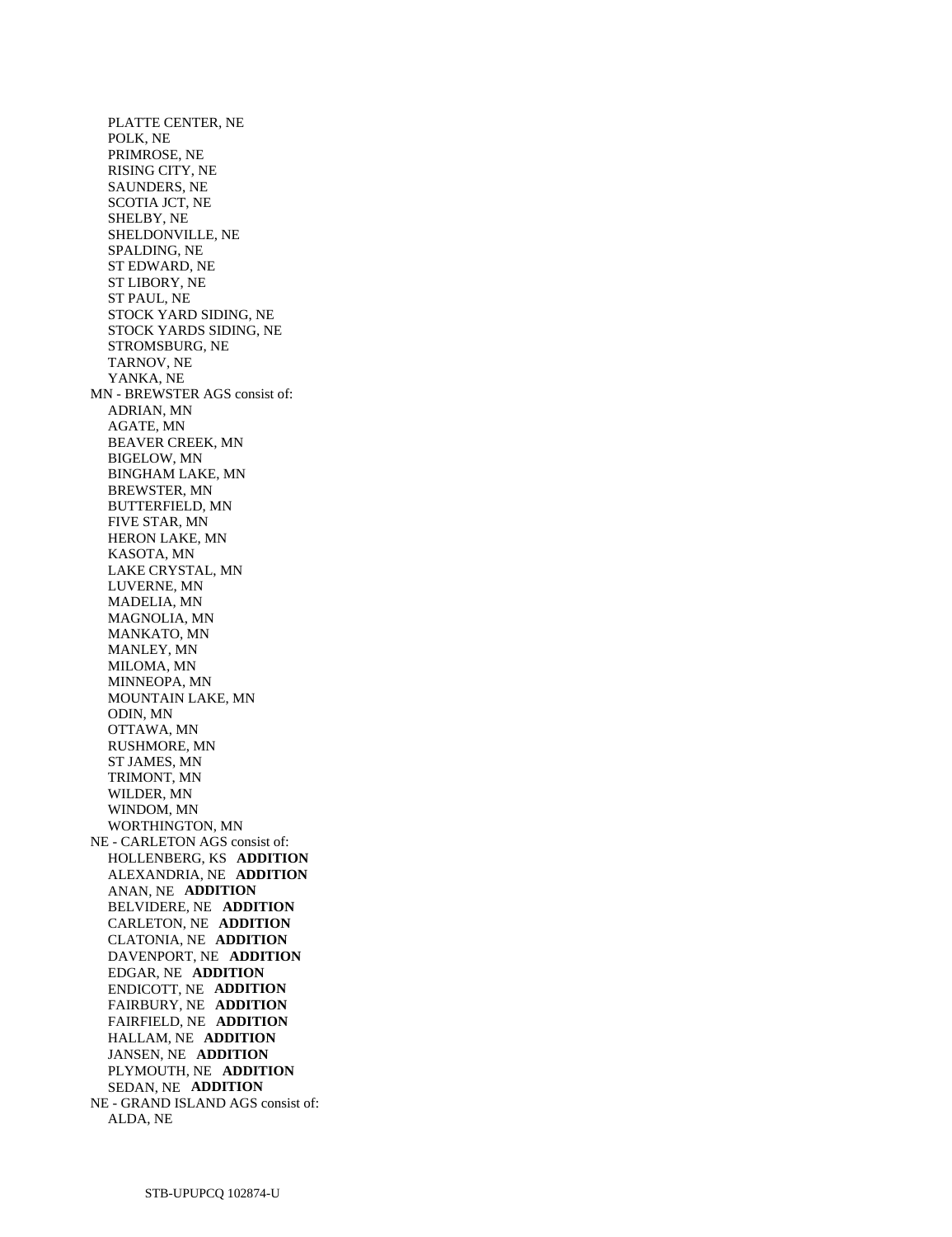CENTRAL CITY, NE CHAPMAN, NE CLARKS, NE DENMAN, NE GRAND ISLAND, NE GULFOIL, NE HAVENS, NE PADDOCK, NE RIVER, NE SHELTON, NE SILVER CREEK, NE THUMEL, NE WOOD RIVER, NE NE - GROUP 3 AGS consist of: COUNCIL BLUFFS, IA ISLAND PARK, IA RIGG, IA AMES, NE ARLINGTON, NE BEHLEN, NE BLAIR, NE COLUMBUS, NE DOULOM, NE DUNCAN, NE ELKHORN, NE FREMONT, NE FT CROOK, NE GILMORE, NE GILMORE JCT, NE HOWER, NE KENNARD, NE KRUMEL, NE LA PLATTE, NE LANE, NE MEAD, NE MERCER, NE MILLARD, NE MOORMAN, NE NASCO, NE NORTH BEND, NE OMAHA, NE RICHLAND, NE ROGERS, NE RUF, NE SCHAFER, NE SCHUYLER, NE SEYMOUR, NE SOUTH OMAHA, NE SOUTH OMAHA, NE SUMMIT, NE TROXEL, NE VALLEY, NE WAHOO, NE WAHPCO, NE WATERLOO, NE WECO, NE WESTON, NE WOODY, NE YUTAN, NE IA - INTERIOR IOWA HEAVY AGS consist of: ALGONA, IA ALLENDORF, IA ARMSTRONG, IA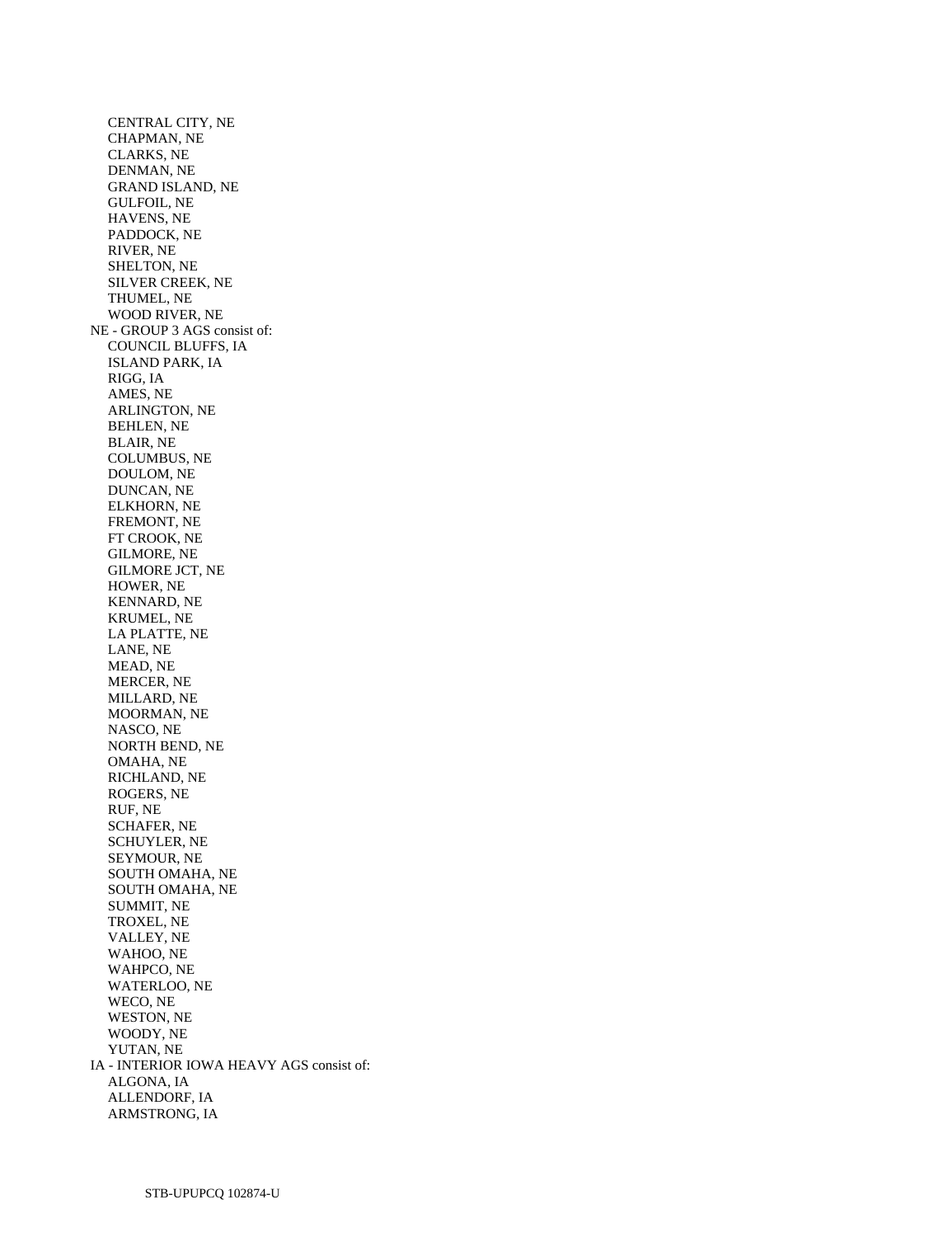ARTHUR, IA AURELIA, IA BODE, IA BURT, IA CALLENDER, IA CHEROKEE, IA EAGLE GROVE, IA EMMETSBURG, IA FARNHAMVILLE, IA FLORENCE, IA FT DODGE, IA GALBRAITH, IA GOLDFIELD, IA GOWRIE, IA GYPSUM, IA HANLONTOWN, IA HARDY, IA HARRIS, IA HARTLEY, IA INDUSTRY, IA IRVINGTON, IA JEWELL, IA JOICE, IA KAMRAR, IA KANAWHA, IA LAKE MILLS, IA LAKE PARK, IA LAKOTA, IA LENA, IA LIVERMORE, IA LUVERNE, IA MAPLE HILL, IA MARCUS, IA MONTGOMERY, IA MOORLAND, IA OCHEYEDAN, IA OLAF, IA OSGOOD, IA OTTOSEN, IA PATON, IA RAKE, IA RANDALL, IA RENWICK, IA RODMAN, IA ROELYN, IA SANBORN, IA SCARVILLE, IA SPIRIT LAKE, IA STORY CITY, IA SUPERIOR, IA SWEA CITY, IA TARA, IA VINCENT, IA WALL LAKE, IA WEBSTER CITY, IA WEST BEND, IA WEST FT DODGE, IA WEST OKOBOJI, IA WILLIAMS, IA BLUE EARTH, MN BRICELYN, MN EASTON, MN FAIRMONT, MN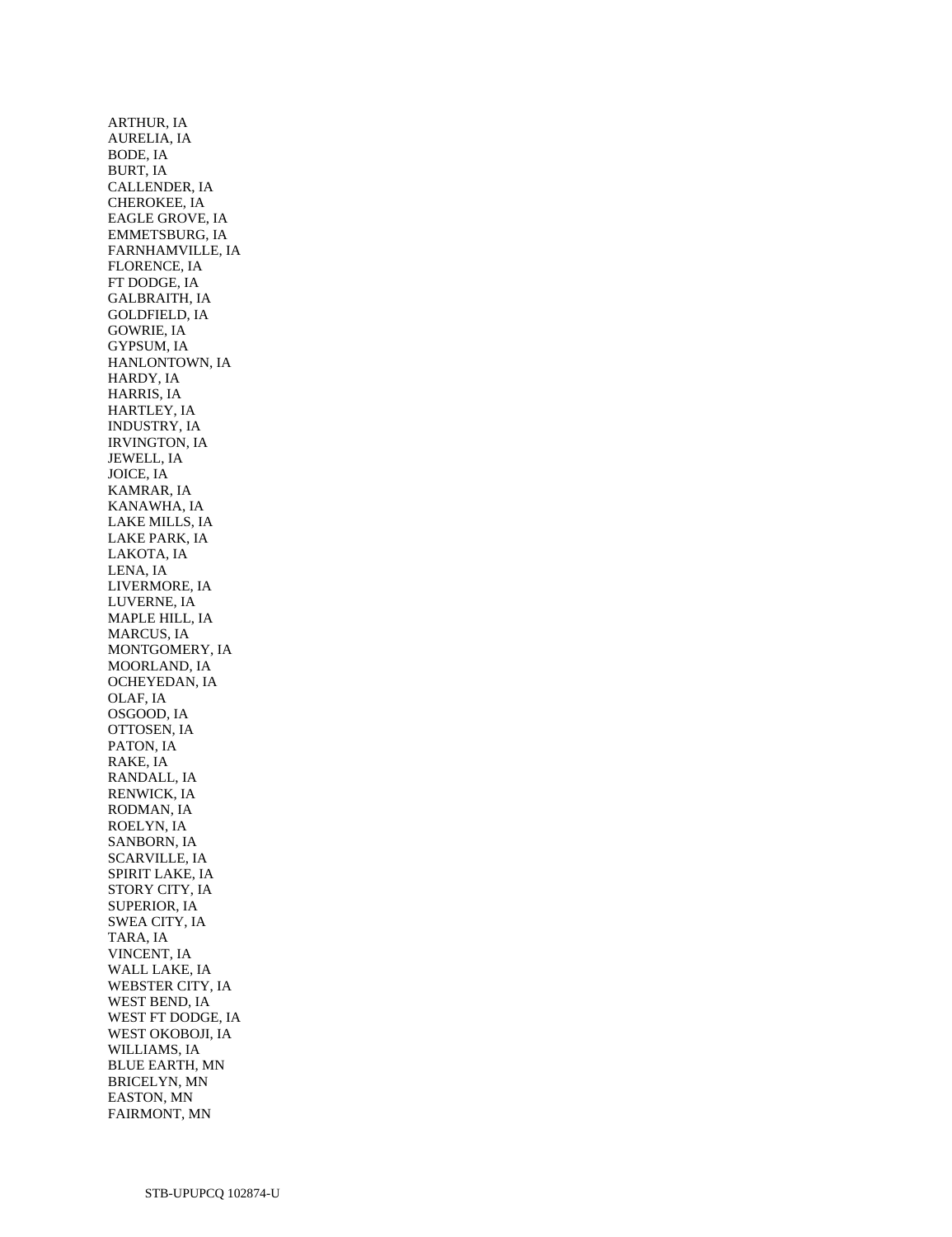FOX LAKE, MN FROST, MN GUCKEEN, MN IMOGENE, MN KIESTER, MN MARNA, MN WELCOME, MN OK - OPTIMA AGS consist of: LIBERAL, KS SHAMROCK, KS CLAYTON, NM GOODWELL, OK GUYMON, OK HOOKER, OK OPTIMA, OK TEXHOMA, OK TYRONE, OK BRYDEN, TX CAPPS, TX CHAMBERLIN, TX CHANNING, TX CONLEN, TX DALHART, TX DUMAS, TX ETTER, TX ETTER JCT, TX HALE, TX HARTLEY, TX MACHOVEC, TX MORSE JCT, TX PRINGLE, TX ROMERO, TX SHEERIN, TX STRATFORD, TX TEXHOMA, TX TEXLINE, TX WARE, TX OR - PORTLAND AGS consist of: ALBINA, OR **ADDITION**  ASTORIA, OR **ADDITION**  AUMSVILLE, OR **ADDITION**  AURORA, OR **ADDITION**  BARNES YARD, OR **ADDITION**  BATTERSON, OR **ADDITION**  BONNEVILLE, OR **ADDITION**  BRIDAL VEIL, OR **ADDITION**  BROOKS, OR **ADDITION**  BUXTON, OR **ADDITION**  CANBY, OR **ADDITION**  CLACKAMAS, OR **ADDITION**  COALCA, OR **ADDITION**  COCHRAN, OR **ADDITION**  DODSON, OR **ADDITION**  EAST MILWAUKIE, OR **ADDITION**  EAST PORTLAND, OR **ADDITION**  FIR, OR **ADDITION**  GARBALDI, OR **ADDITION**  GARIBALDI, OR **ADDITION**  GEER, OR **ADDITION**  GERVAIS, OR **ADDITION**  HEMLOCK, OR **ADDITION**  HITO, OR **ADDITION**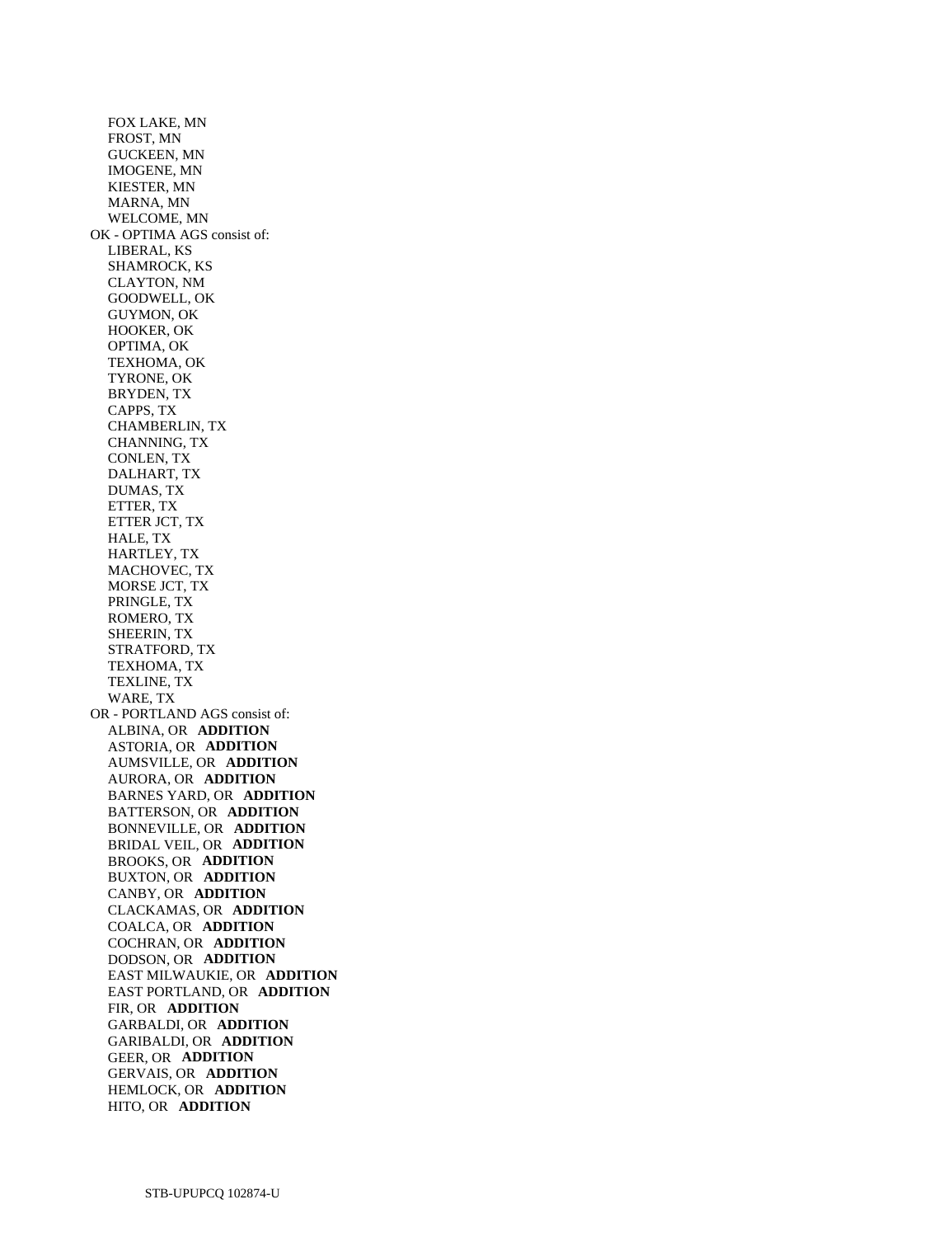HUBBARD, OR **ADDITION**  KENTON, OR **ADDITION**  LAKE YARD, OR **ADDITION**  LIBERAL, OR **ADDITION**  MILWAUKIE, OR **ADDITION**  MOHLER, OR **ADDITION**  MT ANGEL, OR **ADDITION**  NORTH PORTLAND, OR **ADDITION**  OREGON CITY, OR **ADDITION**  OSWEGO, OR **ADDITION**  PORTLAND, OR **ADDITION**  PRATUM, OR **ADDITION**  PULP, OR **ADDITION**  RENARD, OR **ADDITION**  RIVER GATE, OR **ADDITION**  ROCKWOOD, OR **ADDITION**  SHAW, OR **ADDITION**  SILVERTON, OR **ADDITION**  ST JOHNS, OR **ADDITION**  STAYTON, OR **ADDITION**  TILLAMOOK, OR **ADDITION**  TROUTDALE, OR **ADDITION**  WARRENTON, OR **ADDITION**  WEST LINN, OR **ADDITION**  WHEELER, OR **ADDITION**  WOODBURN, OR **ADDITION**  AMPERE, WA **ADDITION**  BARBERTON, WA **ADDITION**  BATTLE GROUND, WA **ADDITION**  BRUSH PRAIRIE, WA **ADDITION**  CAMAS, WA **ADDITION**  CASTLE ROCK, WA **ADDITION**  CATHLAMET, WA **ADDITION**  CHELATCHIE, WA **ADDITION**  COLUMBIA JCT, WA **ADDITION**  HEISON, WA **ADDITION**  HOMAN, WA **ADDITION**  KALAMA, WA **ADDITION**  KELSO, WA **ADDITION**  LONGVIEW, WA **ADDITION**  OSTRANDER, WA **ADDITION**  RIDGEFIELD, WA **ADDITION**  ROCKY POINT, WA **ADDITION**  RYE JCT, WA **ADDITION**  VANCOUVER, WA **ADDITION**  VANCOUVER JCT, WA **ADDITION**  WASHOUGAL, WA **ADDITION**  WOODLAND, WA **ADDITION**  YACOLT, WA **ADDITION**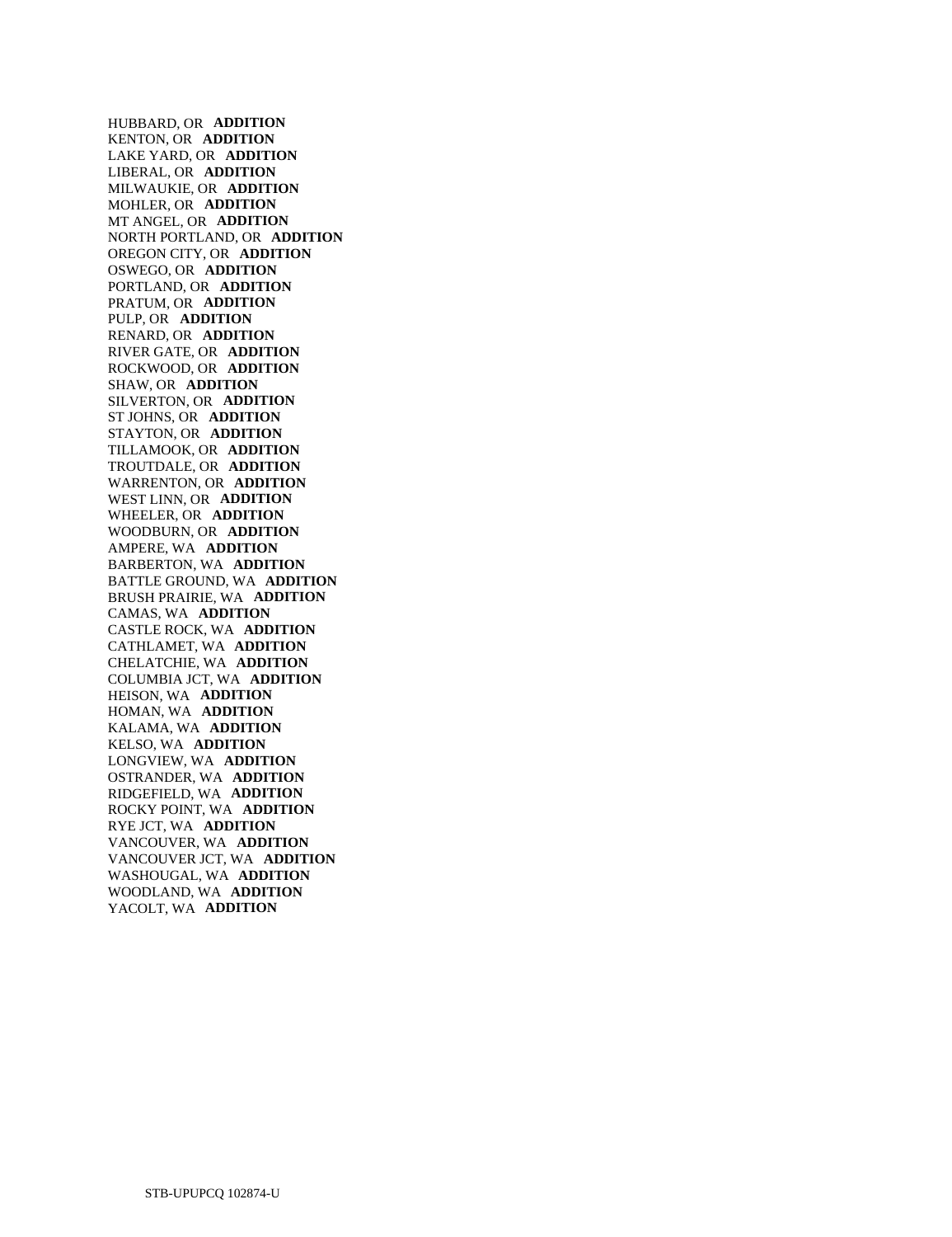

STB-UPUPCQ 103046-H

# **UNION PACIFIC RAILROAD COMPANY**

# **AMENDED CONTRACT SUMMARY**

**Issued:**  March 8, 2022

**Effective:** January 1, 2022

**Issued by:**  Rosa M. La Puente-Flowers Lead Price Applications 1400 Douglas Street Mail Stop 1340 OMAHA, NEBRASKA 68179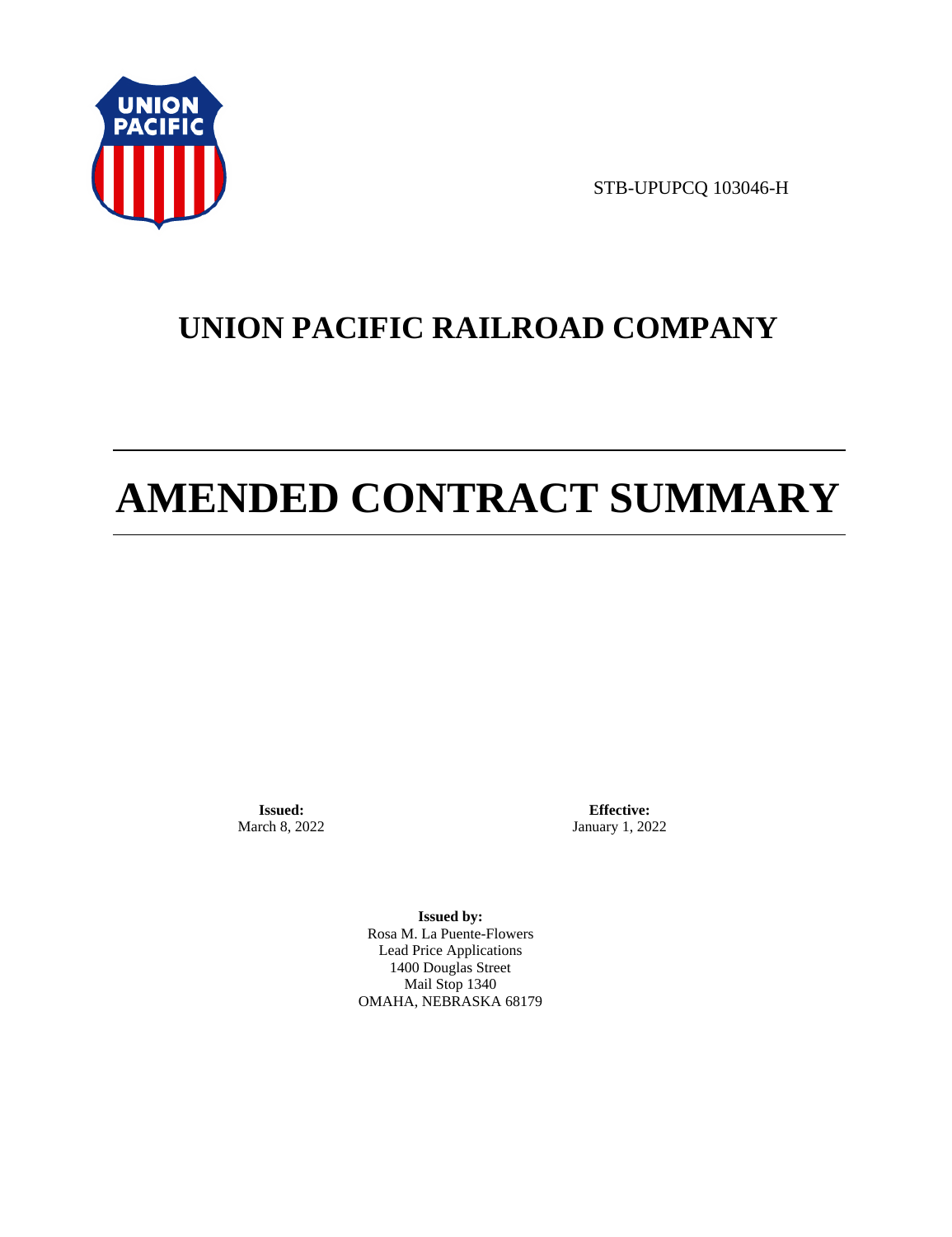#### **PARTICIPATING CARRIERS:**

 ARKANSAS AND MISSOURI RAILROAD CO 800 North First Street Fort Smith, AR 72902

 UNION PACIFIC RAILROAD COMPANY 1400 Douglas St. Omaha, NE 68179

#### **COMMODITY:**

 Distillers Slops, Liquid, Feed Gluten Liquor Residuum (Manufactured From Mono- Sodium Glutamate), Liquid Feed Supplement, Animal, Liquid, Consisting Of Alcohol, Phosphoric Acid, Inorganic Chloride Salts, Urea And Not Less Than 33 1/3 Percent Water By Weight Choline Chloride Animal Or Poultry Feed Supple- Ment, In Solution, Not To Exceed 80 Percent Choline Chloride Corn Gluten Residuum, Dry Corn Germ Or Corn Oil Cake Or Meal, Crushed Or Ground Cake, Or Cake Screenings Corn Germ Corn Steep Water Sediment, Wet Distillery Molasses Residuum, Liquid Cake,Meal Or Screenings, Soybean,Not Fit For Human Consumption Oil Foots, Oil Sediments Or Tank Bottoms, Soybean (Soya Bean), Liquid Or Solidified Soybean (Soya Bean) Oil Soap Stock Solubles, Soybean, Residue From Manufacture Of Soybean Flour, Liquid Canola Meal Canola Meal Pellets Cake Or Meal, Rape Seed Or Canola Seed Oil Foots, Sediments Or Tank Bottoms, Nec

#### **SHIPPER:**

 ARCHER DANIELS MIDLAND COMPANY ADM WEST

#### **ORIGIN(S):**

 NE - GROUP 3 AGS (See Exhibit Definition) DES MOINES, IA IL - ST LOUIS AGS (See Exhibit Definition) MANKATO, MN LINCOLN, NE

#### **DESTINATION(S):**

 MEMPHIS, TN SPRINGDALE, AR KANSAS CITY, MO **ADDITION**  HOUSTON, TX **ADDITION** 

#### **PORT(S):**

Not Applicable

#### **DURATION:**

 Effective Date: January 1, 2021 Amendment Effective Date: January 1, 2022 **ADDITION**  Expiration Date: September 30, 2022 **EXTENSION** 

#### **RAIL CAR DATA:**

Carrier Equipment not involved.

#### **RATES & CHARGES:**

Subject to increases.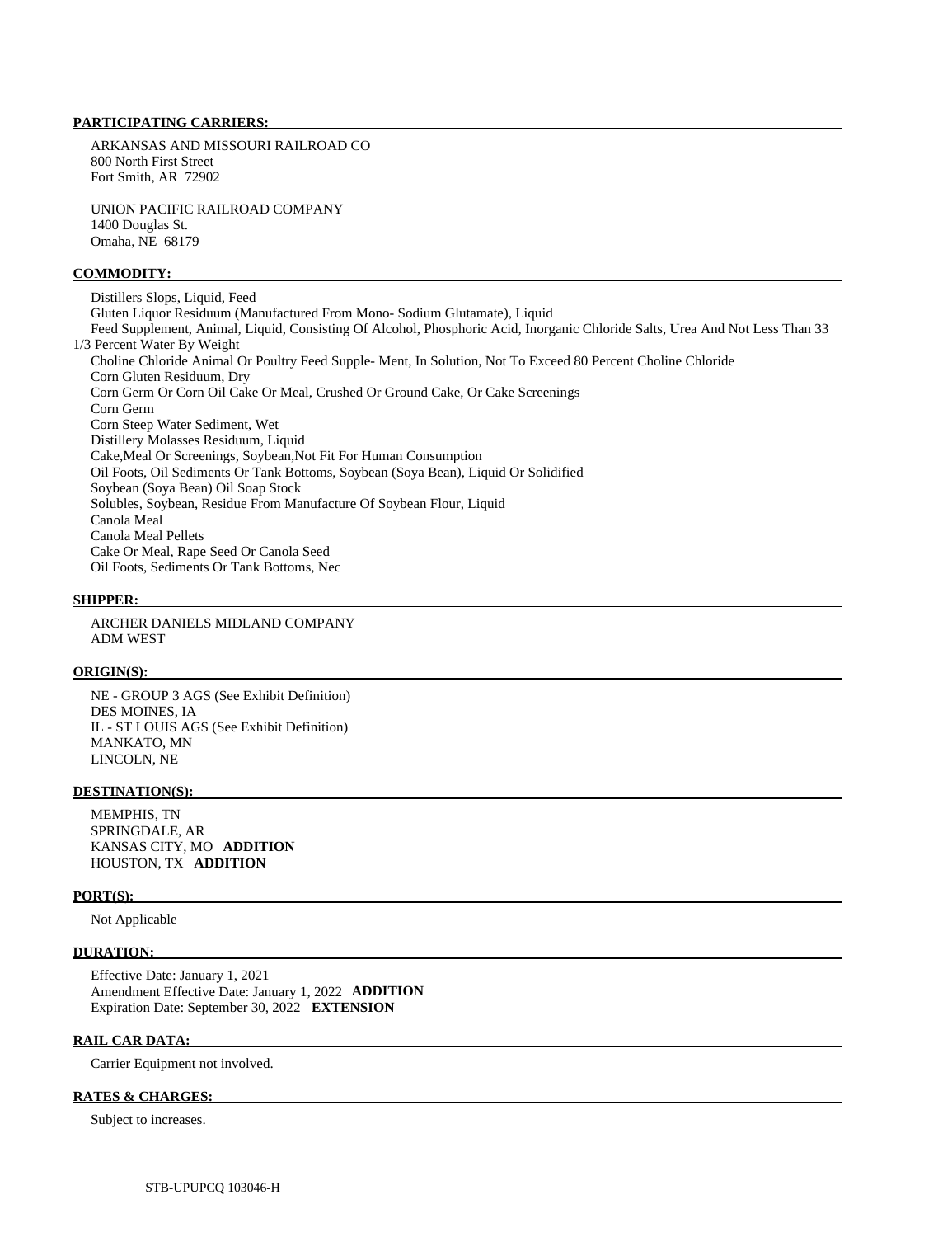### **VOLUME:**

Single Car Shipments

### **SPECIAL FEATURES:**

Special Switching Provision

### **SPECIAL NOTICE:**

Not applicable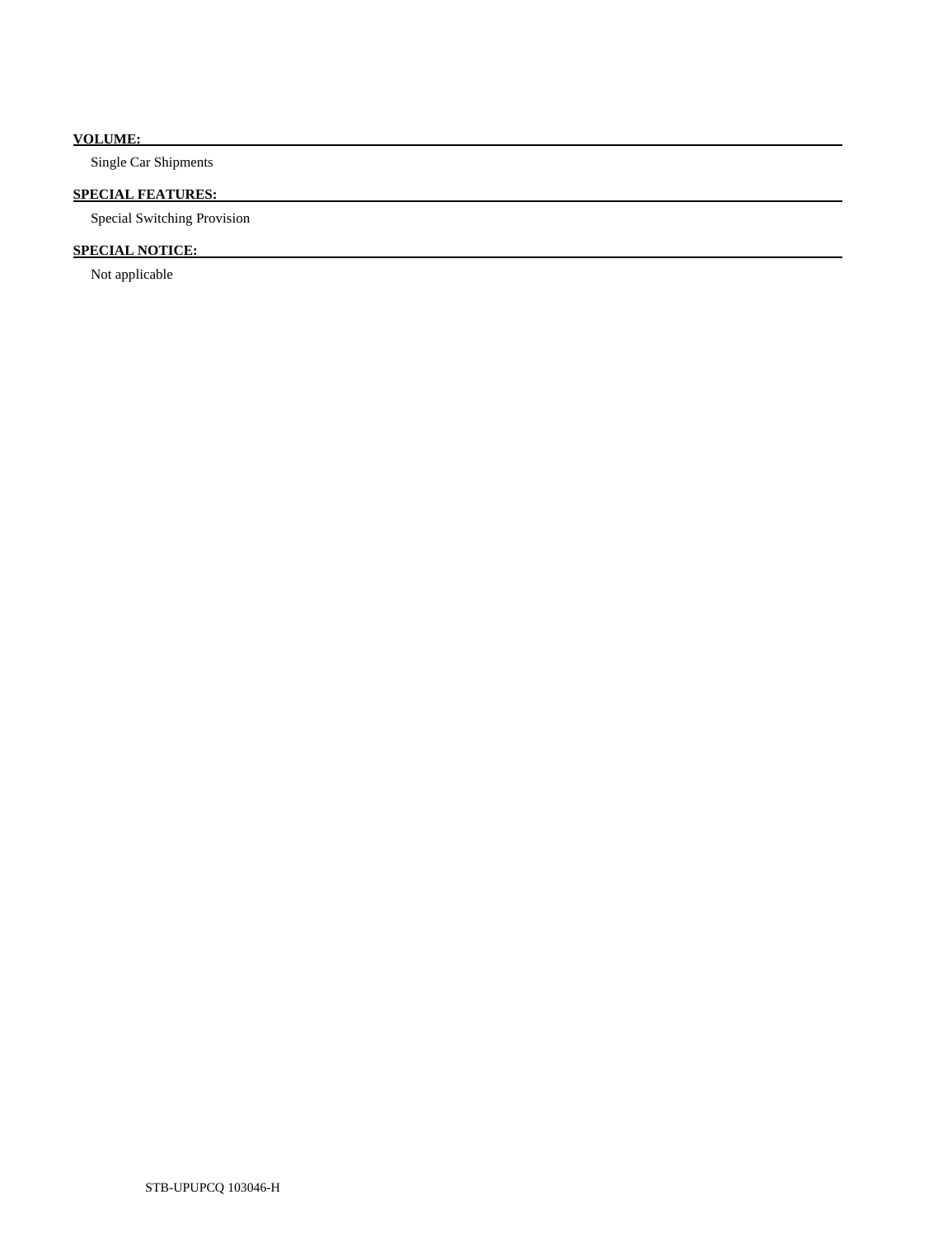# **EXHIBIT DEFINITIONS:**

 NE - GROUP 3 AGS consist of: COUNCIL BLUFFS, IA ISLAND PARK, IA RIGG, IA AMES, NE ARLINGTON, NE BEHLEN, NE BLAIR, NE COLUMBUS, NE DOULOM, NE DUNCAN, NE ELKHORN, NE FREMONT, NE FT CROOK, NE GILMORE, NE GILMORE JCT, NE HOWER, NE KENNARD, NE KRUMEL, NE LA PLATTE, NE LANE, NE MEAD, NE MERCER, NE MILLARD, NE MOORMAN, NE NASCO, NE NORTH BEND, NE OMAHA, NE RICHLAND, NE ROGERS, NE RUF, NE SCHAFER, NE SCHUYLER, NE SEYMOUR, NE SOUTH OMAHA, NE SOUTH OMAHA, NE SUMMIT, NE TROXEL, NE VALLEY, NE WAHOO, NE WAHPCO, NE WATERLOO, NE WECO, NE WESTON, NE WOODY, NE YUTAN, NE IL - ST LOUIS AGS consist of: ALTON, IL BALDWIN, IL BEAUCOUP, IL BRIDGE JUNCTION, IL BRIGHTON, IL BROOKLYN, IL BURNING STAR 2, IL BURNING STAR 3, IL CAHOKIA, IL CAPTAIN MINE, IL CARLINVILLE, IL CENTREVILLE, IL CHESTER, IL COULTERVILLE, IL CUTLER, IL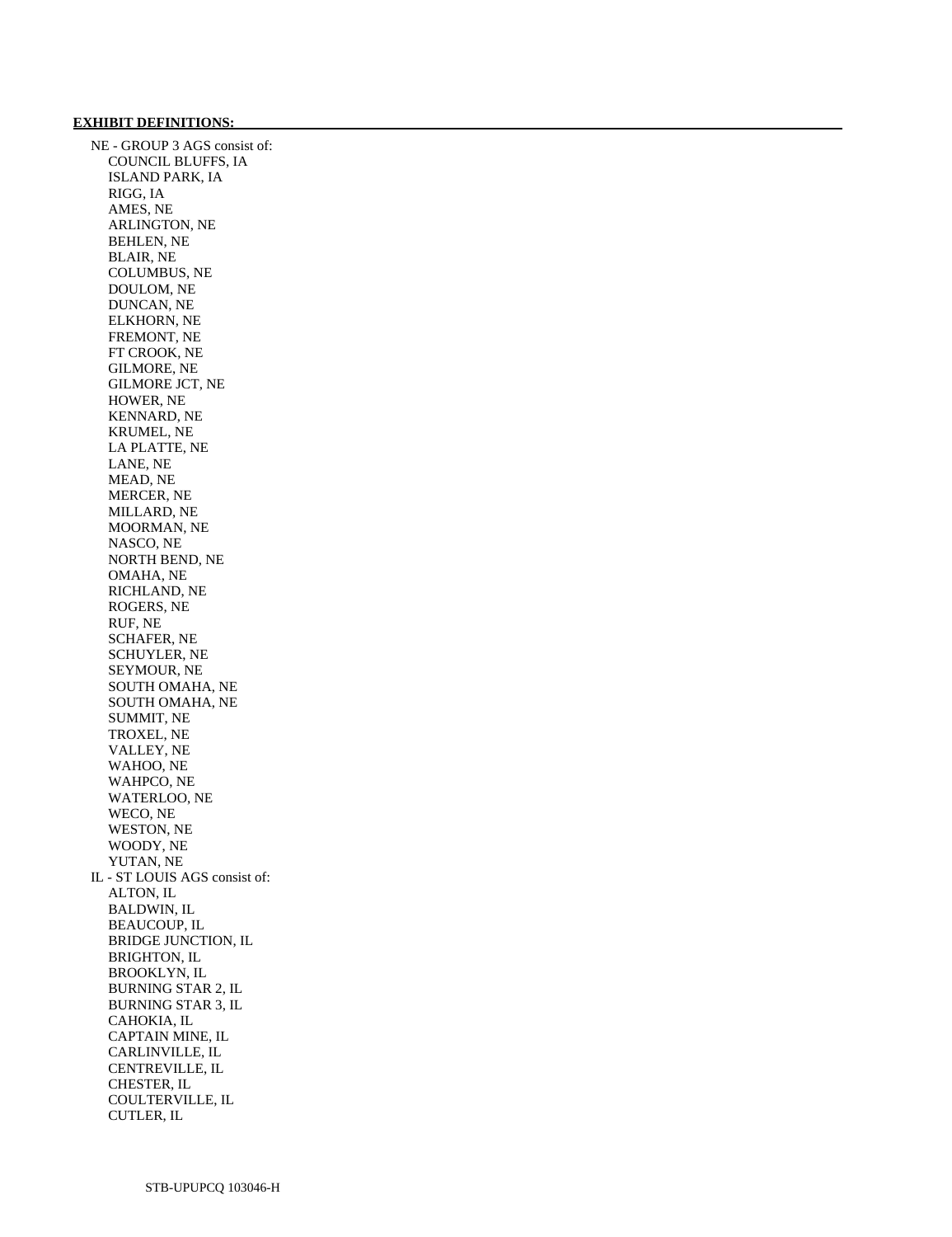DUPO, IL EAST ALTON, IL EAST ALTON, IL EAST GREENVILLE, IL EAST ST LOUIS, IL FEDERAL, IL FLINTON, IL FORD, IL FOUNTAIN, IL FULTS, IL GATEWAY MINE, IL GATEWAY YARD, IL GIRARD, IL GODFREY, IL GRANITE CITY, IL HARTFORD, IL HILLSBORO, IL IRVING, IL KELLOGG, IL LENOX, IL LENZBURG, IL LIVINGSTON, IL MADISON, IL MAPLEWOOD, IL MENARD, IL MITCHELL, IL MITCHELL YARD, IL MONTEREY MINE 1, IL NAMEOKI, IL NATIONAL STOCK YARD, IL NEW WILSON, IL NILWOOD, IL NOKOMIS, IL OHLMAN, IL PERCY, IL PINCKNEYVILLE, IL PLAINVIEW, IL PRAIRIE DU ROCHER, IL REILY LAKE, IL ROSAMOND, IL ROXANA, IL SAUGET, IL SHIPMAN, IL SPARTA, IL SPARTAN MINE, IL STEELEVILLE, IL TAMAROA, IL TAYLOR SPRINGS, IL TOLSON, IL VALLEY JCT, IL VALMEYER, IL VENICE, IL VENICE JCT, IL VINER, IL VIRDEN, IL WANN, IL WARNOCK, IL WASHINGTON PARK, IL WELGE, IL WEST SMITHBORO, IL WITT, IL WOMAC, IL WOOD RIVER, IL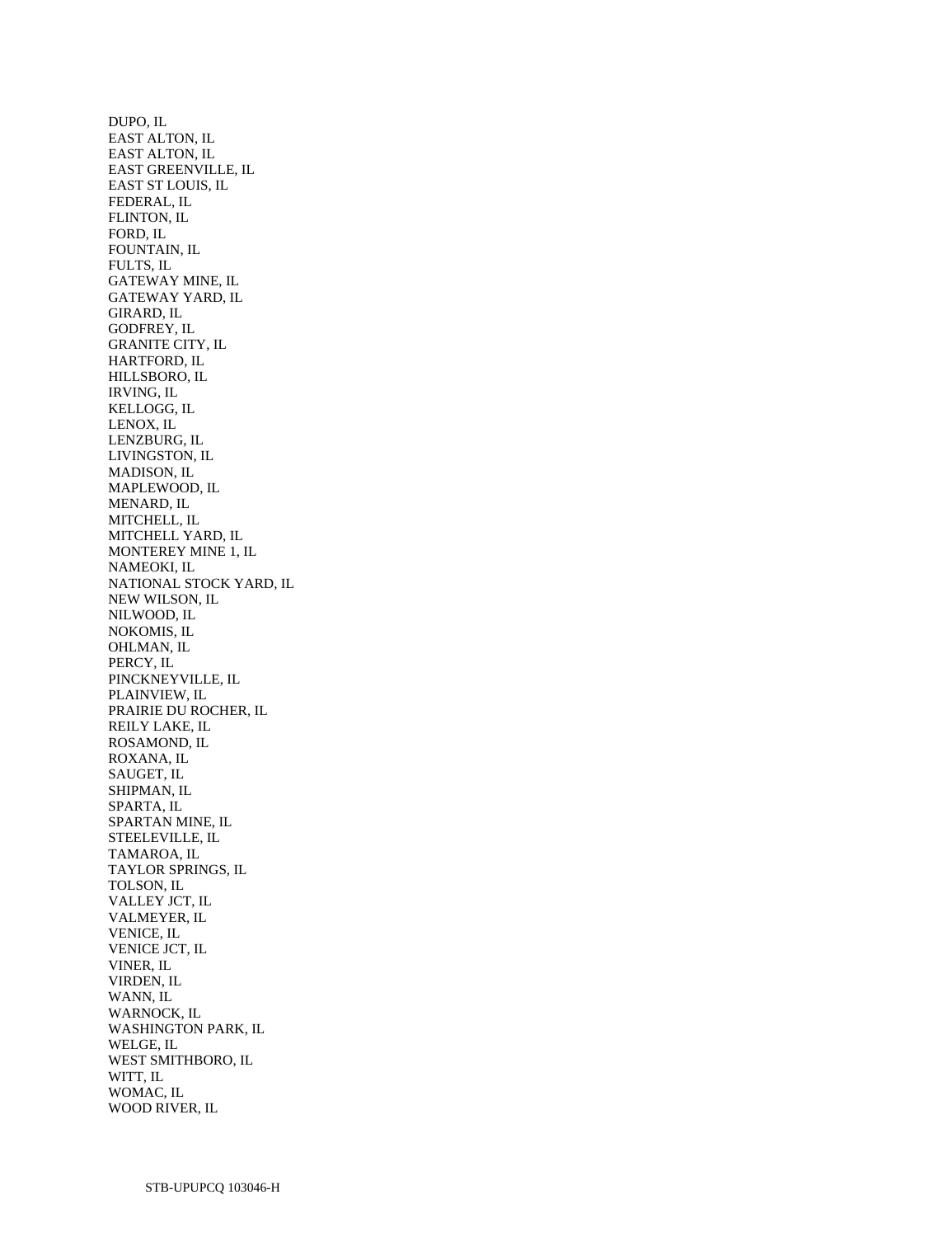AIR PARK, MO BADEN, MO BARRETTS, MO BEAUFORT, MO BON HOMME, MO BONHOMME, MO BRENTWOOD, MO BUSSEN SPUR, MO CENTAUR, MO CHESTERFIELD, MO CRYSTAL CITY, MO DESOTO, MO EUREKA, MO FESTUS, MO GLENDALE, MO GRAY SUMMIT, MO HERCULANEUM, MO HILL CREST, MO HILLSDALE, MO HINE, MO HORINE, MO IVORY, MO JEDBURG, MO JEFFERSON BARRACKS, MO JEFFRIESBURG, MO KIRKWOOD, MO LABADIE, MO LACKLAND, MO LADUE, MO LAKE JCT, MO LARKIN, MO MAPLEWOOD, MO MARYLAND HEIGHTS, MO OLIVETTE, MO OVERLAND, MO PACIFIC, MO PAGEDALE, MO PAGEDALE, MO PEVELY, MO SOUTH POINT, MO ST ALBANS, MO ST LOU MP, MO ST LOUIS, MO ST LOUIS (MP), MO UNION, MO UNIVERSITY CITY, MO VALLEY PARK, MO VIGUS, MO VILLA RIDGE, MO VILLAGE OF CHARLACK, MO VINITA PARK, MO WASHINGTON, MO WEBSTER GROVES, MO WELLSTON, MO WEST LABADIE, MO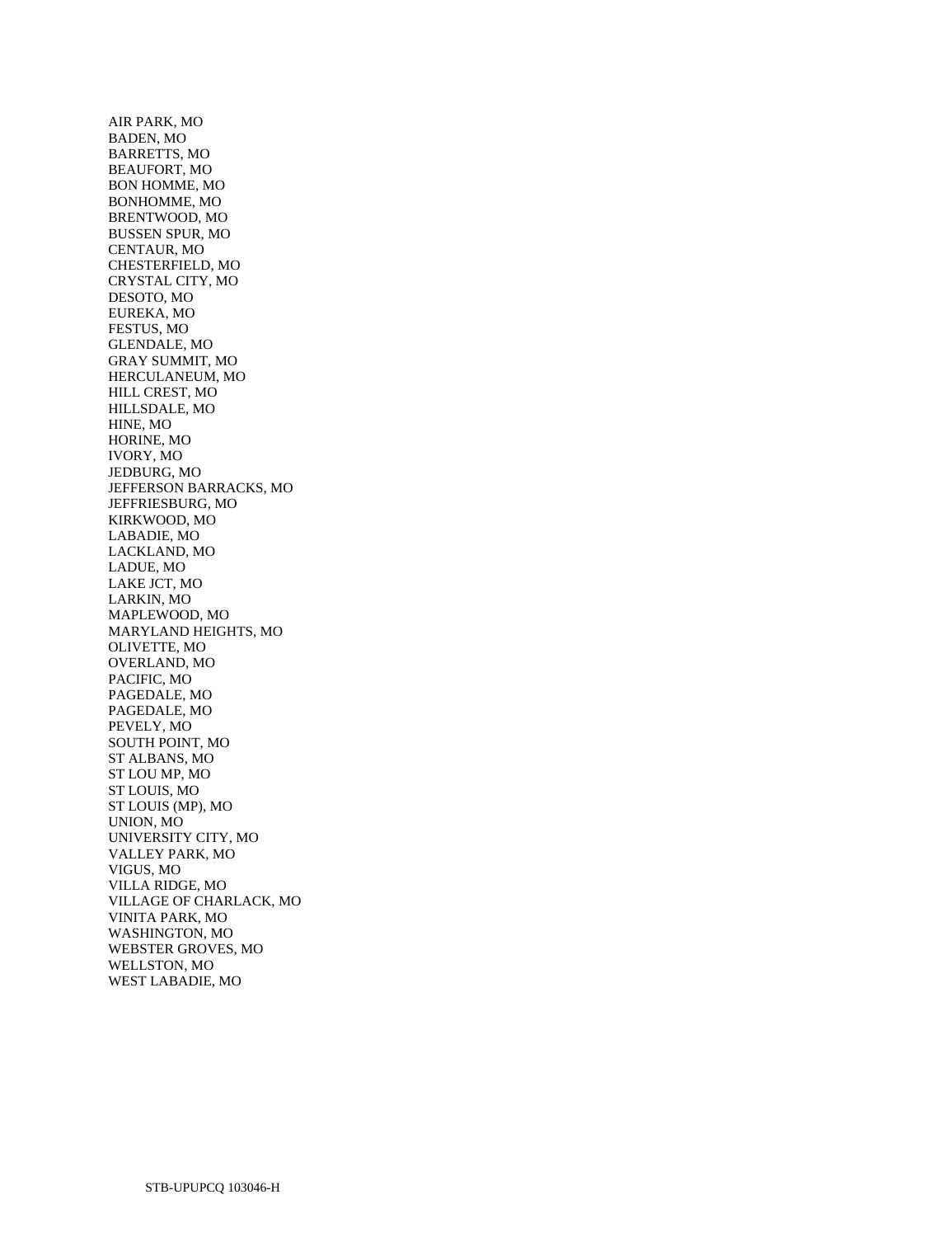

STB-UPUPCQ 103058-C

# **UNION PACIFIC RAILROAD COMPANY**

# **AMENDED CONTRACT SUMMARY**

**Issued:**  March 11, 2022

**Effective:** October 1, 2021

**Issued by:**  Rosa M. La Puente-Flowers Lead Price Applications 1400 Douglas Street Mail Stop 1340 OMAHA, NEBRASKA 68179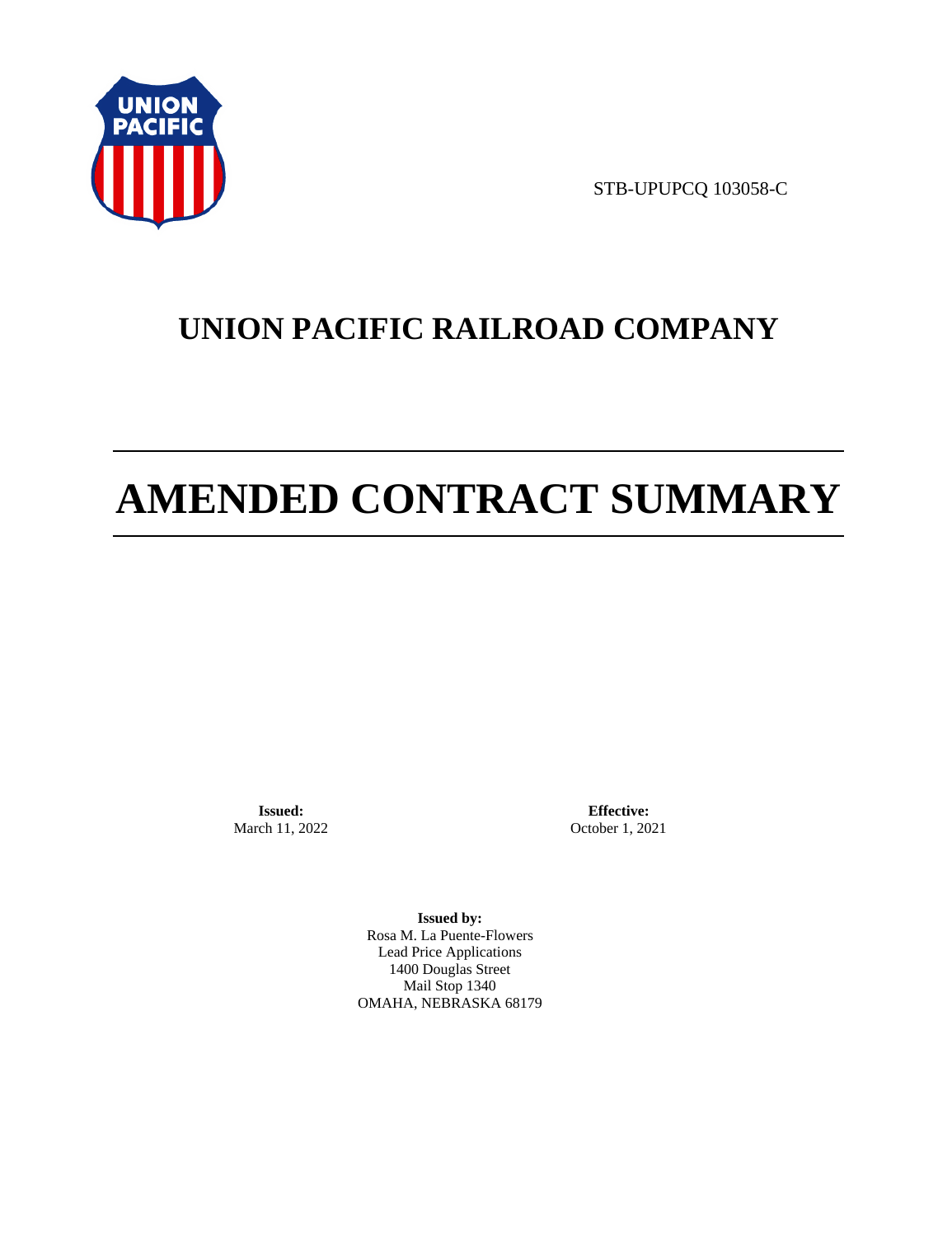# **PARTICIPATING CARRIERS:**

 UNION PACIFIC RAILROAD COMPANY 1400 Douglas St. Omaha, NE 68179

# **COMMODITY:**

Corn Exc.Popcorn See 01152

# **SHIPPER:**

THE SCOULAR COMPANY

# **ORIGIN(S):**

 ADRIAN, MO FREMONT, NE **ADDITION** 

# **DESTINATION(S):**

 ALIX, AR COMANCHE, TX **ADDITION**  GORMAN, TX **ADDITION** 

# **PORT(S):**

Not Applicable

# **DURATION:**

 Effective Date: December 15, 2020 Amendment Effective Date: October 1, 2021 **ADDITION**  Expiration Date: September 30, 2022 **EXTENSION** 

# **RAIL CAR DATA:**

No cars dedicated to service under this Contract. Cars are provided on a common carrier basis only.

# **RATES & CHARGES:**

Not applicable

# **VOLUME:**

Single Car Shipments

#### **SPECIAL FEATURES:**

Special Switching Provision

# **SPECIAL NOTICE:**

Not applicable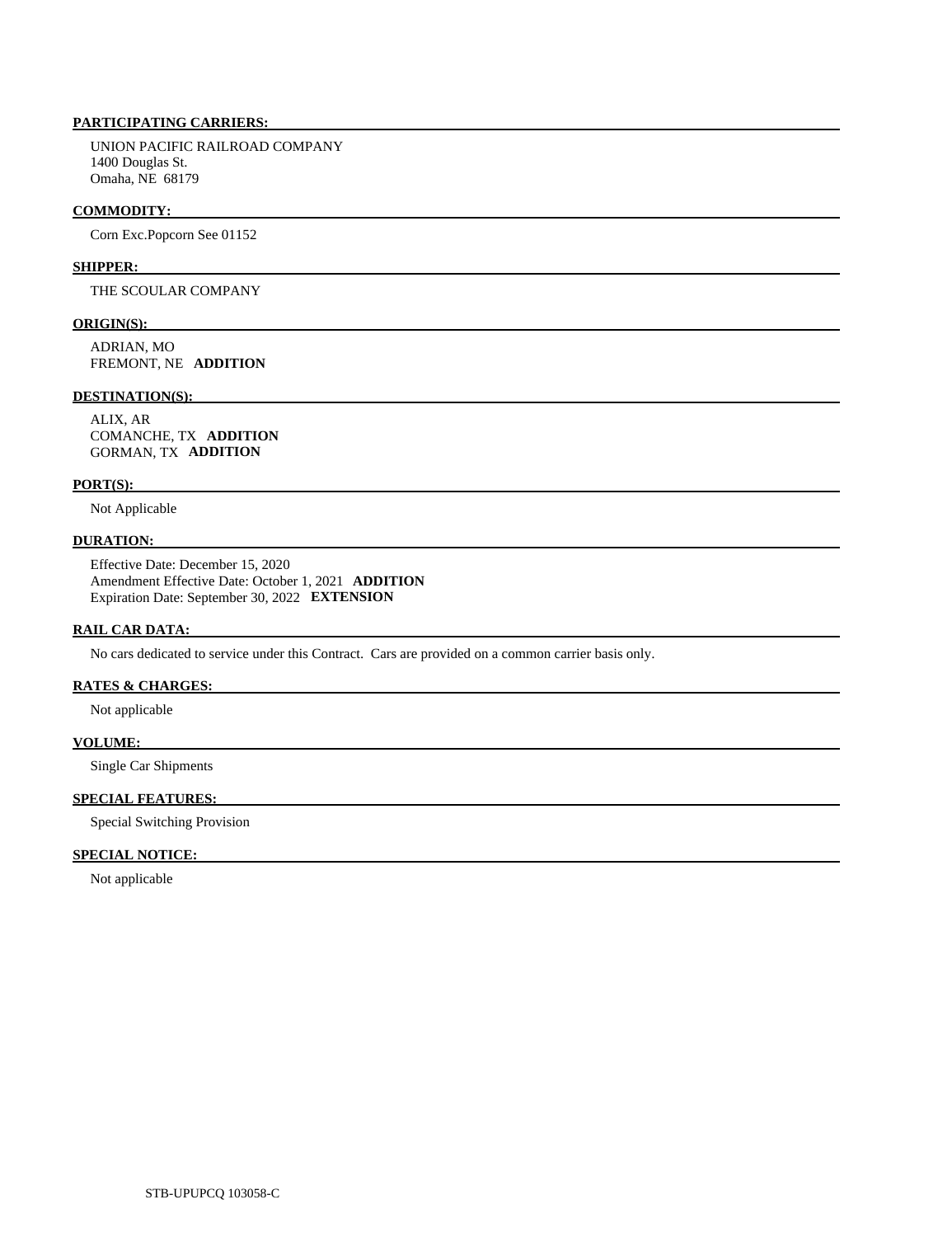

STB-UPUPCQ 103397-F

# **UNION PACIFIC RAILROAD COMPANY**

# **AMENDED CONTRACT SUMMARY**

**Issued:**  March 11, 2022

**Effective:** October 1, 2021

**Issued by:**  Rosa M. La Puente-Flowers Lead Price Applications 1400 Douglas Street Mail Stop 1340 OMAHA, NEBRASKA 68179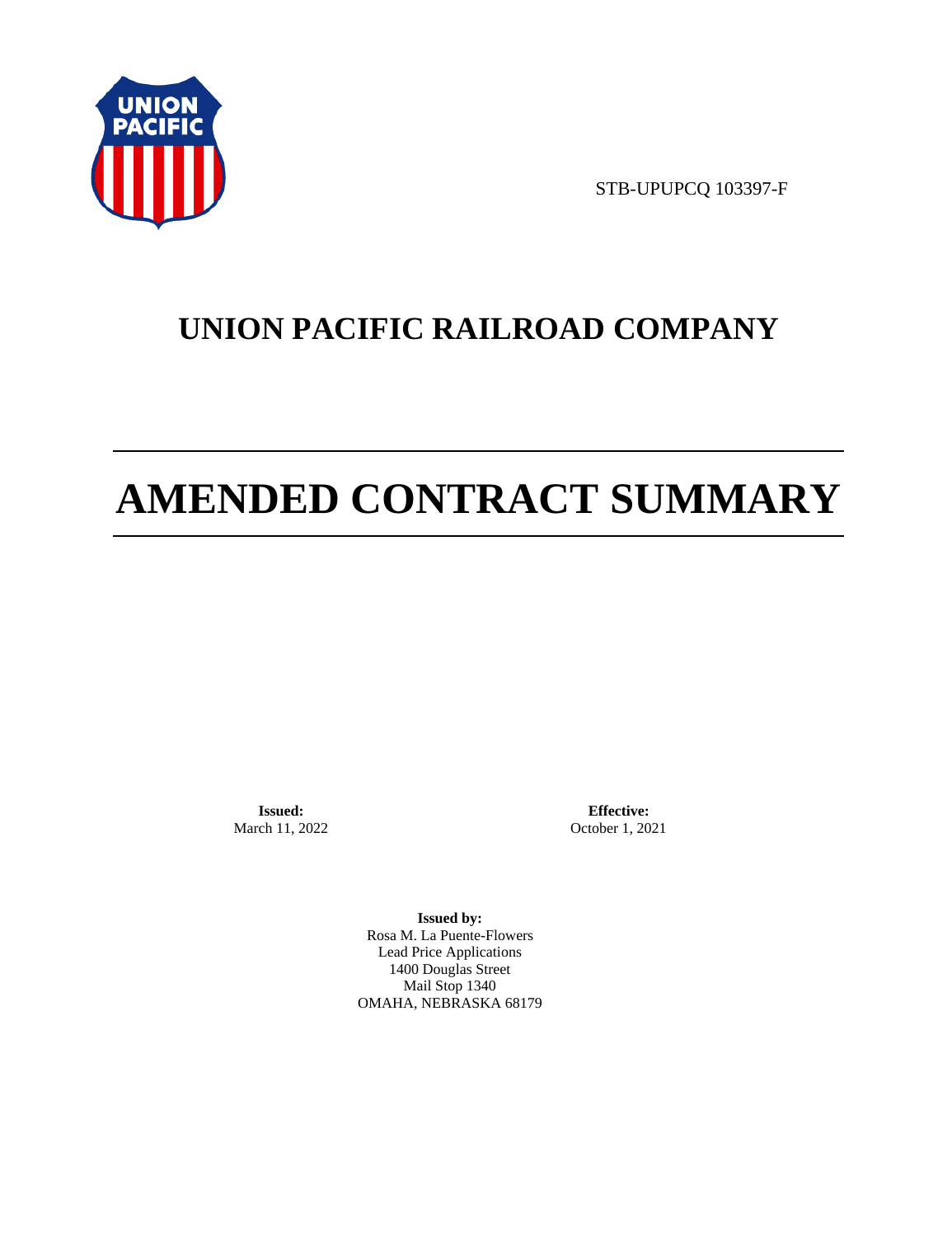# **PARTICIPATING CARRIERS:**

 UNION PACIFIC RAILROAD COMPANY 1400 Douglas St. Omaha, NE 68179

# **COMMODITY:**

 Corn Exc.Popcorn See 01152 **ADDITION**  Wheat Exc.Buckwheat See 01139 **ADDITION** 

# **SHIPPER:**

GREAT LAKES GRAIN & TRANSPORTATION LLC **ADDITION** 

#### **ORIGIN(S):**

 MANLY, IA **ADDITION**  MANKATO, MN **ADDITION** 

# **DESTINATION(S):**

 WILLIAMS, CA **ADDITION**  LOST RIVER, OR **ADDITION**  MERRILL, OR **ADDITION**  HATCH, CA **ADDITION**  PETALUMA, CA **ADDITION**  CALWA, CA **ADDITION** 

# **PORT(S):**

Not Applicable

#### **DURATION:**

 Effective Date: October 1, 2021 Amendment Effective Date: October 1, 2021 **ADDITION**  Expiration Date: September 30, 2022 **EXTENSION** 

# **RAIL CAR DATA:**

No cars dedicated to service under this Contract. Cars are provided on a common carrier basis only.

# **RATES & CHARGES:**

Not applicable

# **VOLUME:**

Single Car Shipments **ADDITION** 

# **SPECIAL FEATURES:**

 Special Switching Provision Not Applicable. This change pertained only to confidential data. (Switching)

# **SPECIAL NOTICE:**

Not applicable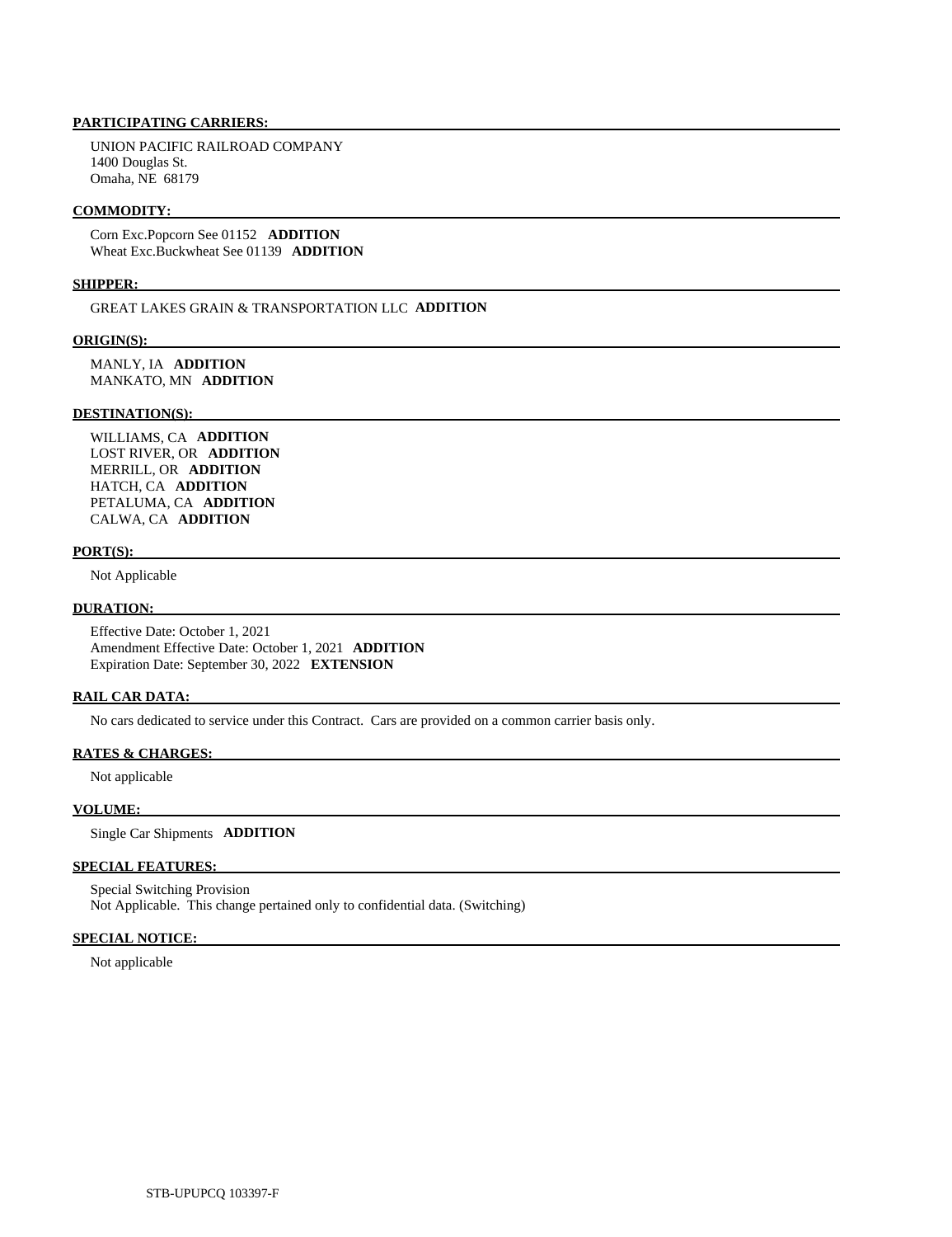

STB-UPUPCQ 103458-C

# **UNION PACIFIC RAILROAD COMPANY**

# **AMENDED CONTRACT SUMMARY**

**Issued:**  March 11, 2022

**Effective:** October 1, 2021

**Issued by:**  Rosa M. La Puente-Flowers Lead Price Applications 1400 Douglas Street Mail Stop 1340 OMAHA, NEBRASKA 68179